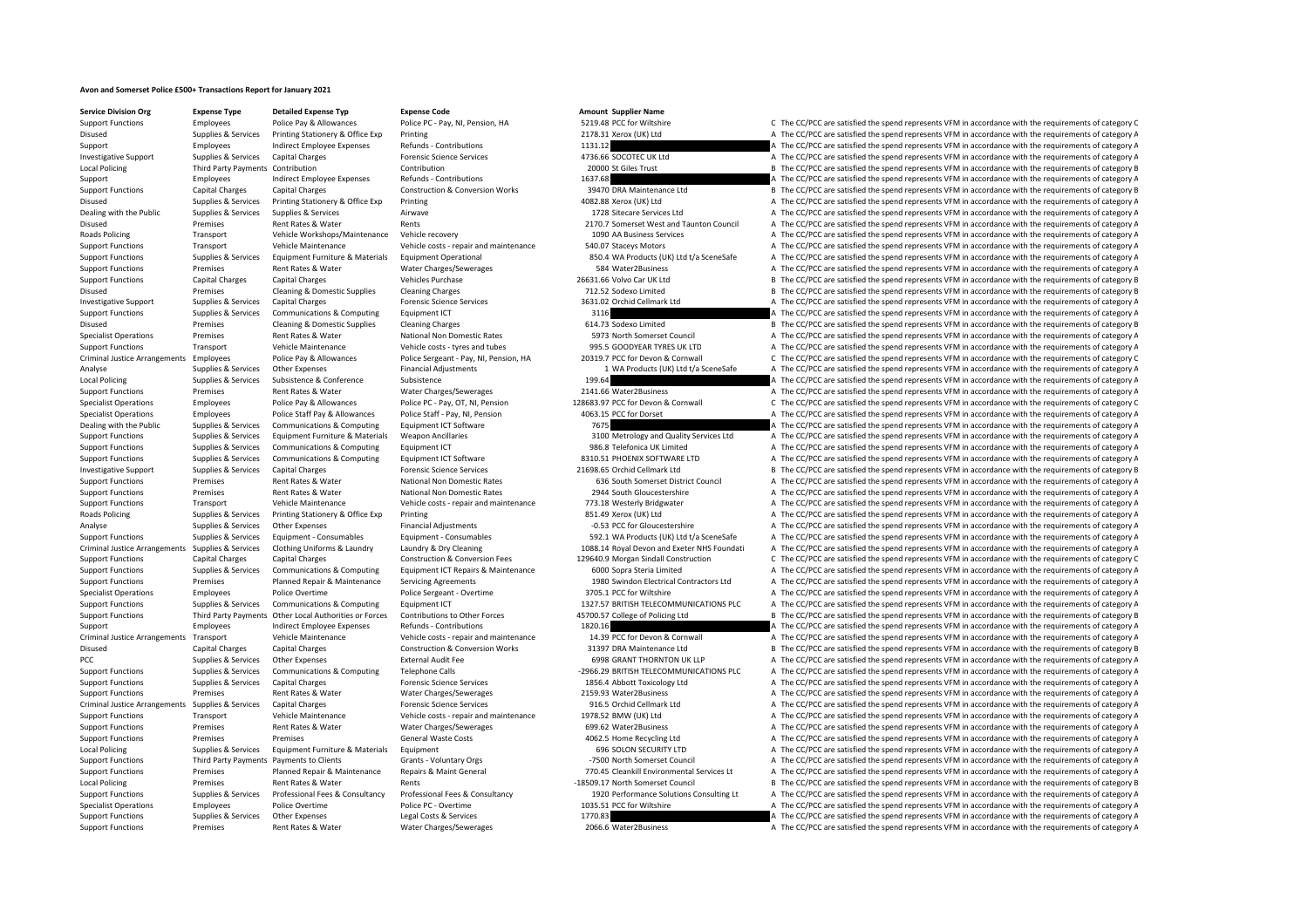Specialist Operations Employees Police Pay & Allowances Police PC - Pay, NI, Pension 5084.54 PCC for Gloucestershire A The CC/PCC are satisfied the spend represents VFM in accordance with the requirements of category A Investigative Support Supplies & Services Capital Charges Material Provides Capital Charges Process Forensic Science Services and DESCONSTERING A The CC/PCC are satisfied the spend represents VFM in accordance with the req Investigative Support Supplies & Services Capital Charges Provide Prensic Science Services and the Support Support Support Support Support Support Support Support Support Support Support Support of The Common Servicing Lif Premises Planned Repair & Maintenance Servicing - Lifts 49.83 Jackson Lift Services Ltd A The CC/PCC are satisfied the spend represents VFM in accordance with the requirements of category A Specialist Operations Suppliers & Services Subsistence Subsistence Subsistence Subsistence Subsistence Subsistence 549.21 PCC for Wiltshire A The CC/PCC are satisfied the spend represents VFM in accordance with the require Dealing with the Public Supplies & Services Printing Stationery & Office Exp Postage 75 25 2012 75 A The CC/PCC are satisfied the spend represents VFM in accordance with the requirements of category A Specialist Operations Supplies & Services Other Expenses Licences & Orders Licences & Orders 574.38 Experian Ltd A The CC/PCC are satisfied the spend represents VFM in accordance with the requirements of category A Support Functions Transport Vehicle Hire Hired Vehicle Costs Hired Vehicle Costs and the Vehicle Costs 1125 COUNTY CARS A The CC/PCC are satisfied the spend represents VFM in accordance with the requirements of category A Specialist Operations Supplies & Services Equipment Furniture & Materials Equipment 1183.16 Genuine JayJays Ltd A The CC/PCC are satisfied the spend represents VFM in accordance with the requirements of category A Support Functions Supplies & Services Contractors/ Fees & Hired Services Fees & Hired 1158.33 My Staff Shop Limited A The CC/PCC are satisfied the spend represents VFM in accordance with the requirements of category A The Support Functions Premises Energy Costs Electricity Electricity and Electricity and the COSTS EDF ENERGY 1 LIMITED A The CC/PCC are satisfied the spend represents VFM in accordance with the requirements of category A Thank Roads Policing Supplies & Services Printing Stationery & Office Exp Postage Printing Stationery & Office Exp Postage 2316.08 2316.08 A The CC/PCC are satisfied the spend represents VFM in accordance with the requirements o Criminal Justice Arrangements Supplies & Services Capital Charges Capital Charges Forensic Science Services Forensic Science Services 936 Orchid Cellmark Ltd A The CC/PCC are satisfied the spend represents VFM in accordanc A The CC/PCC are satisfied the spend represents VFM in accordance with the requirements of category A Specialist Operations Employees Police Overtime Police PC ‐ OT, HA 563.17 PCC for Wiltshire C The CC/PCC are satisfied the spend represents VFM in accordance with the requirements of category C Support Functions Supplies & Services Culto Costs Alterions (Support Functions Category A The CC/PCC are satisfied the spend represents VFM in accordance with the requirements of category A The Crito Costs & Services 1999 A The CC/PCC are satisfied the spend represents VFM in accordance with the requirements of category A Specialist Operations Employees Police Overtime Police PC - OT, Rest Day 3128.63 PCC for Wiltshire A The CC/PCC are satisfied the spend represents VFM in accordance with the requirements of category A Local Policing Supplies & Services Equipment Furniture & Materials Equipment Equipment 1045 SOLON SECURITY LTD A The CC/PCC are satisfied the spend represents VFM in accordance with the requirements of category A The Criti Disused Supplies & Services Printing Stationery & Office Exp Printing Printing Printing 3469.3 Xerox (UK) Ltd A The CC/PCC are satisfied the spend represents VFM in accordance with the requirements of category A The Criter Support Functions Supplies & Services Communications & Computing Equipment ICT 825 A The CC/PCC are satisfied the spend represents VFM in accordance with the requirements of category A The COMPOS are satisfied the spend re Support Functions Premises Rent Rates & Water National Non Domestic Rates 768 Mendip District Council A The CC/PCC are satisfied the spend represents VFM in accordance with the requirements of category A Support Functions Supplies & Services Communications & Computing Equipment ICT 1584 Telefonica UK Limited A The CC/PCC are satisfied the spend represents VFM in accordance with the requirements of category A Support Functions Supplies & Services Capital Charges Forensic Science Services 928.2 Abbott Toxicology Ltd A The CC/PCC are satisfied the spend represents VFM in accordance with the requirements of category A PCC Third Party Payments Other Local Authorities or Forces Charges ‐ Financial Services 33557.5 SOMERSET COUNTY COUNCIL B The CC/PCC are satisfied the spend represents VFM in accordance with the requirements of category B Support Functions Supplies & Services Other Expenses Courses Fees Courses Fees 1129.56 College of Policing Ltd A The CC/PCC are satisfied the spend represents VFM in accordance with the requirements of category A The more Support Functions Transport Vehicle Maintenance Vehicle costs – tyres and tubes 1082.46 GOODYEAR TYRES UK LTD A The CC/PCC are satisfied the spend represents VEM in accordance with the requirements of category A Support Functions Third Party Payments Payments to Clients Grants - Voluntary Orgs 200000 Bristol City Council City Council C The CC/PCC are satisfied the spend represents VFM in accordance with the requirements of categor PCC Supplies & Services Other Expenses External Audit Fee 6998 GRANT THORNTON UK LLP A The CC/PCC are satisfied the spend represents VFM in accordance with the requirements of category A Support Functions Premises Rent Rates & Water National Non Domestic Rates 7219 Bristol City Council A The CC/PCC are satisfied the spend represents VFM in accordance with the requirements of category A Local Policing Supplies & Services Equipment Furniture & Materials Equipment A The CONTECT SUPPLET A The CC/PCC are satisfied the spend represents VFM in accordance with the requirements of category A The Cripment Contents Specialist Operations Employees Police Staff Pay & Allowances Police Staff - Pay, NI, Pension 6093.99 PCC for Wiltshire A The CC/PCC are satisfied the spend represents VFM in accordance with the requirements of category A Investigative Support Supplies & Services Capital Charges Forensic Science Services 1823.25 Orchid Cellmark Ltd A The CC/PCC are satisfied the spend represents VFM in accordance with the requirements of category A Specialist Operations Supplies & Services Other Expenses Courses Fees Courses Fees 2874.04 College of Policing Ltd A The CC/PCC are satisfied the spend represents VFM in accordance with the requirements of category A Support Functions Transport Vehicle Maintenance Vehicle costs ‐ tyres and tubes 517.5 GOODYEAR TYRES UK LTD A The CC/PCC are satisfied the spend represents VFM in accordance with the requirements of category A Support Functions Premises Energy Costs Gas Gas 2305.68 CORONA ENERGY RETAIL 4 LTD A The CC/PCC are satisfied the spend represents VFM in accordance with the requirements of category A Support Functions Premises Cleaning & Domestic Supplies Window Cleaning 708.46 Sodexo Limited A The CC/PCC are satisfied the spend represents VFM in accordance with the requirements of category A Operational Support Supplies & Services Subsistence Subsistence Subsistence Subsistence 37.25 PCC for Wiltshire C The CC/PCC are satisfied the spend represents VFM in accordance with the requirements of category C Support Functions Premises Cleaning & Domestic Supplies Cleaning Charges Cleaning Charges Cleaning Charges 3085.2 Sodexo Limited A The CC/PCC are satisfied the spend represents VFM in accordance with the requirements of ca Support Functions Transport Vehicle Maintenance Vehicle costs - tyres and tubes 566.87 GOODYEAR TYRES UK LTD A The CC/PCC are satisfied the spend represents VFM in accordance with the requirements of category A Supplies & Services Professional Fees & Consultancy Professional Fees & Consultancy Consultancy Consultancy Consultancy 797.4 Omega Communicatulons Limited A The CC/PCC are satisfied the spend represents VFM in accordance Analyse Third Party Payments Payments to Clients Grants - Voluntary Orgs 106000 Bristol City Council City Council C The CC/PCC are satisfied the spend represents VFM in accordance with the requirements of category C Specialist Operations Employees Police Pay & Allowances Police Inspector - Pay, NI, Pension 7115.18 PCC for Wiltshire C The CC/PCC are satisfied the spend represents VFM in accordance with the requirements of category C Supplies & Services Communications & Computing Equipment ICT Repairs & Maintenance 2599422 IBM (United Kingdom) Ltd C The CC/PCC are satisfied the spend represents VFM in accordance with the requirements of category C Support Functions Employees Indirect Employee Expenses Direct Medical Intervention 2460 2000 SECURITY LTD A The CC/PCC are satisfied the spend represents VFM in accordance with the requirements of category A Local Policing Supplies & Services Equipment Furniture & Materials Equipment 870 SOLON SECURITY LTD A The CC/PCC are satisfied the spend represents VFM in accordance with the requirements of category A Specialist Operations Transport Vehicle Allowances Travel fares Travel fares Travel fares Travel fares Travel fares Travel fares A The CC/PCC are satisfied the spend represents VFM in accordance with the requirements of ca Support Functions Supplies & Services Equipment Furniture & Materials Equipment Operational 1948.5 Protect Signs A The CC/PCC are satisfied the spend represents VFM in accordance with the requirements of category A The COR Support Functions Supplies & Services Contractors/ Fees & Hired Services Fees & Hired 1199.17 My Staff Shop Limited A The CC/PCC are satisfied the spend represents VFM in accordance with the requirements of category A The A The CC/PCC are satisfied the spend represents VFM in accordance with the requirements of category A Support Functions Premises Cleaning & Domestic Supplies Cleaning Charges 1448.5 Sodexo Limited A The CC/PCC are satisfied the spend represents VFM in accordance with the requirements of category A Support Functions Premises Rent Rates & Water Landlords Service Charge 5581 North Bristol NHS Trust A The CC/PCC are satisfied the spend represents VFM in accordance with the requirements of category A Support Functions Supplies & Services Other Expenses Courses Fees Courses Fees 3189 College of Policing Ltd A The CC/PCC are satisfied the spend represents VFM in accordance with the requirements of category A Support Functions Transport Vehicle Maintenance Vehicle costs ‐ tyres and tubes 1245.72 CABOT TYRE SERVICE LTD A The CC/PCC are satisfied the spend represents VFM in accordance with the requirements of category A The Connu Support Functions Supplies & Services Communications & Computing Telephone Calls 173.24 BRITISH TELECOMMUNICATIONS PLC B The CC/PCC are satisfied the spend represents VFM in accordance with the requirements of category B Support Functions Premises Energy Costs Electricity Electricity Electricity 649.14 British Gas Business (Electric) A The CC/PCC are satisfied the spend represents VFM in accordance with the requirements of category Police Analyse Employees Police Staff Pay & Allowances Staffing Agency 2812.55 Matrix SCM Ltd A The CC/PCC are satisfied the spend represents VFM in accordance with the requirements of category P Support Functions Premises Rent Rates & Water Rents Rents Rents 2666.66 BATH & NORTH EAST SOMERSET COUNCIL A The CC/PCC are satisfied the spend represents VFM in accordance with the requirements of category A Specialist Operations Supplies & Services Equipment Furniture & Materials Equipment Equipment Equipment Equipment Equipment Purniture & Materials Equipment Purniture Supplies are satisfied the spend represents VFM in accor A The CC/PCC are satisfied the spend represents VFM in accordance with the requirements of category A Specialist Operations Supplies & Services Equipment Furniture & Materials Equipment 166.67 Corporate Support HQ Imprest B The CC/PCC are satisfied the spend represents VFM in accordance with the requirements of category B Support Functions Transport Vehicle Maintenance Vehicle costs ‐ repair and maintenance 578.72 Bristol PartsPlus A The CC/PCC are satisfied the spend represents VFM in accordance with the requirements of category A The Cris B The CC/PCC are satisfied the spend represents VFM in accordance with the requirements of category B Support Functions Premises Rent Rates & Water Rents Rents Rents Support A The CC/PCC are satisfied the spend represents VFM in accordance with the requirements of category A Specialist Operations Premises Rent Rates & Water Rents Rents Rents Rents Rents Rents Rents Rents Rents Rents A The CC/PCC are satisfied the spend represents VFM in accordance with the requirements of category A Support Functions Supplies & Services Contractors/ Fees & Hired Services Fees & Hired 3238.33 My Staff Shop Limited A The CC/PCC are satisfied the spend represents VFM in accordance with the requirements of category A Support Functions Premises Rent Rates & Water Landlords Service Charge 1014.5 SOUTH SOMERSET DISTRICT COUNCIL A The CC/PCC are satisfied the spend represents VFM in accordance with the requirements of category A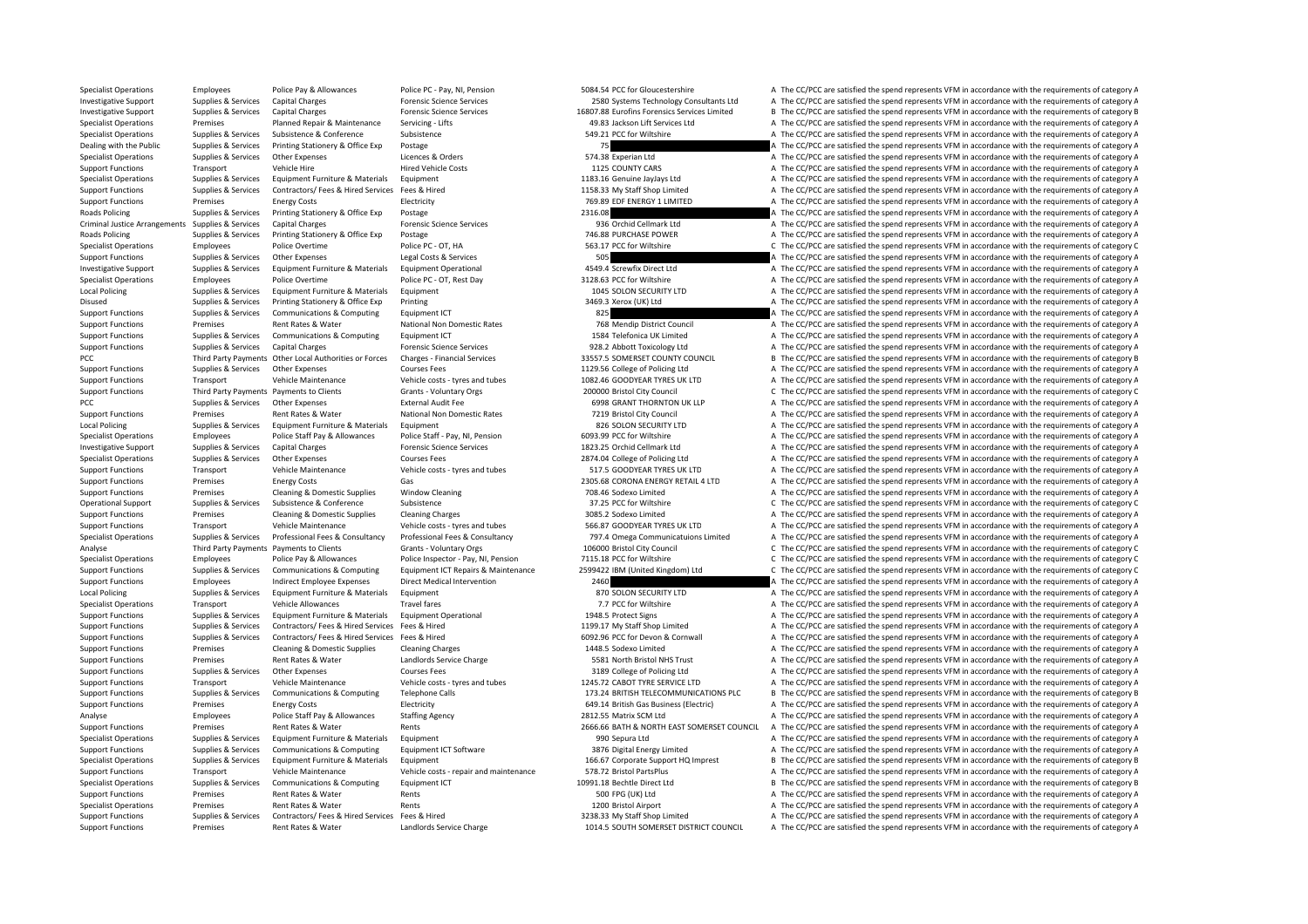Investigative Support Supplies & Services Capital Charges Forensic Science Services 3799.65 Key Forensic Services Ltd A The CC/PCC are satisfied the spend represents VFM in accordance with the requirements of category A Roads Policing Supplies & Services Equipment Furniture & Materials Equipment Cultument 2010 D.tec International Limited A The CC/PCC are satisfied the spend represents VFM in accordance with the requirements of category A Support Functions Supplies & Services Equipment Furniture & Materials Equipment 1520 Police Pay and the Support Tunck and the Support Care Solutions Ltd A The CC/PCC are satisfied the spend represents VFM in accordance wit Employees Police Pay & Allowances Police PC ‐ Pay, NI 4051.22 PCC for Wiltshire A The CC/PCC are satisfied the spend represents VFM in accordance with the requirements of category A Support Functions Premises Rent Rates & Water National Non Domestic Rates 694 Bath & North East Somerset A The CC/PCC are satisfied the spend represents VFM in accordance with the requirements of category A Specialist Operations Employees Police Pay & Allowances Police PC - Pay, OT, NI, Pension 95797.4 PCC for Dorset C The CC/PCC are satisfied the spend represents VFM in accordance with the requirements of category C Supplies & Services Professional Fees & Consultancy Professional Fees & Consultancy Professional Fees & Consultancy Consultancy 6017.5 Aristi Limited A The CC/PCC are satisfied the spend represents VFM in accordance with t Operational Support Employees Police Pay & Allowances Police Sergeant - Pay, OT, NI, Pension 5802.01 PCC for Wiltshire C The CC/PCC are satisfied the spend represents VFM in accordance with the requirements of category C T Support Functions Premises Rent Rates & Water Hire of Accommodation 1433.97 Landmarc Support Services Ltd A The CC/PCC are satisfied the spend represents VFM in accordance with the requirements of category A The CC/PCC are Specialist Operations Employees Police Pay & Allowances Police Inspector - Pay, NI, Pension 6953.81 PCC for Wiltshire C The CC/PCC are satisfied the spend represents VFM in accordance with the requirements of category C Specialist Operations Employees Police Pay & Allowances Police PC ‐ Pay, OT, NI, Pension 19623.86 PCC for Wiltshire C The CC/PCC are satisfied the spend represents VFM in accordance with the requirements of category C Supp Support Functions Supplies & Services Contractors/ Fees & Hired Services Fees & Hired Services Fees & Hired 812.5 My Staff Shop Limited A The CC/PCC are satisfied the spend represents VFM in accordance with the requirement Support Functions Premises Planned Repair & Maintenance Premises Costs 3122.94 AMP Biomass Fuel T/A AMP A The CC/PCC are satisfied the spend represents VFM in accordance with the requirements of category A The Support Func A The CC/PCC are satisfied the spend represents VFM in accordance with the requirements of category A Analyse Supplies & Services Other Expenses Financial Adjustments Financial Adjustments 0.02 Rope Access Equip Limited A The CC/PCC are satisfied the spend represents VFM in accordance with the requirements of category A Investigative Support Supplies & Services Capital Charges Forensic Science Services Support Support Support Support Support Support Support Support Support Support Support Support Support Services VFM in accordance with th A The CC/PCC are satisfied the spend represents VFM in accordance with the requirements of category A Support Functions Supplies & Services Other Expenses Reward Scheme 435 A Dalton Framing A The CC/PCC are satisfied the spend represents VFM in accordance with the requirements of category A Investigative Support Supplies & Services Capital Charges Support Science Services 3150 Professor Richard Sutton A The CC/PCC are satisfied the spend represents VFM in accordance with the requirements of category A The CC/ Specialist Operations Employees Police Pay & Allowances Police Sergeant - Pay, OT, NI, Pension 12110.9 PCC for Gloucestershire C The CC/PCC are satisfied the spend represents VFM in accordance with the requirements of cate Support Functions Employees Police Staff Pay & Allowances Police Staff - Pay, OT, NI, Pension 85398.81 PCC for Devon & Commuall C The CC/PCC are satisfied the spend represents VFM in accordance with the requirements of cat Support Functions Premises Unplanned Repair & Maintenance Reactive Maintenance - Building Services 1294.39 Sovereign Fire & Security I td A The CC/PCC are satisfied the spend represents VFM in accordance with the requireme Specialist Operations Employees Police Pay & Allowances Police Chief Inspector - Pay, NI, Pension, H/ 7567.63 PCC for Wiltshire C The CC/PCC are satisfied the spend represents VFM in accordance with the requirements of cat Support Functions Supplies & Services Clothing Uniforms & Laundry Clothing & Uniforms - Issues 501.9 Sportsbikeshop Ltd A The CC/PCC are satisfied the spend represents VFM in accordance with the requirements of category A Investigative Support Support Support Support Capital Charges Forensic Science Services Forensic Science Services 1945.45 Orchid Cellmark Ltd A The CC/PCC are satisfied the spend represents VFM in accordance with the requi Support Functions Premises Rent Rates & Water National Non Domestic Rates 624 South Gloucestershire A The CC/PCC are satisfied the spend represents VFM in accordance with the requirements of category A The Crip in accordan C. The CC/PCC are satisfied the spend represents VEM in accordance with the requirements of category C Support Functions Premises Rent Rates & Water National Non Domestic Rates 711 Mendip District Council A The CC/PCC are satisfied the spend represents VFM in accordance with the requirements of category A Support Functions Supplies & Services Other Expenses Legal Costs & Services 500 A The CC/PCC are satisfied the spend represents VFM in accordance with the requirements of category A Specialist Operations Supplies & Services Subsistence Subsistence Subsistence Subsistence Subsistence Subsistence 120.85 PCC for Devon & Cornwall C The CC/PCC are satisfied the spend represents VFM in accordance with the r Support Functions Premises Rent Rates & Water Water Charges/Sewerages 1314.02 Water2Business A The CC/PCC are satisfied the spend represents VFM in accordance with the requirements of category A Support Functions Supplies & Services Other Expenses Courses Fees 717 Hands Free Computing Ltd A The CC/PCC are satisfied the spend represents VFM in accordance with the requirements of category A Support Functions Supplies & Services Other Expenses Legal Costs & Services 819 A The CC/PCC are satisfied the spend represents VFM in accordance with the requirements of category A Support Functions Supplies & Services Other Expenses Legal Costs & Services 1500 1500 A The CC/PCC are satisfied the spend represents VFM in accordance with the requirements of category A The Criteria area of the requireme Support Functions Premises Energy Costs Gas Gas 1093.41 CORONA ENFRGY RETAIL 4 LTD A The CC/PCC are satisfied the spend represents VFM in accordance with the requirements of category A Support Functions Premises Rent Rates & Water National Non Domestic Rates 47104 South Gloucestershire B The CC/PCC are satisfied the spend represents VFM in accordance with the requirements of category B Support Functions Premises Planned Repair & Maintenance Repairs & Maint General 1017.8 Boing Rapid Secure Ltd A The CC/PCC are satisfied the spend represents VFM in accordance with the requirements of category A Support Functions Premises Rent Rates & Water National Non Domestic Rates 549 South Somerset District Council A The CC/PCC are satisfied the spend represents VFM in accordance with the requirements of category A Support Functions Supplies & Services Contractors/ Fees & Hired Services Fees & Hired 982.77 CITY & GUILDS A The CC/PCC are satisfied the spend represents VFM in accordance with the requirements of category A The Criteria Support Functions Transport Vehicle Maintenance Vehicle costs - fuel 1807.4 Certas Energy UK Ltd A The CC/PCC are satisfied the spend represents VFM in accordance with the requirements of category A Operational Support Supplies & Services Other Expenses Dogs - Kennel Purchase & Maint 511.14 A The CC/PCC are satisfied the spend represents VFM in accordance with the requirements of category A Support Functions Premises Cleaning & Domestic Supplies Window Cleaning 562.62 Sodexo Limited A The CC/PCC are satisfied the spend represents VFM in accordance with the requirements of category A Support Functions Supplies & Services Communications & Computing Equipment ICT Software 9202.95 PHOENIX SOFTWARE LTD A The CC/PCC are satisfied the spend represents VFM in accordance with the requirements of category A Support Functions Supplies & Services Equipment Furniture & Materials Equipment Repairs & Maintenance 519 Lamform Limited A The CC/PCC are satisfied the spend represents VFM in accordance with the requirements of category Support Functions Employees Police Overtime Police PC - Overtime Folice PC - Overtime 5767.79 PCC for Wiltshire A The CC/PCC are satisfied the spend represents VFM in accordance with the requirements of category A Criminal Justice Arrangements Supplies & Services Capital Charges Forensic Science Services Forensic Science Services 952.9 Orchid Cellmark Ltd A The CC/PCC are satisfied the spend represents VFM in accordance with the req Support Employees Indirect Employee Expenses Refunds - Contributions 1955.26 A The CC/PCC are satisfied the spend represents VFM in accordance with the requirements of category A Investigative Support Supplies & Services Professional Fees & Consultancy Professional Fees & Consultancy Consultancy 4529 Systems Technology Consultants Ltd A The CC/PCC are satisfied the spend represents VFM in accordanc Criminal Justice Arrangements Employees Police Pay & Allowances Police PC - Pay, OT, NI, Pension and ASS35.5 PCC for Devon & Commuall Criminal Justice Arrangements VFM in accordance with the requirements of category C<br>A Th Investigative Support Supplies & Services Capital Charges Forensic Science Services 4161.5 Orchid Cellmark Ltd A The CC/PCC are satisfied the spend represents VFM in accordance with the requirements of category A The CC/PC Support Functions Supplies & Services Equipment Furniture & Materials Equipment Operational 545.3 Protect Signs A The CC/PCC are satisfied the spend represents VFM in accordance with the requirements of category A Support Functions Supplies & Services Subsistence Subsistence Subsistence Subsistence Subsistence Subsistence and Subsistence and ST.16 PCC for Dorset C The CC/PCC are satisfied the spend represents VFM in accordance with Support Functions Transport Vehicle Maintenance Vehicle costs ‐ repair and maintenance 5349.21 Clifford Thames Limited A The CC/PCC are satisfied the spend represents VFM in accordance with the requirements of category A Support Functions Premises Rent Rates & Water Rents 21000 Somerset West and Taunton Council B The CC/PCC are satisfied the spend represents VFM in accordance with the requirements of category B Support Functions Supplies & Services Communications & Computing Equipment ICT 54553.16 BT PLC 54553.16 BT PLC C The CC/PCC are satisfied the spend represents VFM in accordance with the requirements of category C Disused Premises Rent Rates & Water Rents Rents Rents And Taunton Council A The CC/PCC are satisfied the spend represents VFM in accordance with the requirements of category A Support Functions Supplies & Services Other Expenses Legal Costs & Services 805 A The CC/PCC are satisfied the spend represents VFM in accordance with the requirements of category A Support Functions Supplies & Services Capital Charges Forensic Science Services 1341.27 Orchid Cellmark Ltd A The CC/PCC are satisfied the spend represents VFM in accordance with the requirements of category A Support Functions Premises Premises Rent Rates & Water Water Charges/Sewerages 600.63 Water2Business A The CC/PCC are satisfied the spend represents VFM in accordance with the requirements of category A The Creational Supp A The CC/PCC are satisfied the spend represents VFM in accordance with the requirements of category A Support Functions Premises Rent Rates & Water National Non Domestic Rates 2035 Somerset West and Taunton Council A The CC/PCC are satisfied the spend represents VFM in accordance with the requirements of category A Support Functions Supplies & Services Other Expenses and Remand costs Remand costs Remand costs 1563.5 Charles Fellows Supplies Ltd A The CC/PCC are satisfied the spend represents VFM in accordance with the requirements of A The CC/PCC are satisfied the spend represents VFM in accordance with the requirements of category A Support Functions Supplies & Services Equipment Furniture & Materials Equipment Repairs & Maintenance 1449.12 Trojan A The CC/PCC are satisfied the spend represents VFM in accordance with the requirements of category A Support Functions Supplies & Services Communications & Computing Equipment ICT 5822.81 Vodafone 5822.81 Vodafone A The CC/PCC are satisfied the spend represents VFM in accordance with the requirements of category A Support Functions Premises Energy Costs Electricity Electricity 39726.6 EDF ENERGY 1 LIMITED B The CC/PCC are satisfied the spend represents VFM in accordance with the requirements of category B Support Functions Supplies & Services Other Expenses Legal Costs & Services 9960 9960 A The CC/PCC are satisfied the spend represents VFM in accordance with the requirements of category A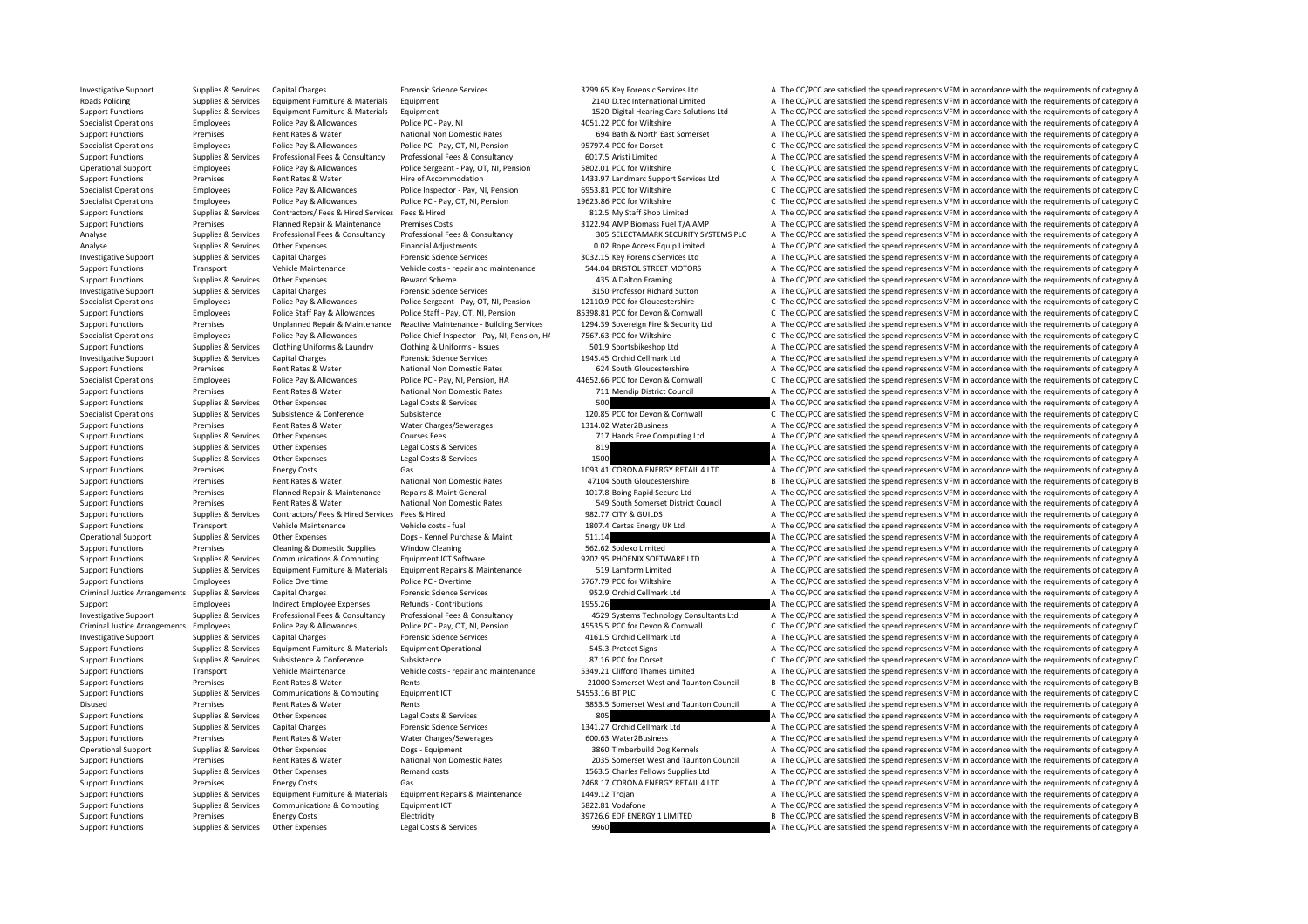Support Functions Premises Energy Costs Gas Gas 1337.75 CORONA ENERGY RETAIL 4 LTD A The CC/PCC are satisfied the spend represents VFM in accordance with the requirements of category A Investigative Support Supplies & Services Other Expenses Courses Fees Courses Fees 9765 Chartered Society of Forensic Scien A The CC/PCC are satisfied the spend represents VFM in accordance with the requirements of categor Support Functions Premises Premises Rent Rates & Water National Non Domestic Rates 7782 Bristol City Council A The CC/PCC are satisfied the spend represents VFM in accordance with the requirements of category A The Council Equipment Functions of Category A The CC/PCC are satisfied the spend represents VFM in accordance with the requirements of category A The CC/PCC are satisfied the spend represents VFM in accordance with the requirements of Support Functions Premises Functions Premises Functions Cas Gas Cases Contain Costs Gas 1100.29 CORONA ENERGY RETAIL 4 LTD A The CC/PCC are satisfied the spend represents VFM in accordance with the requirements of category Support Functions Supplies & Services Capital Charges Provensic Science Services and a The CC/PCC are satisfied the spend represents VFM in accordance with the requirements of category A Investigations Supplies & Services Contractors/ Fees & Hired Services Fees & Hired 672 Oxford University Press A The CC/PCC are satisfied the spend represents VFM in accordance with the requirements of category A Support Functions Premises Planned Repair & Maintenance Planned Maint ‐ Electrical 695 SVE Services Limited A The CC/PCC are satisfied the spend represents VFM in accordance with the requirements of category A The Criteric Support Functions Premises Rent Rates & Water Landlords Service Charge 3677.9 South Somerset District Council A The CC/PCC are satisfied the spend represents VFM in accordance with the requirements of category A Support Functions Employees Police Pay & Allowances Police PC - Pay, OT, NI, Pension 15130.46 PCC for Dorset C The CC/PCC are satisfied the spend represents VFM in accordance with the requirements of category C The Creatio Investigative Support Supplies & Services Capital Charges Forensic Science Services A The CONCE UK Ltd A The CC/PCC are satisfied the spend represents VFM in accordance with the requirements of category A The Criteral Char Support Functions Premises Rent Rates & Water Water Charges/Sewerages 835.89 Water2Business A The CC/PCC are satisfied the spend represents VFM in accordance with the requirements of category A Support Functions Supplies & Services Communications & Computing Equipment ICT Software 39298.72 Hootsuite Inc and B The CC/PCC are satisfied the spend represents VFM in accordance with the requirements of category B Legal Support Functions Supplies A The Supplies Other Expendix Constants of Constantine Constructions de Services 5<br>A The CC/PCC are satisfied the spend represents VFM in accordance with the requirements of category A Support Functions Premises Planned Repair & Maintenance Estates Costs 645 Trojan A The CC/PCC are satisfied the spend represents VFM in accordance with the requirements of category A Support Functions Premises Premises Rent Rates & Water National Non Domestic Rates 22528 Bristol City Council B The CC/PCC are satisfied the spend represents VFM in accordance with the requirements of category B The Critic B The CC/PCC are satisfied the spend represents VFM in accordance with the requirements of category B Criminal Justice Arrangements Supplies & Services Contractors/ Fees & Hired Services Fees & Hired - Cleaning Cells/Vehs 5492.5 Sodexo Limited A The CC/PCC are satisfied the spend represents VFM in accordance with the requi Support Functions Premises Rent Rates & Water Rents Rents Rents 2775 SOUTH SOMERSET DISTRICT COUNCIL A The CC/PCC are satisfied the spend represents VFM in accordance with the requirements of category A Investigative Support Supplies & Services Professional Fees & Consultancy Professional Fees & Consultancy Consultancy 6469 Systems Technology Consultants Ltd A The CC/PCC are satisfied the spend represents VFM in accordanc Support Functions Premises Rent Rates & Water National Non Domestic Rates 1123 Mendip District Council A The CC/PCC are satisfied the spend represents VFM in accordance with the requirements of category A The Criteria Coun Premises Rent Rates & Water Landlords Service Charge 8680.55 National Crime Agency A The CC/PCC are satisfied the spend represents VFM in accordance with the requirements of category A Investigative Support Supplies & Services Capital Charges Porensic Science Services Provides 9165.95 Orchid Cellmark Ltd A The CC/PCC are satisfied the spend represents VFM in accordance with the requirements of category A Support Functions Premises Planned Repair & Maintenance Planned Maint - External works 2897.54 DRA Maintenance Ltd A The CC/PCC are satisfied the spend represents VFM in accordance with the requirements of category A Support Functions Premises Planned Repair & Maintenance Planned Maintenance - Building Fabric 668.46 Sodexo Limited A The CC/PCC are satisfied the spend represents VFM in accordance with the requirements of category A Operational Support Supplies & Services Subsistence Subsistence Subsistence Subsistence Subsistence Subsistence Subsistence Subsistence Subsistence Subsistence Subsistence Subsistence Subsistence Subsistence Subsistence Su Investigations Supplies & Services Equipment Furniture & Materials Loose Furniture 12230.88 Blue Light Partnership B The CC/PCC are satisfied the spend represents VFM in accordance with the requirements of category B The C Support Functions Premises Unplanned Repair & Maintenance Reactive Maintenance - Building Fabric 9018.25 DRA Maintenance Ltd A The CC/PCC are satisfied the spend represents VFM in accordance with the requirements of catego Criminal Justice Arrangements Supplies & Services Equipment Furniture & Materials Equipment Operational Supplies Associate and the C12.5 Rapiscan Systems Limited A The CC/PCC are satisfied the spend represents VFM in accor Local Policing Supplies & Services Equipment Furniture & Materials Equipment Cleaning & Materials 4166.4 Arco South West A The CC/PCC are satisfied the spend represents VFM in accordance with the requirements of category A Support Functions Supplies & Services Communications & Computing Equipment ICT Hardware Purch 1375.93 PHOENIX SOFTWARE LTD A The CC/PCC are satisfied the spend represents VFM in accordance with the requirements of category Premises Energy Costs Gas Gas CORONA ENERGY RETAIL 4 LTD A The CC/PCC are satisfied the spend represents VFM in accordance with the requirements of category A Support Functions Premises Planned Repair & Maintenance Planned Maint - Internal Decoration 2395 SVE Services Limited A The CC/PCC are satisfied the spend represents VFM in accordance with the requirements of category A Support Functions Premises Rent Rates & Water Water Charges/Sewerages 718.3 Water2Business A The CC/PCC are satisfied the spend represents VFM in accordance with the requirements of category A Criminal Justice Arrangements Suppliers & Subsistence Subsistence Subsistence Subsistence Subsistence Subsistence 165.74 PCC for Devon & Cornwall C The CC/PCC are satisfied the spend represents VFM in accordance with the r Support Functions Supplies & Services Equipment Furniture & Materials Equipment A The COLOTIC THE COLOTIC A The CC/PCC are satisfied the spend represents VFM in accordance with the requirements of category A The COLOTIC IN Operational Support Supplies & Services Other Expenses Vet Fees & Supplies Vet Fees & Supplies 1904.57 B & W Equine Group Ltd A The CC/PCC are satisfied the spend represents VEM in accordance with the requirements of categ Support Functions Promises Depresses and Promises and Provides and Provides Parameter Content and Provides and December 2014 of the Content of the CONT are settled the specified the specified the specified the specified th Support Functions Third Party Payments Other Local Authorities or Forces Agency Payments - OLAs 2249.91 Peninsula Pensions A The CC/PCC are satisfied the spend represents VFM in accordance with the requirements of category Analyse Transport Vehicle Allowances Travel fares Travel fares 3308.37 A The CC/PCC are satisfied the spend represents VFM in accordance with the requirements of category A Local Policing Supplies & Services Equipment Furniture & Materials Equipment 706.5 Insight Security A The CC/PCC are satisfied the spend represents VFM in accordance with the requirements of category A Specialist Operations Employees Police Pay & Allowances Police Chief Inspector - Pay, NI, Pension 21354.76 PCC for Devon & Cornwall B The CC/PCC are satisfied the spend represents VFM in accordance with the requirements of Support Functions Supplies & Services Communications & Computing Equipment ICT 7140 7140 A The CC/PCC are satisfied the spend represents VFM in accordance with the requirements of category C police Pay & Allowances Police Specialist Operations Employees Police Pay & Allowances Police Chief Inspector - Pay, NI. Pension. H/ 7442.6 PCC for Wiltshire C The CC/PCC are satisfied the spend represents VFM in accordance with the requirements of cate Support Functions Supplies & Services Other Expenses Contingencies Contingencies 1317.5 A The CC/PCC are satisfied the spend represents VFM in accordance with the requirements of category A Support Functions Supplies & Services Communications & Computing Equipment ICT 18404.72 Telefonica UK Limited B The CC/PCC are satisfied the spend represents VFM in accordance with the requirements of category B Investigative Support Supplies & Services Capital Charges Forensic Science Services Forensic Science Services and A 4902.33 Eurofins Forensics Services Limited A The CC/PCC are satisfied the spend represents VFM in accorda Support Functions Transport Vehicle Maintenance Vehicle costs ‐ repair and maintenance 641.13 Bristol PartsPlus A The CC/PCC are satisfied the spend represents VFM in accordance with the requirements of category A The CC/P Supplies & Services Contractors/Fees & Hired Services Fees & Hired Services Fees & Hired Services And The CONTENT CONTENT A The CONTENT A The CONTENT A The CONTENT A The CONTENT A The CONTENT A The CONTENT A The CONTENT A Gas 69 T772.26 CORONA ENERGY RETAIL 4 LTD A The CC/PCC are satisfied the spend represents VFM in accordance with the requirements of category A Support Functions Transport Vehicle Maintenance Vehicle costs ‐ tyres and tubes 790.8 CABOT TYRE SERVICE LTD A The CC/PCC are satisfied the spend represents VFM in accordance with the requirements of category A Support Functions Supplies & Services Other Expenses Legal Costs & Services 581.1 581.1 A The CC/PCC are satisfied the spend represents VFM in accordance with the requirements of category A Support Functions Premises Rent Rates & Water Landlords Service Charge 13348.13 Somerset West and Taunton Council B The CC/PCC are satisfied the spend represents VFM in accordance with the requirements of category B The CC Specialist Operations Premises Cleaning & Domestic Supplies Cleaning Charges Cleaning Charges 1162.61 Sodexo Limited B The CC/PCC are satisfied the spend represents VFM in accordance with the requirements of category B Sup Support Functions Premises Unplanned Repair & Maintenance Reactive Maintenance - Building Fabric 1151 DRA Maintenance Ltd A The CC/PCC are satisfied the spend represents VFM in accordance with the requirements of category Disused Premises Rent Rates & Water Landlords Service Charge 513.8 Somerset West and Taunton Council A The CC/PCC are satisfied the spend represents VFM in accordance with the requirements of category A The Criteria and Ta Support Functions Premises Energy Costs Gas Gas Sas and the CORONA ENERGY RETAIL 4 LTD A The CC/PCC are satisfied the spend represents VFM in accordance with the requirements of category A Specialist Operations Transport Vehicle Allowances Travel fares Travel fares Travel fares Travel fares ST3.92 PCC for Gloucestershire A The CC/PCC are satisfied the spend represents VFM in accordance with the requirements Operational Support Supplies & Services Other Expenses Dogs ‐ Kennel Purchase & Maint 2235 The Pet Studio A The CC/PCC are satisfied the spend represents VFM in accordance with the requirements of category A Criminal Justi A The CC/PCC are satisfied the spend represents VFM in accordance with the requirements of category A Supplies & Services Communications & Computing Equipment ICT Repairs & Maintenance 3936 Pomeroy IT Solutions UK Limited A The CC/PCC are satisfied the spend represents VFM in accordance with the requirements of category A Support Functions Premises Premises Rent Rates & Water National Non Domestic Rates 2096 Mendip District Council A The CC/PCC are satisfied the spend represents VFM in accordance with the requirements of category A The Coun A The CC/PCC are satisfied the spend represents VFM in accordance with the requirements of category A Support Functions Premises Planned Repair & Maintenance Planned Maintenance - Building Fabric 668.4 Sodexo Limited A The CC/PCC are satisfied the spend represents VFM in accordance with the requirements of category A Support Functions Capital Charges Capital Charges Capital Charges Construction & Conversion Fees 1626.43 BT PLC A The CC/PCC are satisfied the spend represents VFM in accordance with the requirements of category A The Crea Specialist Operations Supplies & Services Capital Charges Forensic Science Services Forensic Science Services 109.85 Key Forensic Services Ltd A The CC/PCC are satisfied the spend represents VFM in accordance with the requ Support Functions Premises Energy Costs Electricity Electricity ST1.28 SSE Contracting Limited A The CC/PCC are satisfied the spend represents VFM in accordance with the requirements of category A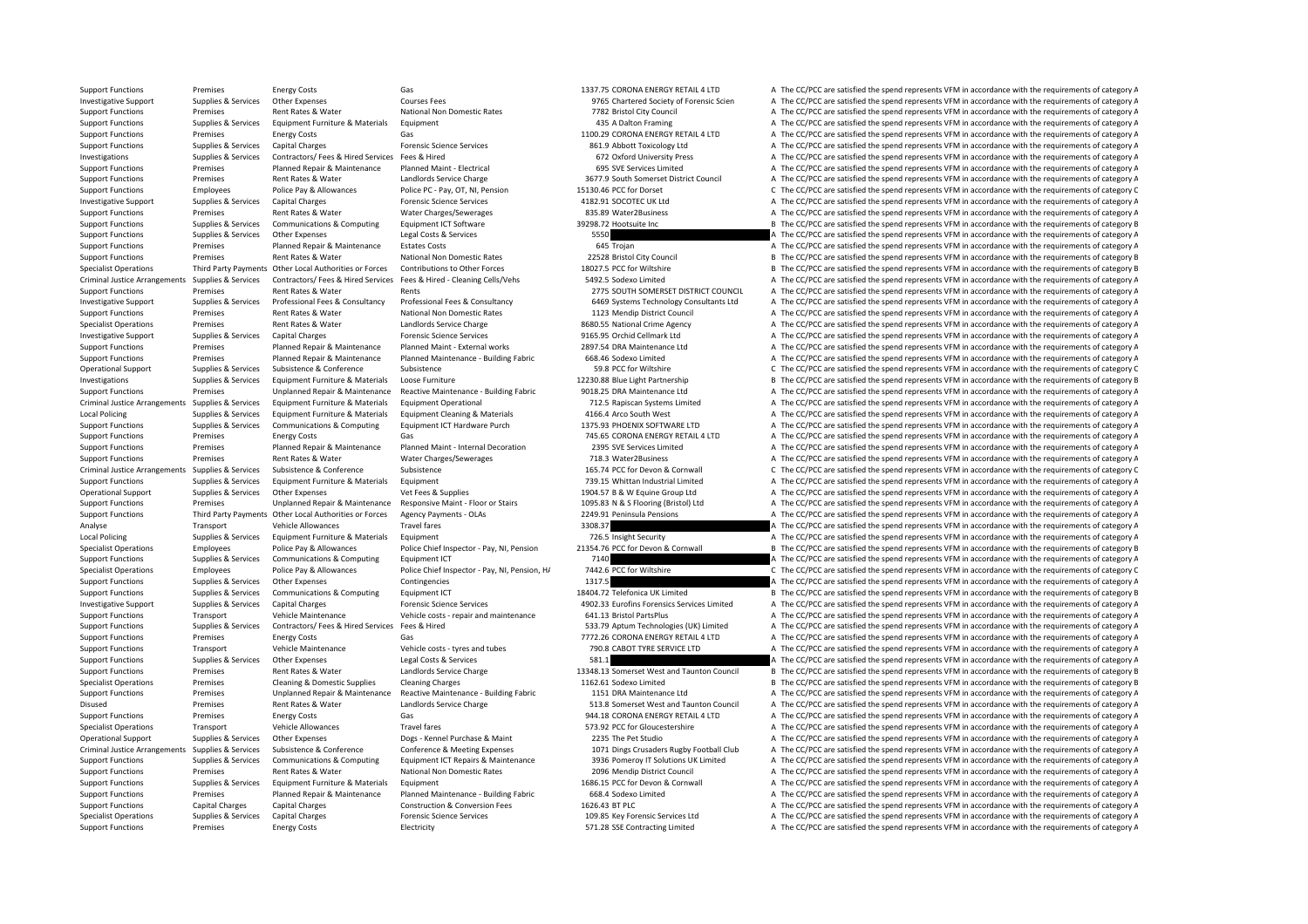Supplies & Services Professional Fees & Consultancy Professional Fees & Consultancy Consultancy Consultancy Consultancy Supplies and the CON Mindset in Motion Motion A The CC/PCC are satisfied the spend represents VFM in a

Support Functions Premises Rent Rates & Water National Non Domestic Rates 508 Monmouthshire Council A The CC/PCC are satisfied the spend represents VFM in accordance with the requirements of category A The Council Support Support Functions Premises Planned Repair & Maintenance Planned Maintenance - Building Fabric 2007.5 WESSEX GLASS CO LTD A The CC/PCC are satisfied the spend represents VFM in accordance with the requirements of category A Support Functions Premises Rent Rates & Water Rents Rents Rents 3750 Bargain Parking Ltd A The CC/PCC are satisfied the spend represents VFM in accordance with the requirements of category A Local Policing Third Party Payments Contribution Contribution Contribution Contribution 12749.19 TREBLE 5 TREBLE 1 LTD B The CC/PCC are satisfied the spend represents VFM in accordance with the requirements of category B Specialist Operations Supplies & Services Subsistence Subsistence Subsistence Subsistence a Subsistence a Subsistence a The CC/PCC are satisfied the spend represents VFM in accordance with the requirements of category A Support Functions Premises Cleaning & Domestic Supplies Cleaning Charges 16039.21 Sodexo Limited B The CC/PCC are satisfied the spend represents VFM in accordance with the requirements of category B Local Policing Supplies & Services Equipment Furniture & Materials Loose Furniture 419.02 Blue Light Partnership B The CC/PCC are satisfied the spend represents VFM in accordance with the requirements of category B The Cri Support Functions Supplies & Services Communications & Computing Equipment ICT 6438.94 Vodafone 6438.94 Vodafone A The CC/PCC are satisfied the spend represents VFM in accordance with the requirements of category A Operational Support Supplies & Services Other Expenses Vet Fees & Supplies Vet Fees & Supplies 1166.44 Vale Vets Portishead t/a Independen A The CC/PCC are satisfied the spend represents VFM in accordance with the requirem Support Functions Supplies & Services Other Expenses Remand costs Remand costs Remand costs 890 Charles Fellows Supplies Ltd A The CC/PCC are satisfied the spend represents VFM in accordance with the requirements of catego Support Functions Premises Planned Repair & Maintenance Planned Maint - Floor or Stairs 986.56 N & S Flooring (Bristol) Ltd A The CC/PCC are satisfied the spend represents VFM in accordance with the requirements of categor Support Functions Transport Vehicle Maintenance Vehicle costs - repair and maintenance 538.72 CASTROL (UK) LTD A The CC/PCC are satisfied the spend represents VFM in accordance with the requirements of category A The Crite Premises Rent Rates & Water Rents Rents Rents Rents 7000 Somerset West and Taunton Council A The CC/PCC are satisfied the spend represents VFM in accordance with the requirements of category A Support Functions Employees Police Staff Pay & Allowances Police Staff - Pay, OT, NI, Pension 14495.02 PCC for Gloucestershire C The CC/PCC are satisfied the spend represents VFM in accordance with the requirements of cate Support Functions Premises Planned Repair & Maintenance Planned Maintenance - Building Services 1694 TEMPLESTOCK LIMITED A The CC/PCC are satisfied the spend represents VFM in accordance with the requirements of category A A The CC/PCC are satisfied the spend represents VFM in accordance with the requirements of category A Support Functions Supplies & Services Equipment Furniture & Materials Equipment 43.5 PCC for Wiltshire 43.5 PCC for Wiltshire C The CC/PCC are satisfied the spend represents VFM in accordance with the requirements of categ Specialist Operations Transport Vehicle Allowances Travel fares 359.25 PCC for Dorset C The CC/PCC are satisfied the spend represents VFM in accordance with the requirements of category C Support Functions Premises Planned Repair & Maintenance Planned Maintenance - Building Services 6850 Romac Building Contractors Ltd A The CC/PCC are satisfied the spend represents VFM in accordance with the requirements of Support Functions Employees Police Staff Pay & Allowances Police Staff - Pay, OT, NI, Pension 68269.14 PCC for Dorset Council C The CC/PCC are satisfied the spend represents VFM in accordance with the requirements of categ Premises Rent Rates & Water National Non Domestic Rates 2083 North Somerset Council A The CC/PCC are satisfied the spend represents VFM in accordance with the requirements of category A Specialist Operations Premises Rent Rates & Water Landlords Service Charge 2221.51 Workman LLP A The CC/PCC are satisfied the spend represents VFM in accordance with the requirements of category A Support Functions Supplies & Services Communications & Computing Equipment ICT Consumables 4270 Tangible Benefit Limited A The CC/PCC are satisfied the spend represents VFM in accordance with the requirements of category A Support Functions Third Party Payments Other I ocal Authorities or Forces Contributions to Other Forces 813.66 College of Policing I td A The CC/PCC are satisfied the spend represents VFM in accordance with the requirement Specialist Operations Employees Police Pay & Allowances Police PC - Pay, OT, NI, Pension 14628.03 PCC for Devon & Cornwall B The CC/PCC are satisfied the spend represents VFM in accordance with the requirements of category PCC The CC/PCC are satisfied the spend represents VFM in accordance with the requirements of category B PCC Third Party Payments Payments to Clients Grants - Voluntary Orgs 37147.25 Barnardos B The CC/PCC are satisfied the spend represents VFM in accordance with the requirements of category B Support Functions Supplies & Services Other Expenses Legal Fees 3rd Party 22900 22900 B The CC/PCC are satisfied the spend represents VFM in accordance with the requirements of category B Investigative Support Supplies & Services Capital Charges Forensic Science Services 4678.33 Orchid Cellmark Ltd A The CC/PCC are satisfied the spend represents VFM in accordance with the requirements of category A Support Functions Capital Charges Capital Charges ICT Equipment Purchase S5420 TMI Systems Ltd C The CC/PCC are satisfied the spend represents VFM in accordance with the requirements of category C<br>Support Functions States Support Functions Premises Rent Rates & Water National Non Domestic Rates 1472 Somerset West and Taunton Council A The CC/PCC are satisfied the spend represents VFM in accordance with the requirements of category A Support Functions Premises Unplanned Repair & Maintenance Reactive Maintenance - Building Services 2495 SVF Services Limited A The CC/PCC are satisfied the spend represents VFM in accordance with the requirements of catego Support Functions Supplies & Services Contractors/ Fees & Hired Services Fees & Hired 2490.83 My Staff Shop Limited A The CC/PCC are satisfied the spend represents VFM in accordance with the requirements of category A Suppliers & Suppliers & Suppliers Communications & Computing Founding Found CT Repairs & Maintenance 2733.2 PHOFNIX SOFTWARE ITD A The CC/PCC are satisfied the spend represents VFM in accordance with the requirements of ca Support Functions Premises Energy Costs Electricity Electricity 3142.52 EDF ENERGY 1 LIMITED A The CC/PCC are satisfied the spend represents VFM in accordance with the requirements of category A Support Functions Premises Cleaning & Domestic Supplies Window Cleaning Microsoft A The CC/PCC are satisfied the spend represents VFM in accordance with the requirements of category A Support Functions Supplies Services Capital Charges Forensic Science Services 928.2 Abbott Toxicology Ltd A The CC/PCC are satisfied the spend represents VFM in accordance with the requirements of category A The CC/PCC are Support Functions Supplies & Services Communications & Computing Equipment ICT 942 Telefonica UK Limited A The CC/PCC are satisfied the spend represents VFM in accordance with the requirements of category A The Criteria Co PCC Third Party Payments Payments to Clients Grants - Voluntary Orgs 21244.34 Swan Advocacy Network B The CC/PCC are satisfied the spend represents VFM in accordance with the requirements of category B Support Functions Premises Energy Costs Gas Gas 1331.89 CORONA ENERGY RETAIL 4 LTD A The CC/PCC are satisfied the spend represents VFM in accordance with the requirements of category A Investigative Support Supplies & Services Medical Fees Pathologists reports 2704 Dr R J Delaney A The CC/PCC are satisfied the spend represents VFM in accordance with the requirements of category A Support Functions Supplies & Services Communications & Computing Faultoment ICT 1466.54 BRITISH TELECOMMUNICATIONS PLC A The CC/PCC are satisfied the spend represents VFM in accordance with the requirements of category A Support Functions Premises Planned Repair & Maintenance Planned Maintenance - Building Fabric 2645.5 Grinters Limited A The CC/PCC are satisfied the spend represents VFM in accordance with the requirements of category A Support Functions Transport Vehicle Maintenance Vehicle costs - tyres and tubes 826.05 GOODYEAR TYRES UK LTD A The CC/PCC are satisfied the spend represents VFM in accordance with the requirements of category A Supplies & Services Professional Fees & Consultancy Professional Fees & Consultancy Professional Fees & Consultancy Professional Fees & Consultancy Professional Fees & Consultancy Professional Fees & Consultancy 945.4 Univ Support Functions Transport Vehicle Maintenance Vehicle costs - repair and maintenance 514.24 Alliance Automotive T/A Mill Autoq A The CC/PCC are satisfied the spend represents VFM in accordance with the requirements of ca Support Functions Supplies & Services Contractors/ Fees & Hired Services Fees & Hired 3331.67 My Staff Shop Limited A The CC/PCC are satisfied the spend represents VFM in accordance with the requirements of category A Investigative Support Supplies & Services Equipment Furniture & Materials Loose Furniture A Loose Furniture A The COUP Coup Ltd A The CC/PCC are satisfied the spend represents VFM in accordance with the requirements of cat Employees Police Overtime Police PC - Overtime, 10% Unsociable 1633.21 PCC for Gloucestershire A The CC/PCC are satisfied the spend represents VFM in accordance with the requirements of category A Support Functions Supplies & Services Contractors/ Fees & Hired Services Fees & Hired 666.95 Walker Fire UK Ltd A The CC/PCC are satisfied the spend represents VFM in accordance with the requirements of category A PCC Third Party Payments Payments to Clients Grants - Voluntary Orgs 13750 North Somerset Council B The CC/PCC are satisfied the spend represents VFM in accordance with the requirements of category B Support Functions Premises Rent Rates & Water National Non Domestic Rates 13952 South Gloucestershire B The CC/PCC are satisfied the spend represents VFM in accordance with the requirements of category B Analyse Supplies & Services Other Expenses Courses Fees Consultancy Courses Fees 1911.5 College of Policing Ltd A The CC/PCC are satisfied the spend represents VFM in accordance with the requirements of category A The Cour Supplies & Services Professional Fees & Consultancy Professional Fees & Consultancy 222.95 PIN Mentoring & Interventions Ltd A The CC/PCC are satisfied the spend represents VFM in accordance with the requirements of catego Support Functions Premises Energy Costs Electricity Electricity 775.95 EDF ENERGY 1 LIMITED A The CC/PCC are satisfied the spend represents VFM in accordance with the requirements of category A Support Functions Transport Vehicle Maintenance Vehicle costs - repair and maintenance 552.92 Drive Motor Retail I td - Weston A The CC/PCC are satisfied the spend represents VEM in accordance with the requirements of cate Suppliers & Suppliers & Suppliers Communications & Computing Foulyment ICT Repairs & Maintenance 618 Accounting Officer Home Office A The CC/PCC are satisfied the spend represents VFM in accordance with the requirements of Analyse Third Party Payments Payments to Clients Grants - Voluntary Orgs 697.5 Purple Elephant Productions A The CC/PCC are satisfied the spend represents VFM in accordance with the requirements of category A The Crienty D A The CC/PCC are satisfied the spend represents VFM in accordance with the requirements of category A Support Functions Premises Energy Costs Electricity Electricity 678.2 EDF ENERGY 1 LIMITED A The CC/PCC are satisfied the spend represents VFM in accordance with the requirements of category A Support Functions Supplies & Services Other Expenses Courses Fees Courses Fees 2920 A The CC/PCC are satisfied the spend represents VFM in accordance with the requirements of category A The Courses Police Pay & Allowances C The CC/PCC are satisfied the spend represents VFM in accordance with the requirements of category C Supplies & Services Communications & Computing Equipment ICT Repairs & Maintenance 94250 Niche Technology UK Ltd C The CC/PCC are satisfied the spend represents VFM in accordance with the requirements of category C Support Functions Supplies & Services Faujoment Furniture & Materials Faujoment 1400 Axon Public Safety UK Limited A The CC/PCC are satisfied the spend represents VFM in accordance with the requirements of category A Support Functions Supplies & Services Professional Fees & Consultancy Professional Fees & Consultancy 1500 TLT SOLICITORS A The CC/PCC are satisfied the spend represents VFM in accordance with the requirements of category Roads Policing Supplies & Services Equipment Furniture & Materials Equip Rental/Lease Admin 1265.76 XEROX FINANCE LTD A The CC/PCC are satisfied the spend represents VFM in accordance with the requirements of category A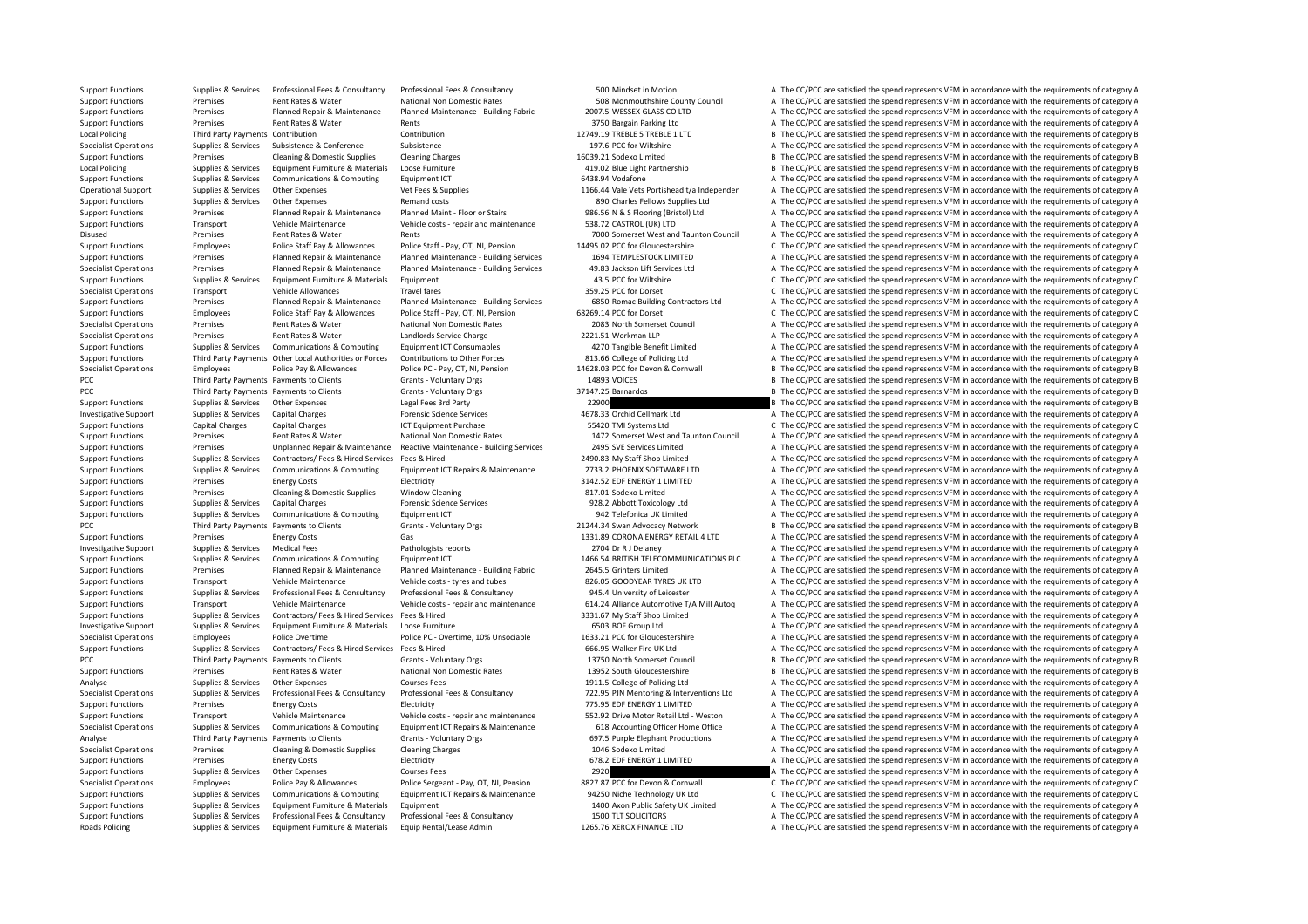Support Functions Premises Planned Repair & Maintenance Repairs & Maint General 994 DRA Maintenance Ltd A The CC/PCC are satisfied the spend represents VFM in accordance with the requirements of category A Support Functions Supplies & Services Equipment Furniture & Materials Equipment 4610 Cardiac Science Holdings (UK) Ltd A The CC/PCC are satisfied the spend represents VFM in accordance with the requirements of category A S Support Functions Premises Cleaning & Domestic Supplies Cleaning Charges 44732.38 Sodexo Limited B The CC/PCC are satisfied the spend represents VFM in accordance with the requirements of category B Investigative Supplies Subscriptions Support Support Support Support Support Support Support Support Support Subscriptions Subscriptions Subscriptions Support Support Support Support Support Support A The CC/PCC are satisfied the spend represent Support Functions Transport Vehicle Workshops/Maintenance Vehicle Workshop 1240 Calibration & Consultancy Services A The CC/PCC are satisfied the spend represents VFM in accordance with the requirements of category A Support Functions Supplies & Services Other Expenses Legal Fees 3rd Party 15500 15500 B The CC/PCC are satisfied the spend represents VFM in accordance with the requirements of category B Support Functions Transport Vehicle Maintenance Vehicle costs ‐ repair and maintenance 996.94 Bristol Auto Electrical Ltd A The CC/PCC are satisfied the spend represents VFM in accordance with the requirements of category Local Policing Supplies & Services Equipment Furniture & Materials Equipment Anterials Equipment 1914 SOLON SECURITY LTD A The CC/PCC are satisfied the spend represents VFM in accordance with the requirements of category A Support Functions Transport Vehicle Maintenance Vehicle costs ‐ repair and maintenance 780 FRY & SONS A The CC/PCC are satisfied the spend represents VFM in accordance with the requirements of category A Support Functions Premises Rent Rates & Water Hire of Accommodation Hire of Accommodation 20000 Bristol City Council B The CC/PCC are satisfied the spend represents VFM in accordance with the requirements of category B Supplies & Services Professional Fees & Consultancy Professional Fees & Consultancy Capacitancy 10370 Mace Cost Consultancy Limited B The CC/PCC are satisfied the spend represents VFM in accordance with the requirements of Support Functions Capital Charges Capital Charges ICT Equipment Purchase 1149.59 Softcat Limited A The CC/PCC are satisfied the spend represents VFM in accordance with the requirements of category A Support Functions Premises Rent Rates & Water Water Charges/Sewerages 2006.6 Water2Business A The CC/PCC are satisfied the spend represents VFM in accordance with the requirements of category A The Critector Category A The C The CC/PCC are satisfied the spend represents VFM in accordance with the requirements of category C Support Functions Premises Rent Rates & Water Water Charges/Sewerages 759.7 Water2Business A The CC/PCC are satisfied the spend represents VFM in accordance with the requirements of category A Support Functions Transport Vehicle Maintenance Vehicle costs ‐ repair and maintenance 4973.14 SJ Cook & Sons Ltd A The CC/PCC are satisfied the spend represents VFM in accordance with the requirements of category A The Co B The CC/PCC are satisfied the spend represents VFM in accordance with the requirements of category B Specialist Operations Employees Police Pay & Allowances Police Sergeant - Pay, NI, Pension 5477.04 PCC for Wiltshire C The CC/PCC are satisfied the spend represents VFM in accordance with the requirements of category C Support Functions Premises Planned Repair & Maintenance Planned Maintenance - Building Fabric 6724.27 DRA Maintenance Ltd A The CC/PCC are satisfied the spend represents VFM in accordance with the requirements of category Specialist Operations Transport Vehicle Allowances Vehicle mileage allowance 67.05 PCC for Wiltshire C The CC/PCC are satisfied the spend represents VFM in accordance with the requirements of category C Support Functions Supplies & Services Equipment Furniture & Materials Armoury Tools 619.99 Trade Gear Ltd A The CC/PCC are satisfied the spend represents VFM in accordance with the requirements of category A The Companism Roads Policing Supplies & Services Equipment Furniture & Materials Equipment 1287.25 D.tec International Limited A The CC/PCC are satisfied the spend represents VFM in accordance with the requirements of category A Support Functions Premises Rent Rates & Water Rents Rents Rents Rents And Trust B The CC/PCC are satisfied the spend represents VFM in accordance with the requirements of category B Support Functions Premises Rent Rates & Water Water Charges/Sewerages 2068.84 Water2Business A The CC/PCC are satisfied the spend represents VFM in accordance with the requirements of category P Support Functions Capital Charges Capital Charges Construction & Conversion Works 29818.99 CG Fry & Son Ltd B The CC/PCC are satisfied the spend represents VFM in accordance with the requirements of category B Support Functions Premises Planned Repair & Maintenance Planned Maintenance - Building Services 1195.66 Jackson Lift Services Ltd A The CC/PCC are satisfied the spend represents VFM in accordance with the requirements of c Support Functions Suppliers, Services Professional Eags Consultancy Professional Eags & Consultancy Professional Eags & Consultancy 11951 25 IRM (I Initial Kingdom) I to R The CC/PCC are catisfied the snead consequents VEM Investigative Support Supplies & Services Capital Charges Forensic Science Services 2549.39 Key Forensic Services Ltd A The CC/PCC are satisfied the spend represents VFM in accordance with the requirements of category A Roads Policing Supplies & Services Printing Stationery & Office Exp Postage Printing Stationery & Office Exp Postage 2774.74 2774.74 A The CC/PCC are satisfied the spend represents VFM in accordance with the requirements o Operational Support Transport Vehicle Hire Hired Vehicle Costs Hired Vehicle Costs and the Costs 1091.44 Scot Group Ltd A The CC/PCC are satisfied the spend represents VFM in accordance with the requirements of category A Support Functions Supplies & Services Equipment Furniture & Materials Equipment exactions Equipment 2034 Niton Equipment Ltd A The CC/PCC are satisfied the spend represents VFM in accordance with the requirements of catego Support Functions Premises Rent Rates & Water Landlords Service Charge 3995.75 B The CC/PCC are satisfied the spend represents VFM in accordance with the requirements of category B The Companisments of category B The CC/PC Support Functions Transport Vehicle Maintenance Vehicle costs ‐ repair and maintenance 550.38 SAFETY KLEEN UK LTD A The CC/PCC are satisfied the spend represents VFM in accordance with the requirements of category A Analyse Supplies & Services Other Expenses Courses Fees Courses Fees 1592.5 College of Policing Ltd A The CC/PCC are satisfied the spend represents VFM in accordance with the requirements of category A Support Employees Indirect Employee Expenses Refunds Contributions 1637.68 A The CC/PCC are satisfied the spend represents VFM in accordance with the requirements of category A Support Functions Supplies & Services Printing Stationery & Office Exp Postage 2016 and a The Stategory A The CC/PCC are satisfied the spend represents VFM in accordance with the requirements of category A Support Functions Supplies & Services Faujoment Furniture & Materials Faujoment 12.75 IF Solutions 12.75 IF Solutions Ltd A The CC/PCC are satisfied the spend represents VFM in accordance with the requirements of category Support Functions Premises Unplanned Repair & Maintenance Reactive Maintenance - Building Fabric 9470 DRA Maintenance Ltd A The CC/PCC are satisfied the spend represents VFM in accordance with the requirements of category Support Functions Premises Planned Repair & Maintenance Estates Costs 3360 SVE Services Limited A The CC/PCC are satisfied the spend represents VFM in accordance with the requirements of category A The Costs and the requir Support Functions Third Party Payments Other Local Authorities or Forces Contributions to Other Forces states and the CZ7.32 College of Policing Ltd A The CC/PCC are satisfied the spend represents VFM in accordance with th Support Functions Premises Energy Costs Electricity Electricity 775.95 EDF ENERGY 1 LIMITED A The CC/PCC are satisfied the spend represents VFM in accordance with the requirements of category A Support Functions Premises Unplanned Repair & Maintenance Responsive Maint - Ext Works 6984 AWP Services Ltd A The CC/PCC are satisfied the spend represents VFM in accordance with the requirements of category A Support Functions Premises Planned Repair & Maintenance Repairs & Maint General 1244.7 Boing Rapid Secure Ltd A The CC/PCC are satisfied the spend represents VFM in accordance with the requirements of category A Specialist Operations Supplies & Services Capital Charges Forensic Science Services Capital Charges To Specialist Operations Supplies and the requirements of category B The CC/PCC are satisfied the spend represents VFM in Support Functions Premises Rent Rates & Water Water Charges/Sewerages 774.58 Water2Business A The CC/PCC are satisfied the spend represents VFM in accordance with the requirements of category A The Critical Dural Dural Dur Local Policing Transport Vehicle Allowances Cycle costs 1300 SOMERSET COUNTY COUNCIL A The CC/PCC are satisfied the spend represents VFM in accordance with the requirements of category A Analyse Third Party Payments Contribution Contribution Contribution Contribution Contribution Contribution Contribution 17000 MutualGain Ltd B The CC/PCC are satisfied the spend represents VFM in accordance with the requir Analyse Employees Police Staff Pay & Allowances Staffing Agency Staff Pay and the Stategory A The CC/PCC are satisfied the spend represents VFM in accordance with the requirements of category A The COLOC are satisfied the Support Functions Transport Vehicle Maintenance Vehicle costs ‐ repair and maintenance 956.5 Hickleys Ltd A The CC/PCC are satisfied the spend represents VFM in accordance with the requirements of category A The Creatisfie 1000 A The CC/PCC are satisfied the spend represents VFM in accordance with the requirements of category A Roads Policing Premises Rent Rates & Water National Non Domestic Rates 3174 North Somerset Council A The CC/PCC are satisfied the spend represents VFM in accordance with the requirements of category A Specialist Operations Premises Energy Costs Electricity Electricity and the Spend Represents VFM in accordance with the requirements of category A The CC/PCC are satisfied the spend represents VFM in accordance with the re Supplies & Services Communications & Computing Equipment ICT Repairs & Maintenance 21249.75 Corporate IT Systems Limited Bill By CC/PCC are satisfied the spend represents VFM in accordance with the requirements of category Support Functions Supplies & Services Communications & Computing Telephone Calls 98.01 BRITISH TELECOMMUNICATIONS PLC B The CC/PCC are satisfied the spend represents VFM in accordance with the requirements of category B Support Functions Supplies & Services Communications & Computing Equipment ICT examples and the Service A The CC/PCC are satisfied the spend represents VFM in accordance with the requirements of category A Supplies & Services Contractors/ Fees & Hired Services Fees & Hired Services Fees & Hired Services Fees & Hired Services Fees & Hired Services Fees & Hired Services Fees & Hired Services Fees & Hired Services Pees & Hired Specialist Operations Supplies & Services Subsistence Subsistence Subsistence Subsistence The Subsistence of Subsistence and the Conference Subsistence and the Conference of Subsistence of Subsistence and the Spend represe PCC Supplies & Services Other Expenses Cost Of Appeals 3570 3570 A The CC/PCC are satisfied the spend represents VFM in accordance with the requirements of category A Support Functions Premises Planned Repair & Maintenance Estates Costs 7961.68 Elliott Environmental Services Ltd A The CC/PCC are satisfied the spend represents VFM in accordance with the requirements of category A Support B The CC/PCC are satisfied the spend represents VFM in accordance with the requirements of category B Support Functions Transport Vehicle Maintenance Vehicle costs ‐ repair and maintenance 1194.32 BMW (UK) Ltd A The CC/PCC are satisfied the spend represents VFM in accordance with the requirements of category A Analyse Supplies & Services Equipment Furniture & Materials Equipment Supplies Equipment 270 SELECTAMARK SECURITY SYSTEMS PLC A The CC/PCC are satisfied the spend represents VFM in accordance with the requirements of categ A The CC/PCC are satisfied the spend represents VFM in accordance with the requirements of category A Support Functions Premises Energy Costs Electricity Electricity 12302.99 EDF ENERGY 1 LIMITED B The CC/PCC are satisfied the spend represents VFM in accordance with the requirements of category B PCC Third Party Payments Payments to Clients Grants - Voluntary Orgs 11747 Opoka B The CC/PCC are satisfied the spend represents VFM in accordance with the requirements of category B Specialist Operations Employees Police Pay & Allowances Police Chief Inspector - Pay, NI, Pension 7227.31 PCC for Gloucestershire C The CC/PCC are satisfied the spend represents VFM in accordance with the requirements of c Operational Support Employees Police Pay & Allowances Police PC - Pay, OT, NI, Pension 4984.47 PCC for Wiltshire C The CC/PCC are satisfied the spend represents VFM in accordance with the requirements of category C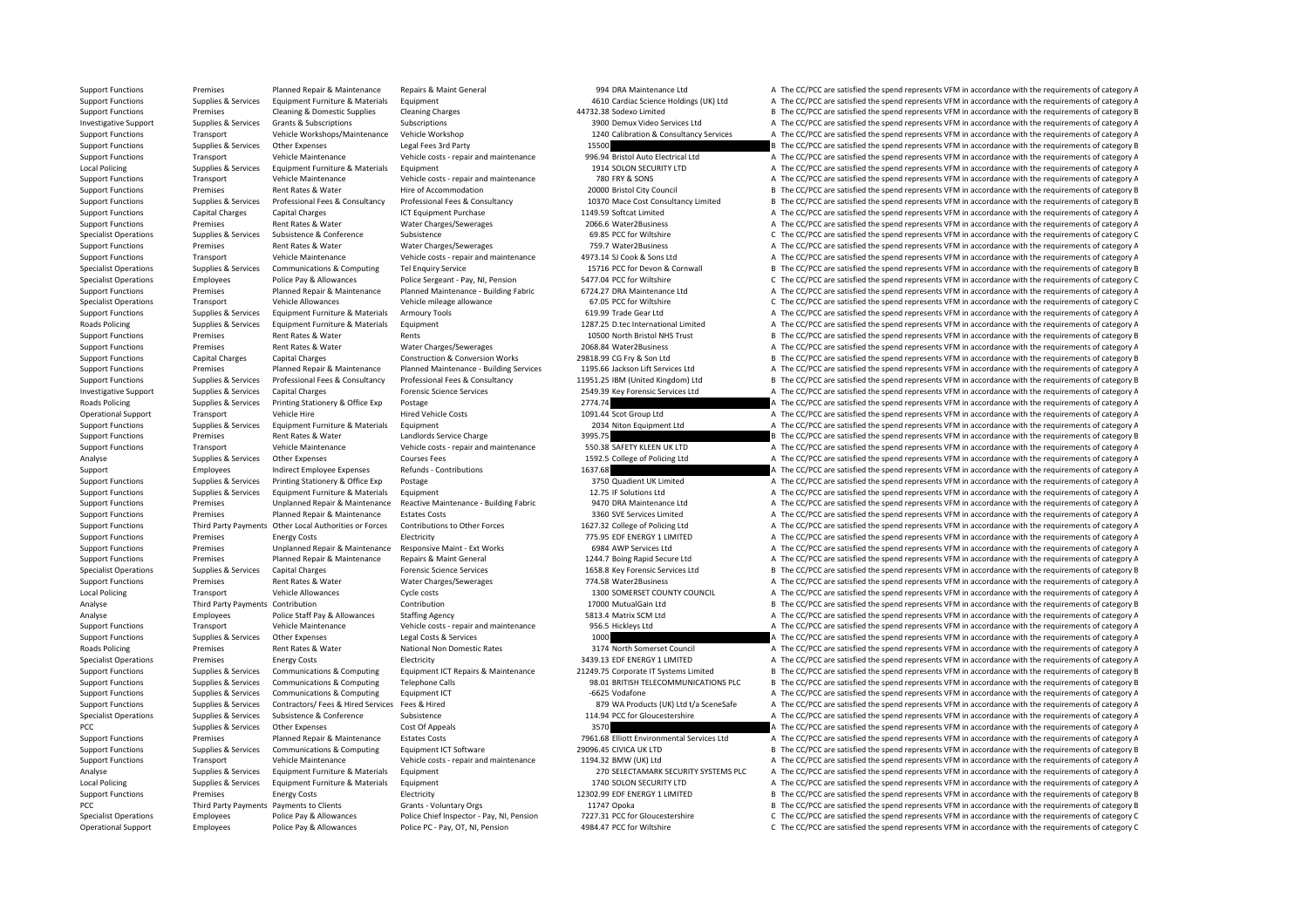Support Functions Premises Unplanned Repair & Maintenance Reactive Maintenance - Building Services 3912.89 Avon Armour Limited A The CC/PCC are satisfied the spend represents VFM in accordance with the requirements of cate

|                 | 1310 Bristol City Council                                                 |
|-----------------|---------------------------------------------------------------------------|
|                 | 78336 Sedgemoor District Council                                          |
|                 | 1129.17 PC Specialist Ltd                                                 |
|                 | 40641.63 PCC for Devon & Cornwall                                         |
|                 | 1326 Abbott Toxicology Ltd                                                |
|                 | 2580 Systems Technology Consultants Ltd                                   |
| 3288            |                                                                           |
| 4096            | Somerset West and Taunton Council                                         |
| 3043.75         |                                                                           |
|                 | 4640.33 PCC for Dorset                                                    |
|                 | 928.2 Abbott Toxicology Ltd                                               |
|                 | 1123.6 Micheldever Tyres Ltd                                              |
| 648             |                                                                           |
|                 |                                                                           |
|                 | 1055 Aquarius Waste Management Ltd<br>3325 Romac Building Contractors Ltd |
|                 |                                                                           |
|                 | 929.5 Landmarc Support Services Ltd                                       |
|                 | 3860 Timberbuild Dog Kennels                                              |
|                 | 818.9 Artworks Solutions Ltd                                              |
|                 | 511.5 Farm Kennels Ltd                                                    |
|                 | 1162.5 COUNTY CARS                                                        |
|                 | 18772.9 Morgan Sindall Construction                                       |
|                 | 132.6 PCC for Wiltshire                                                   |
|                 | 6615.71 Blue Light Partnership                                            |
|                 | 4231.37 PCC for Wiltshire                                                 |
|                 | 7083.33 Thornbury Town Council                                            |
| 54553.16 BT PLC |                                                                           |
|                 | 5058.53 PCC for Wiltshire                                                 |
|                 | 68915.74 Blue Light Partnership                                           |
|                 | 200 Niton Equipment Ltd                                                   |
|                 | 680.15 Sportsbikeshop Ltd                                                 |
| 722.5           |                                                                           |
|                 | 1000 Youth Unlimited CIC                                                  |
| 5750            |                                                                           |
|                 |                                                                           |
|                 |                                                                           |
|                 | 502.78 Sodexo Limited                                                     |
|                 | 9879.3 EPI-USE Labs Limited                                               |
|                 | 3112.53 EDF ENERGY 1 LIMITED                                              |
|                 | 1718 Boing Rapid Secure Ltd                                               |
|                 | 683.81 Water2Business                                                     |
|                 | 574.62 Banner Group Limited                                               |
|                 | 2382 GOODYEAR TYRES UK LTD                                                |
|                 | 5141.7 Orchid Cellmark Ltd                                                |
| 449.49          |                                                                           |
|                 | 2161.49 PCC for South Wales                                               |
|                 | 1828 Citron Hygiene UK Limited                                            |
|                 | 1406.28 BRISTOL STREET MOTORS                                             |
|                 | 2560.56 BMW (UK) Ltd                                                      |
|                 | 593.24 Water2Business                                                     |
|                 | 1140 Hydrock Consultants Ltd                                              |
|                 | 19098.93 PCC for Devon & Cornwall                                         |
|                 | 1085 AA Business Services                                                 |
|                 | 3955.5 College of Policing Ltd                                            |
|                 | 9550.72 BRITISH TELECOMMUNICATIONS PLC                                    |
|                 | 34612.3 CG Fry & Son Ltd                                                  |
|                 | 720 Clear-Flow Limited                                                    |
|                 | 35001.89 EBC Group (UK) Ltd                                               |
|                 | 4650 Sancus Solutions Ltd                                                 |
|                 | 1007.2 Charles Fellows Supplies Ltd                                       |
|                 | 109824.4 PCC for Devon & Cornwall                                         |
|                 | 5605.11 Vodafone                                                          |
|                 |                                                                           |
|                 | 21249.75 Corporate IT Systems Limited                                     |
| 550             |                                                                           |
|                 | 14916.67 Resolve West                                                     |
|                 | 8.42 Corporate Support HQ Imprest                                         |
|                 | 3000 Unseen (UK)<br>15728.61 Municipal Security Ltd                       |

Support Functions Premises Rent Rates & Water National Non Domestic Rates 1310 Bristol City Council A The CC/PCC are satisfied the spend represents VFM in accordance with the requirements of category A Support Functions Premises Rent Rates & Water National Non Domestic Rates 78336 Sedgemoor District Council C The CC/PCC are satisfied the spend represents VFM in accordance with the requirements of category C National Non Analyse Supplies & Services Communications & Computing Equipment ICT Hardware Purch 1129.17 PC Specialist Ltd A The CC/PCC are satisfied the spend represents VFM in accordance with the requirements of category A The Celesa Employees Police Pay & Allowances Police Sergeant - Pay, OT. NI. Pension 40641.63 PCC for Devon & Cornwall C The CC/PCC are satisfied the spend represents VFM in accordance with the requirements of category C Support Functions Supplies & Services Capital Charges Forensic Science Services 1326 Abbott Toxicology Ltd A The CC/PCC are satisfied the spend represents VFM in accordance with the requirements of category A Investigative Support Supplies & Services Capital Charges Forensic Science Services Forensic Science Services Provides Services Capital Charges Providence Services 2580 Systems Technology Consultants Ltd A The CC/PCC are s Disused Premises Rent Rates & Water Rents Rents Rents Rents 3288 A The CC/PCC are satisfied the spend represents VFM in accordance with the requirements of category A Support Functions Premises Rent Rates & Water National Non Domestic Rates 4096 Somerset West and Taunton Council A The CC/PCC are satisfied the spend represents VFM in accordance with the requirements of category A Support Functions Supplies & Services Other Expenses Contingencies 3043.75 3043.75 A The CC/PCC are satisfied the spend represents VFM in accordance with the requirements of category A Specialist Operations Employees Police Pay & Allowances Police Sergeant - Pay, NI, Pension 4640.33 PCC for Dorset A The CC/PCC are satisfied the spend represents VFM in accordance with the requirements of category A Support Functions Supplies & Services Capital Charges Support Forensic Science Services 928.2 Abbott Toxicology Ltd A The CC/PCC are satisfied the spend represents VFM in accordance with the requirements of category A The Support Functions Transport Vehicle Maintenance Vehicle costs - tyres and tubes 1123.6 Micheldever Tyres Ltd A The CC/PCC are satisfied the spend represents VFM in accordance with the requirements of category A Support Functions Supplies & Services Other Expenses Legal Costs & Services 648 A The CC/PCC are satisfied the spend represents VFM in accordance with the requirements of category A The COMEN in accordance with the require er experience the presents of category and the season of the comparison of the CONS Aguarius Waste Management Ltd A The CC/PCC are satisfied the spend represents VFM in accordance with the requirements of category Planned Support Functions Premises Planned Repair & Maintenance Planned Maintenance Building Services 3325 Romac Building Contractors Ltd A The CC/PCC are satisfied the spend represents VFM in accordance with the requirements of c Support Functions Premises Premises Rent Rates & Water Hire of Accommodation Hire of Accommodation 929.5 Landmarc Support Services Ltd A The CC/PCC are satisfied the spend represents VFM in accordance with the requirements A The CC/PCC are satisfied the spend represents VFM in accordance with the requirements of category A Support Functions Supplies & Services Printing Stationery & Office Exp Advertising (not recruitment) 818.9 Artworks Solutions Ltd A The CC/PCC are satisfied the spend represents VFM in accordance with the requirements of c Criminal Justice Arrangements Supplies & Services Other Expenses Maintenance of dogs/cats Maintenance of dogs/cats 511.5 Farm Kennels Ltd A The CC/PCC are satisfied the spend represents VFM in accordance with the requireme Support Functions Transport Vehicle Hire Hired Vehicle Costs Hired Vehicle Costs 1162.5 COUNTY CARS A The CC/PCC are satisfied the spend represents VFM in accordance with the requirements of category A Support Functions Capital Charges Capital Charges Construction & Conversion Fees 18772.9 Morgan Sindall Construction B The CC/PCC are satisfied the spend represents VFM in accordance with the requirements of category B Pol Operational Support Employees Police Pay & Allowances Police Inspector - Basic Pay 132.6 PCC for Wiltshire C The CC/PCC are satisfied the spend represents VFM in accordance with the requirements of category C Support Functions Premises Planned Repair & Maintenance Alterations to Buildings 6615.71 Blue Light Partnership B The CC/PCC are satisfied the spend represents VFM in accordance with the requirements of category B Specialist Operations Employees Police Pay & Allowances Police PC - Pay, NI 4231.37 PCC for Wiltshire A The CC/PCC are satisfied the spend represents VFM in accordance with the requirements of category P Support Functions Premises Rent Rates & Water Rents Rents Rents 7083.33 Thornbury Town Council A The CC/PCC are satisfied the spend represents VFM in accordance with the requirements of category A Support Functions Supplies & Services Communications & Computing Equipment ICT Support CT 54553.16 BT PLC Support CTHE CC/PCC are satisfied the spend represents VFM in accordance with the requirements of category C police Operational Support Employees Police Pay & Allowances Police PC Pay NI, Pension 5058.53 PC for Wiltshire 5058.53 PCC for Wiltshire C The CC/PCC are satisfied the spend represents VFM in accordance with the requirements of Support Functions Premises Rent Rates & Water Premises Leases 868915.74 Blue Light Partnership C The CC/PCC are satisfied the spend represents VFM in accordance with the requirements of category C Support Functions Supplies & Services Printing Stationery & Office Exp Postage 200 Niton Equipment Ltd A The CC/PCC are satisfied the spend represents VFM in accordance with the requirements of category A Specialist Operations Supplies & Services Equipment Furniture & Materials Equipment 680.15 Sportsbikeshop Ltd A The CC/PCC are satisfied the spend represents VFM in accordance with the requirements of category A Support Functions Supplies & Services Other Expenses Contingencies Contingencies 722.5 A The CC/PCC are satisfied the spend represents VFM in accordance with the requirements of category A Disused Third Party Payments Payments to Clients Grants - Voluntary Orgs 1000 Youth Unlimited CIC A The CC/PCC are satisfied the spend represents VFM in accordance with the requirements of category A Specialist Operations Supplies & Services Professional Fees & Consultancy Professional Fees & Consultancy 5750 Specialist Operation A The CC/PCC are satisfied the spend represents VFM in accordance with the requirements of Support Functions Premises Cleaning & Domestic Supplies Window Cleaning 502.78 Sodexo Limited A The CC/PCC are satisfied the spend represents VFM in accordance with the requirements of category A Suppliers & Suppliers & Suppliers Communications & Computing Founding Founding Founding Founding Founding Founding Computing Computing Suppliers and CONTET Interest A The CC/PCC are satisfied the spend represents VFM in ac Specialist Operations Premises Energy Costs Electricity Electricity States Energy Electricity States Energy A The CC/PCC are satisfied the spend represents VFM in accordance with the requirements of category A The Criteria Support Functions Premises Planned Repair & Maintenance Repairs & Maint General 1718 Boing Rapid Secure Ltd A The CC/PCC are satisfied the spend represents VFM in accordance with the requirements of category A Support Functions Premises Rent Rates & Water Water Charges/Sewerages 683.81 Water2Business A The CC/PCC are satisfied the spend represents VFM in accordance with the requirements of category A Support Functions Supplies & Services Printing Stationery & Office Exp Stationery Stationery 574.62 Banner Group Limited A The CC/PCC are satisfied the spend represents VFM in accordance with the requirements of category A Support Functions Transport Vehicle Maintenance Vehicle costs ‐ tyres and tubes 2382 GOODYEAR TYRES UK LTD A The CC/PCC are satisfied the spend represents VFM in accordance with the requirements of category A Investigative Support Supplies & Services Capital Charges Support Forensic Science Services 5141.7 Orchid Cellmark Ltd A The CC/PCC are satisfied the spend represents VFM in accordance with the requirements of category A Local Policing Supplies & Services Subsistence Subsistence Subsistence 449.49 A The CC/PCC are satisfied the spend represents VFM in accordance with the requirements of category P Support Functions Employees Police Overtime Police PC - Overtime 2161.49 PCC for South Wales A The CC/PCC are satisfied the spend represents VFM in accordance with the requirements of category A Local Policing Supplies & Services Clothing Uniforms & Laundry Clothing & Uniforms - Issues 1828 Citron Hygiene UK Limited A The CC/PCC are satisfied the spend represents VFM in accordance with the requirements of category Support Functions Transport Vehicle Maintenance Vehicle costs ‐ repair and maintenance 1406.28 BRISTOL STREET MOTORS A The CC/PCC are satisfied the spend represents VFM in accordance with the requirements of category A Support Functions Transport Vehicle Maintenance Vehicle costs ‐ repair and maintenance 2560.56 BMW (UK) Ltd A The CC/PCC are satisfied the spend represents VFM in accordance with the requirements of category A Support Functions Premises Rent Rates & Water Water Charges/Sewerages Semesta Sexual A The CC/PCC are satisfied the spend represents VFM in accordance with the requirements of category A Support Functions Capital Charges Capital Charges Construction & Conversion Fees 1140 Hydrock Consultants Ltd A The CC/PCC are satisfied the spend represents VFM in accordance with the requirements of category Consultants Criminal Justice Arrangements Employees Police Pay & Allowances Police Inspector - Pay, NI, Pension 19098.93 PCC for Devon & Commuall Criminal Justice Arrangements VFM in accordance with the requirements of category Crimin Roads Policing Transport Vehicle Workshops/Maintenance Vehicle recovery 1085 AA Business Services A The CC/PCC are satisfied the spend represents VFM in accordance with the requirements of category A Specialist Operations Supplies & Services Other Expenses Courses Fees 3955.5 College of Policing Ltd A The CC/PCC are satisfied the spend represents VFM in accordance with the requirements of category A Support Functions Supplies & Services Communications & Computing Telephone Calls 9550.72 BRITISH TELECOMMUNICATIONS PLC A The CC/PCC are satisfied the spend represents VFM in accordance with the requirements of category A Support Functions Capital Charges Capital Charges Construction & Conversion Works 34612.3 CG Fry & Son Ltd B The CC/PCC are satisfied the spend represents VFM in accordance with the requirements of category B Support Functions Premises Planned Repair & Maintenance Planned Maintenance - Building Services 720 Clear‐Flow Limited A The CC/PCC are satisfied the spend represents VFM in accordance with the requirements of category A T Support Functions Supplies & Services Communications & Computing Equipment ICT Repairs & Maintenance 35001.89 EBC Group (UK) Ltd Billet Basic Service and represents VFM in accordance with the requirements of category B Supplies & Services Professional Fees & Consultancy Professional Fees & Consultancy Professional Fees & Consultancy Consultancy 4650 Sancus Solutions Ltd A The CC/PCC are satisfied the spend represents VFM in accordance wi Criminal Justice Arrangements Supplies & Services Other Expenses Remand costs Remand costs Remand costs 1007.2 Charles Fellows Supplies Ltd A The CC/PCC are satisfied the spend represents VFM in accordance with the require Specialist Operations Employees Police Pay & Allowances Police PC - Pay OT. N. Pension, HA 109824.4 PCC for Devon & Commall C. The CC/PCC are satisfied the spend represents VFM in accordance with the requirements of catego Support Functions Supplies & Services Communications & Computing Equipment ICT Equipment ICT 5605.11 Vodafone Support A The CC/PCC are satisfied the spend represents VFM in accordance with the requirements of category A Th B The CC/PCC are satisfied the spend represents VFM in accordance with the requirements of category B Operational Support Supplies & Services Other Expenses Horses Farrier Costs 550 A The CC/PCC are satisfied the spend represents VFM in accordance with the requirements of category A PCC Third Party Payments Payments to Clients Grants - Voluntary Orgs 14916.67 Resolve West B The CC/PCC are satisfied the spend represents VFM in accordance with the requirements of category B The Compacts 14916.67 Resolve B The CC/PCC are satisfied the spend represents VFM in accordance with the requirements of category B PCC Third Party Payments Payments to Clients Grants - Voluntary Orgs 3000 Unseen (UK) A The CC/PCC are satisfied the spend represents VFM in accordance with the requirements of category A Operational Support Supplies & Services Equipment Furniture & Materials Equipment 15728.61 Municipal Security Ltd B The CC/PCC are satisfied the spend represents VFM in accordance with the requirements of category B Analyse Transport Vehicle Allowances Travel fares Travel fares 1331.22 A The CC/PCC are satisfied the spend represents VFM in accordance with the requirements of category A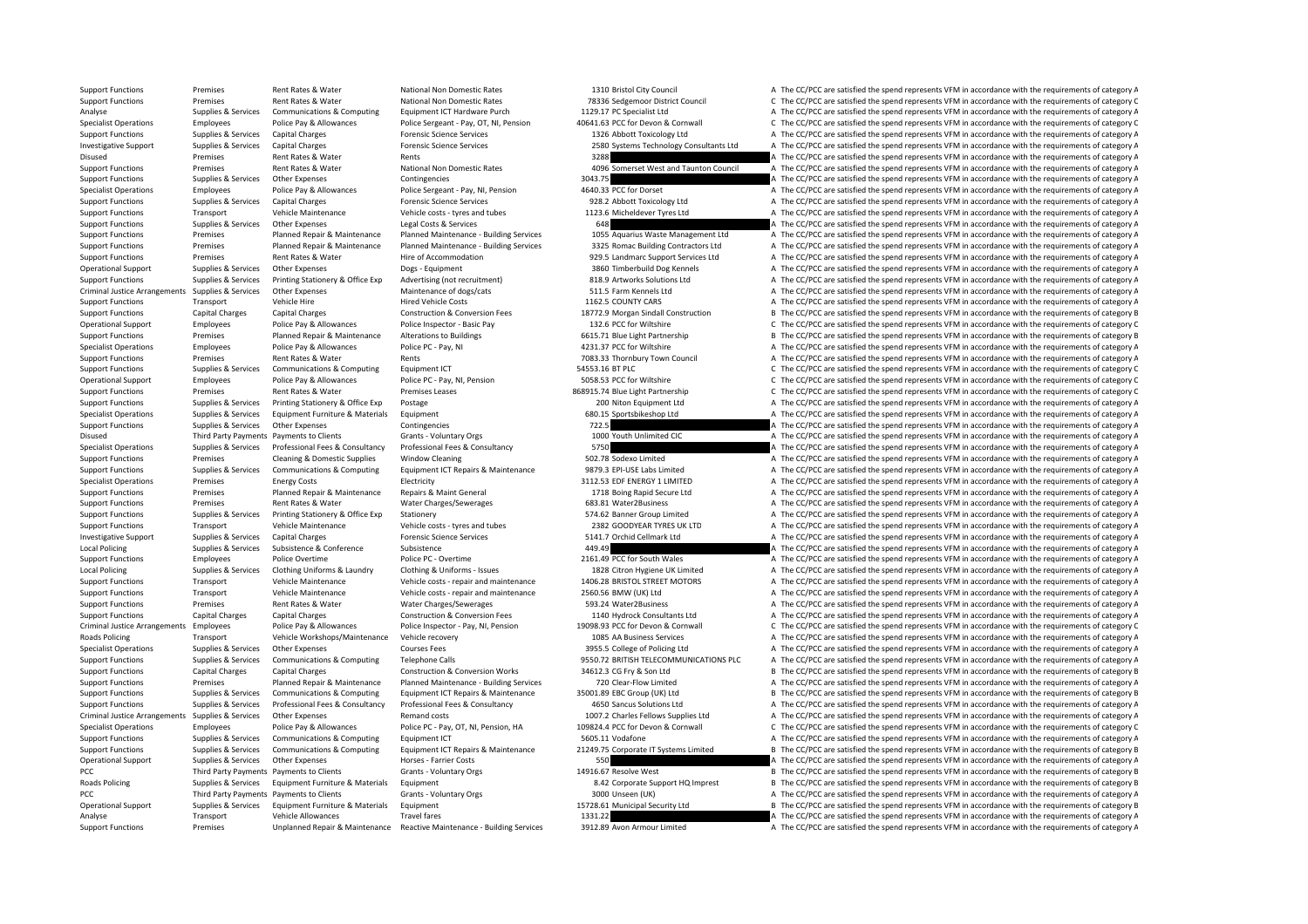Support Functions Premises Energy Costs Gas Gas Functions (Gas CORONA ENERGY RETAIL 4 LTD A The CC/PCC are satisfied the spend represents VFM in accordance with the requirements of category A Support Functions Premises Unplanned Repair & Maintenance Responsive Maint - Plumbing & Water 610 Hennessy Building Contractors Ltd A The CC/PCC are satisfied the spend represents VFM in accordance with the requirements of Support Functions Capital Charges Capital Charges Construction & Conversion Fees 59497.63 Morgan Sindall Construction C The CC/PCC are satisfied the spend represents VFM in accordance with the requirements of category C Re Premises Rent Rates & Water Rents Rents Rents Rents 8250 FPG (UK) Ltd A The CC/PCC are satisfied the spend represents VFM in accordance with the requirements of category A Support Functions Supplies & Services Equipment Furniture & Materials Equipment 795 DIRT DRIVER LTD A The CC/PCC are satisfied the spend represents VFM in accordance with the requirements of category A Criminal Justice Arrangements Employees Police Pay & Allowances Police Inspector - Pay, NI. Pension 6257.87 PCC for Gloucestershire C. The CC/PCC are satisfied the spend represents VFM in accordance with the requirements o Dealing with the Public Supplies & Services Communications & Computing Equipment ICT Software 7600 7600 A The CC/PCC are satisfied the spend represents VFM in accordance with the requirements of category A Support Functions Capital Charges Capital Charges ICT Equipment Purchase 28862.9 Capita Secure Information Solutions B The CC/PCC are satisfied the spend represents VFM in accordance with the requirements of category B Dat Investigative Support Supplies & Services Medical Fees Pathologists reports 2111 Dr Kathryn Urankar A The CC/PCC are satisfied the spend represents VFM in accordance with the requirements of category A The LC/PCC are satis Support Functions Third Party Payments Other Local Authorities or Forces Contributions to Other Forces 36614.7 College of Policing Ltd B The CC/PCC are satisfied the spend represents VFM in accordance with the requirements Specialist Operations Employees Police Staff Pay & Allowances Police Staff - Pay, NI, Pension 25600.58 PCC for Devon & Commuall C The CC/PCC are satisfied the spend represents VFM in accordance with the requirements of cat Premises Planned Repair & Maintenance Servicing - Lifts 49.83 Jackson Lift Services Ltd A The CC/PCC are satisfied the spend represents VFM in accordance with the requirements of category A Support Functions Capital Charges Capital Charges Construction & Conversion Fees 1500 Atkins Ltd A The CC/PCC are satisfied the spend represents VFM in accordance with the requirements of category A The Construction & Conv Premises and Planned Repair & Maintenance Planned Maintenance Building Services 49.83 Jackson Lift Services Ltd A The CC/PCC are satisfied the spend represents VFM in accordance with the requirements of category A Disused Third Party Payments Payments to Clients Grants - Voluntary Orgs 14000 North Somerset Council B The CC/PCC are satisfied the spend represents VFM in accordance with the requirements of category B Support Functions Premises Energy Costs Gas Gas Gas 1151.93 CORONA ENERGY RETAIL 4 LTD A The CC/PCC are satisfied the spend represents VFM in accordance with the requirements of category A The Coronal Energy Costs Police P A The CC/PCC are satisfied the spend represents VFM in accordance with the requirements of category A Support Functions Premises Cleaning & Domestic Supplies Cleaning Charges 895 Atlas Sterile Services Ltd A The CC/PCC are satisfied the spend represents VFM in accordance with the requirements of category A Support Functions Premises Rent Rates & Water Water Charges/Sewerages 2279.09 Water2Business A The CC/PCC are satisfied the spend represents VFM in accordance with the requirements of category A Specialist Operations Supplies & Services Equipment Furniture & Materials Equipment 1485 Sonic Communications (INT) Ltd A The CC/PCC are satisfied the spend represents VFM in accordance with the requirements of category A Support Functions Premises Planned Repair & Maintenance Planned Maintenance - Building Services 2776.75 Sovereign Fire & Security Ltd A The CC/PCC are satisfied the spend represents VFM in accordance with the requirements Transport Vehicle Allowances Travel fares Travel fares 918.9 PCC for Wiltshire A The CC/PCC are satisfied the spend represents VFM in accordance with the requirements of category A Support Functions Premises Rent Rates & Water Landlords Service Charge 1500 Matthews & Goodman LLP A The CC/PCC are satisfied the spend represents VFM in accordance with the requirements of category A Operational Support Supplies & Services Other Expenses Dogs - Food Dogs - Food 622.6 Crown Petfoods Ltd A The CC/PCC are satisfied the spend represents VFM in accordance with the requirements of category A Suppliers & Suppliers & Suppliers Communications & Communications & Communications & Communications & Communications & Communications & Communications & Communications & Communications & Communications & Communications & C Support Functions Premises Unplanned Repair & Maintenance Responsive Maint - Internal Wall or Door 5959.42 Blue Light Partnership B The CC/PCC are satisfied the spend represents VFM in accordance with the requirements of c Operational Support Vehicle Allowances Vehicle Mileage allowance 20.7 PCC for Wiltshire 20.7 PCC for Wiltshire 20.7 PCC for Wiltshire C The CC/PCC are astisfied the spend represents VFM in accordance with the requirements Support Functions Premises Energy Costs Electricity Electricity 2335.61 SSE Contracting Ltd A The CC/PCC are satisfied the spend represents VFM in accordance with the requirements of category A PCC Third Party Payments Payments to Clients Grants - Voluntary Orgs 9648.75 Unseen (UK) A The CC/PCC are satisfied the spend represents VFM in accordance with the requirements of category A Support Functions Premises Rent Rates & Water Water Charges/Sewerages 827.8 Water 2Business A The CC/PCC are satisfied the spend represents VFM in accordance with the requirements of category A Investigative Support Supplies & Services Communications & Computing Equipment ICT Software 2180 2180 A The CC/PCC are satisfied the spend represents VFM in accordance with the requirements of category A The Crime of the S Support Functions Premises Cleaning & Domestic Supplies Window Cleaning 4342.13 Sodexo Limited A The CC/PCC are satisfied the spend represents VFM in accordance with the requirements of category A Specialist Operations Premises Rent Rates & Water National Non Domestic Rates 11725 South Gloucestershire B The CC/PCC are satisfied the spend represents VFM in accordance with the requirements of category B Support Employees Indirect Employee Expenses Refunds - Contributions 2478.37 A The CC/PCC are satisfied the spend represents VFM in accordance with the requirements of category A The Contributions and the CONTEX are satisf Support Functions Premises Unplanned Repair & Maintenance Reactive Maintenance - Building Services 7946.07 Avon Armour Limited A The CC/PCC are satisfied the spend represents VFM in accordance with the requirements of cate Investigative Support Supplies & Services Capital Charges Science Services Forensic Science Services 3975.9 Orchid Cellmark Ltd A The CC/PCC are satisfied the spend represents VFM in accordance with the requirements of cat Supplies & Services Foujoment Furniture & Materials Foujoment Operational 190 WA Products (UK) I td t/a SceneSafe A The CC/PCC are satisfied the spend represents VFM in accordance with the requirements of category A Analyse Employees Police Staff Pay & Allowances Staffing Agency 1415.45 Matrix SCM Ltd A The CC/PCC are satisfied the spend represents VFM in accordance with the requirements of category A The CC/PCC are satisfied the spen Support Functions Supplies & Services Communications & Computing Equipment ICT Software 1625 boxxe Limited 1625 boxxe Limited A The CC/PCC are satisfied the spend represents VFM in accordance with the requirements of categ PCC Third Party Payments Payments to Clients Grants - Voluntary Orgs 10992 Southside Family Project B The CC/PCC are satisfied the spend represents VFM in accordance with the requirements of category B Support Functions Premises Planned Repair & Maintenance Estates Costs 895 SVE Services Limited A The CC/PCC are satisfied the spend represents VFM in accordance with the requirements of category A Support Functions Premises Planned Repair & Maintenance Planned Maintenance - Building Fabric 462.78 Sodexo Limited A The CC/PCC are satisfied the spend represents VFM in accordance with the requirements of category A Analyse Supplies & Services Other Expenses Financial Adjustments 16000 Corporate Support HQ Imprest B The CC/PCC are satisfied the spend represents VFM in accordance with the requirements of category B PCC PCC Supplies Publicity & Promotions Publicity & Promotions 1520 Student Media Ltd T/A Unifresher A The CC/PCC are satisfied the spend represents VFM in accordance with the requirements of category A The Criteria Ltd T/ Support Functions Premises Energy Costs Gas Gas 1041.11 CORONA ENERGY RETAIL 4 LTD A The CC/PCC are satisfied the spend represents VFM in accordance with the requirements of category A Support Functions Supplies & Services Other Expenses Legal Costs & Services Legal Costs & Services Costs and Costs are services 500 A The CC/PCC are satisfied the spend represents VFM in accordance with the requirements of Specialist Operations Supplies & Services Subsistence Subsistence Subsistence Subsistence 3 and the COLOG PCC for Gloucestershire A The CC/PCC are satisfied the spend represents VFM in accordance with the requirements of c Support Functions Premises Rent Rates & Water National Non Domestic Rates 1509 Sedgemoor District Council A The CC/PCC are satisfied the spend represents VFM in accordance with the requirements of category A Support Functions Premises Cleaning & Domestic Supplies Cleaning Charges Cleaning Charges Cleaning Charges 10443.77 Sodexo Limited B The CC/PCC are satisfied the spend represents VFM in accordance with the requirements of Investigative Support Supplies & Services Capital Charges Forensic Science Services 1296 Dr Nicola Jane Cleghorn A The CC/PCC are satisfied the spend represents VFM in accordance with the requirements of category A Investigative Support Supplies & Services Capital Charges Forensic Science Services Forensic Science Services 2233.12 SOCOTEC UK Ltd A The CC/PCC are satisfied the spend represents VFM in accordance with the requirements o Support Functions Transport Vehicle Maintenance Vehicle costs - fuel 29857.38 Arval UK Ltd B The CC/PCC are satisfied the spend represents VFM in accordance with the requirements of category B Specialist Operations Supplies & Services Contractors/ Fees & Hired Services Fees & Hired Services Fees & Hired 50 PCC for Dorset A The CC/PCC are satisfied the spend represents VFM in accordance with the requirements of c Local Policing Premises Cleaning & Domestic Supplies Cleaning Charges Cleaning Charges Cleaning Charges Cleaning Charges 2953.24 Sodexo Limited A The CC/PCC are satisfied the spend represents VFM in accordance with the req Investigative Support Supplies & Services Capital Charges Forensic Science Services Provides 2364.7 Orchid Cellmark Ltd A The CC/PCC are satisfied the spend represents VFM in accordance with the requirements of category A Investigative Support Supplies & Services Capital Charges A The Companies of Carges Forensic Science Services Forensic Science Services 6837.05 SOCOTEC UK Ltd A The CC/PCC are satisfied the spend represents VFM in accordan Support Functions Supplies & Services Other Expenses Legal Costs & Services 600 600 A The CC/PCC are satisfied the spend represents VFM in accordance with the requirements of category A Support Functions Supplies & Services Foulyoment Furniture & Materials Foulyoment 540.83 Machine Mart Ltd A The CC/PCC are satisfied the spend represents VFM in accordance with the requirements of category A Support Functions Supplies & Services Communications & Computing Equipment ICT Software 8091.7 PHOENIX SOFTWARE LTD A The CC/PCC are satisfied the spend represents VFM in accordance with the requirements of category A The A The CC/PCC are satisfied the spend represents VFM in accordance with the requirements of category A Operational Support Supplies & Services Other Expenses Dogs - Equipment Dogs - Equipment 627.3 Julius‐K9 UK Ltd A The CC/PCC are satisfied the spend represents VFM in accordance with the requirements of category A Support Functions Premises Planned Repair & Maintenance Planned Maintenance - Building Services 6834 Avon Armour Limited A The CC/PCC are satisfied the spend represents VFM in accordance with the requirements of category A A The CC/PCC are satisfied the spend represents VFM in accordance with the requirements of category A Specialist Operations Employees Police Pay & Allowances Police PC - Pay, NI, Pension 5029.09 PCC for Wiltshire A The CC/PCC are satisfied the spend represents VFM in accordance with the requirements of category A Specialist Operations Supplies & Services Communications & Computing Equipment ICT 1778.03 Bechtle Direct Ltd A The CC/PCC are satisfied the spend represents VFM in accordance with the requirements of category A Operational Support Employees Police Pay & Allowances Police PC - Pay, OT, NI, Pension 32452.86 PCC for Devon & Cornwall B The CC/PCC are satisfied the spend represents VFM in accordance with the requirements of category B Support Functions Supplies & Services Subsistence & Conference Hospitality Hospitality 1246.33 Sodexo Limited A The CC/PCC are satisfied the spend represents VFM in accordance with the requirements of category A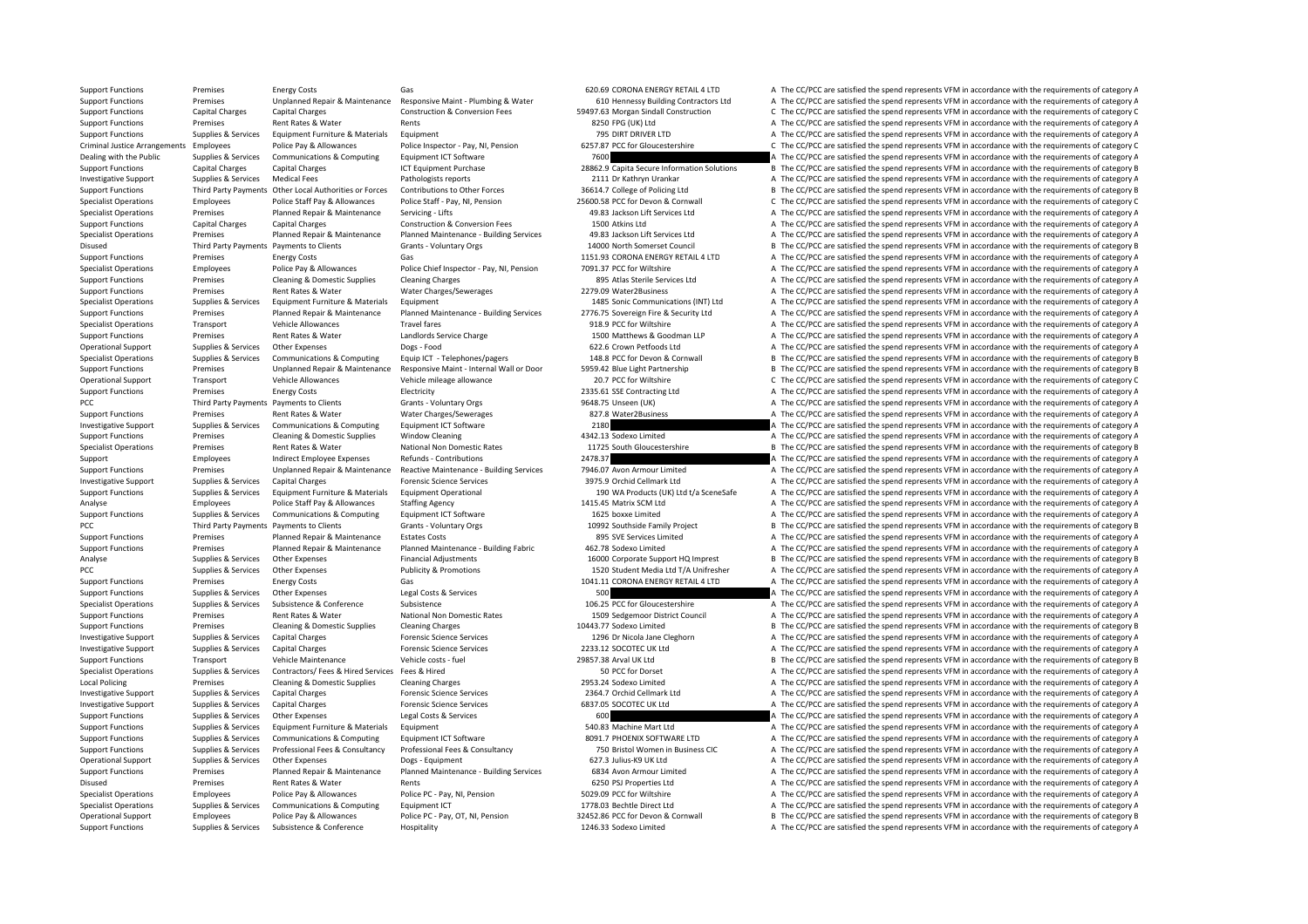Specialist Operations Employees Police Pay & Allowances Police Sergeant - Pay, OT, NI, Pension 5644.69 PCC for Wiltshire C The CC/PCC are satisfied the spend represents VFM in accordance with the requirements of category C Analyse Employees Police Staff Pay & Allowances Police Staff - Police Pension 226000 Somerset County Council Pension Fun C The CC/PCC are satisfied the spend represents VFM in accordance with the requirements of category C Supplies & Services Communications & Computing Equipment ICT Repairs & Maintenance 53000 Airpoint International Limited C The CC/PCC are satisfied the spend represents VFM in accordance with the requirements of category C Support Functions Employees Police Pay & Allowances Police PC ‐ Pay, NI, Pension, HA 5219.48 PCC for Wiltshire C The CC/PCC are satisfied the spend represents VFM in accordance with the requirements of category C Support Functions Premises Rent Rates & Water National Non Domestic Rates 911 Bristol City Council A The CC/PCC are satisfied the spend represents VFM in accordance with the requirements of category A Criminal Justice Arrangements Supplies & Services Equipment Furniture & Materials Equipment Operational Supplies that the COVEC are satisfied the spend represents VFM in accordance with the requirements of category A Specialist Operations Supplies & Services Equipment Furniture & Materials Equipment Furniture & Materials Equipment Furniture & Materials Equipment Furniture & Materials Equipment Furniture & Materials Equipment Furniture Support Functions Capital Charges Capital Charges Support Purchase ICT Equipment Purchase 8000 MPC Software Ltd A The CC/PCC are satisfied the spend represents VFM in accordance with the requirements of category A The Crim Criminal Justice Arrangements Supplies & Services Other Expenses Remand costs Remand costs 1301.15 Bidfood A The CC/PCC are satisfied the spend represents VFM in accordance with the requirements of category A Investigative Support Supplies & Services Capital Charges Forensic Science Services Services 3841.5 Orchid Cellmark Ltd A The CC/PCC are satisfied the spend represents VFM in accordance with the requirements of category C<br> Support Functions Premises Planned Repair & Maintenance Planned Maintenance - Building Services 59000 SVE Services Limited C The CC/PCC are satisfied the spend represents VFM in accordance with the requirements of category Support Functions Supplies & Services Catering Catering Catering Catering Support Support Support A The CC/PCC are satisfied the spend represents VFM in accordance with the requirements of category A Support Functions Capital Charges Capital Charges Construction & Conversion Other 219 Blue Light Partnership B The CC/PCC are satisfied the spend represents VFM in accordance with the requirements of category B The Constru B The CC/PCC are satisfied the spend represents VFM in accordance with the requirements of category B PCC Third Party Payments Payments to Clients Grants - Voluntary Orgs 1487 Victim Support A The CC/PCC are satisfied the spend represents VFM in accordance with the requirements of category A Support Functions Employees Police Staff Pay & Allowances Police Staff - Pay, OT, NI, Pension 15344.9 PCC for Wiltshire C The CC/PCC are satisfied the spend represents VFM in accordance with the requirements of category C A The CC/PCC are satisfied the spend represents VFM in accordance with the requirements of category A Support Functions Premises Cleaning & Domestic Supplies Cleaning Charges 15826.92 Sodexo Limited B The CC/PCC are satisfied the spend represents VFM in accordance with the requirements of category B Support Functions Capital Charges Capital Charges Other Plant & Equipment 540.83 Flexiform Business Furniture Ltd A The CC/PCC are satisfied the spend represents VFM in accordance with the requirements of category A Support Functions Supplies & Services Communications & Computing Equipment ICT Repairs & Maintenance 12367 ASSA ABLOY Ltd T/A Traka BLOY Et a The CC/PCC are satisfied the spend represents VFM in accordance with the require Specialist Operations Premises Rent Rates & Water National Non Domestic Rates 1210 North Somerset Council A The CC/PCC are satisfied the spend represents VFM in accordance with the requirements of category A The CALEGORY A Analyse Supplies & Services Printing Stationery & Office Exp Postage 10 SELECTAMARK SECURITY SYSTEMS PLC A The CC/PCC are satisfied the spend represents VFM in accordance with the requirements of category A Support Functions Premises Unplanned Repair & Maintenance Reactive Maintenance - Building Fabric 524 DRA Maintenance Ltd A The CC/PCC are satisfied the spend represents VFM in accordance with the requirements of category A Roads Policing Supplies & Services Other Expenses Courses Fees Courses Fees 9500 AI TRAINING SERVICES LTD A The CC/PCC are satisfied the spend represents VFM in accordance with the requirements of category A Support Functions Transport Vehicle Maintenance Vehicle costs ‐ tyres and tubes 810 Vehicle Livery Solutions Ltd A The CC/PCC are satisfied the spend represents VFM in accordance with the requirements of category A Support Functions Premises Planned Repair & Maintenance Planned Maintenance - Building Services 990 Clear‐Flow Limited A The CC/PCC are satisfied the spend represents VFM in accordance with the requirements of category A T Support Functions Premises Energy Costs Flectricity Functions and the COSTS Constant Constant Constant Constant Constant Constant Constant Constant Constant Constant Constant Constant Constant Constant Constant Constant Co Support Functions Capital Charges Capital Charges Vehicles Purchase 26631.66 Volvo Car UK Ltd B The CC/PCC are satisfied the spend represents VFM in accordance with the requirements of category B Specialist Operations Employees Police Pay & Allowances Police Sergeant - Pay, NI, Pension 5477.04 PCC for Wiltshire C The CC/PCC are satisfied the spend represents VFM in accordance with the requirements of category C Support Employees Indirect Employee Expenses Refunds Contributions 911.15 911.15 A The CC/PCC are satisfied the spend represents VFM in accordance with the requirements of category A Specialist Operations Supplies & Services Subsistence Subsistence Subsistence Subsistence Subsistence Subsistence and Subsistence and type and CONFOC are satisfied the spend represents VFM in accordance with the requiremen Criminal lustice Arrangements Supplies & Services Clothing Uniforms & Laundry Laundry Mundry Mundry Criminal Devon and Exercy NHS Foundati A The CC/PCC are satisfied the spend represents VFM in accordance with the requirem Support Functions Premises Rent Rates & Water National Non Domestic Rates 1846 Bath & North East Somerset A The CC/PCC are satisfied the spend represents VFM in accordance with the requirements of category A Specialist Operations Employees Police Pay & Allowances Police Chief Inspector - Pay, NI, Pension, H/ 7695.79 PCC for Wiltshire C The CC/PCC are satisfied the spend represents VFM in accordance with the requirements of cat Operational Support Employees Police Pay & Allowances Police PC - Pay, OT, NI, Pension 5199.58 PCC for Wiltshire C The CC/PCC are satisfied the spend represents VFM in accordance with the requirements of category C Local Policing Supplies & Services Equipment Furniture & Materials Equipment Anterials Equipment Burniture & Materials Equipment A The CON SCURITY LTD A The CC/PCC are satisfied the spend represents VFM in accordance with Criminal Justice Arrangements Premises Rent Rates & Water Hire of Accommodation Hire of Accommodation 600 Filton Community Association A The CC/PCC are satisfied the spend represents VFM in accordance with the requirements Support Functions Supplies & Services Other Expenses Legal Costs & Services 975 A The CC/PCC are satisfied the spend represents VFM in accordance with the requirements of category A Investigations Supplies & Services Professional Fees & Consultancy Professional Fees & Consultancy Professional Fees & Consultancy 1750 A The CC/PCC are satisfied the spend represents VFM in accordance with the requirement Support Functions Transport Vehicle Allowances Cycle costs 2125 THE BICYCLE CHAIN A The CC/PCC are satisfied the spend represents VFM in accordance with the requirements of category A Support Functions Supplies & Services Equipment Furniture & Materials Equipment 723.11 Rope Access Equip Limited A The CC/PCC are satisfied the spend represents VFM in accordance with the requirements of category A Support Functions Transport Vehicle Maintenance Vehicle costs - tyres and tubes 3450 GOODYEAR TYRES UK LTD A The CC/PCC are satisfied the spend represents VFM in accordance with the requirements of category A Support Functions Premises Planned Repair & Maintenance Planned Maintenance Building Fabric 1950 Romac Building Contractors Ltd A The CC/PCC are satisfied the spend represents VFM in accordance with the requirements of cat Investigations Third Party Payments Other Local Authorities or Forces Safeguarding Boards Contribution 19468.64 Bristol City Council B The CC/PCC are satisfied the spend represents VFM in accordance with the requirements o Support Functions Supplies & Services Professional Fees & Consultancy Professional Fees & Consultancy 1825 Xerox (UK) Ltd A The CC/PCC are satisfied the spend represents VFM in accordance with the requirements of category Support Functions Transport Vehicle Maintenance Vehicle costs ‐ repair and maintenance 97.49 PCC for Devon & Cornwall A The CC/PCC are satisfied the spend represents VFM in accordance with the requirements of category A Investigative Support Supplies & Services Capital Charges Forensic Science Services Forensic Science Services 5234.65 Orchid Cellmark Ltd A The CC/PCC are satisfied the spend represents VFM in accordance with the requireme Investigative Support Supplies & Services Capital Charges Forensic Science Services 1449.77 Key Forensic Services Ltd A The CC/PCC are satisfied the spend represents VFM in accordance with the requirements of category A Criminal Justice Arrangements Supplies & Services Other Expenses Remand costs Remand costs Remand costs Remand costs and a The COLOG are satisfied the spend represents VFM in accordance with the requirements of category A Operational Support Employees Police Pay & Allowances Police Sergeant ‐ Pay, OT, NI, Pension 5602.67 PCC for Wiltshire C The CC/PCC are satisfied the spend represents VFM in accordance with the requirements of category C Specialist Operations Employees Police Pay & Allowances Police PC - Pay, Bank Hol. NI. Pension 5656.88 PCC for Gloucestershire A The CC/PCC are satisfied the spend represents VFM in accordance with the requirements of cate Analyse Supplies & Services Equipment Furniture & Materials Equipment external production of the SECURITY SYSTEMS PLC A The CC/PCC are satisfied the spend represents VFM in accordance with the requirements of category A Criminal Justice Arrangements Supplies & Services Other Expenses Maintenance of dogs/cats Maintenance of dogs/cats 967.9 Farm Kennels Ltd A The CC/PCC are satisfied the spend represents VFM in accordance with the requireme Support Functions Premises Rent Rates & Water Rents Rents Rents Rents Rents 2032.5 South Gloucestershire Council A The CC/PCC are satisfied the spend represents VFM in accordance with the requirements of category A The Cri Support Functions Premises Cleaning & Domestic Supplies Window Cleaning 817.01 Sodexo Limited A The CC/PCC are satisfied the spend represents VFM in accordance with the requirements of category A Specialist Operations Employees Police Pay & Allowances Housing Allowance - PC 314.12 PCC for Wiltshire C The CC/PCC are satisfied the spend represents VFM in accordance with the requirements of category C Support Functions Supplies & Services Printing Stationery & Office Exp Postage 789.33 789.33 A The CC/PCC are satisfied the spend represents VFM in accordance with the requirements of category A Support Functions Premises Functions Energy Costs Functions Electricity and the COST British Gas Business (Electric) A The CC/PCC are satisfied the spend represents VFM in accordance with the requirements of category A Local Policing Transport Vehicle Allowances Vehicle mileage allowance S67 A The CC/PCC are satisfied the spend represents VFM in accordance with the requirements of category A The Critic minal Justice Arrangements Supplies A The CC/PCC are satisfied the spend represents VFM in accordance with the requirements of category A Support Functions Supplies & Services Other Expenses Licences & Orders 3625 3625 A The CC/PCC are satisfied the spend represents VFM in accordance with the requirements of category A Support Functions Premises Energy Costs Gas Gas Gas 1018.22 CORONA ENERGY RETAIL 4 LTD A The CC/PCC are satisfied the spend represents VFM in accordance with the requirements of category A The Cost Consultance with the req A The CC/PCC are satisfied the spend represents VFM in accordance with the requirements of category A Operational Support Supplies & Services Subsistence Subsistence Subsistence and A6.25 PCC for Wiltshire C The CC/PCC are satisfied the spend represents VFM in accordance with the requirements of category C Specialist Operations Supplies & Services Other Expenses Courses Fees 2978.52 College of Policing Ltd A The CC/PCC are satisfied the spend represents VFM in accordance with the requirements of category A Support Functions Premises Cleaning & Domestic Supplies Window Cleaning 565.62 Sodexo Limited A The CC/PCC are satisfied the spend represents VFM in accordance with the requirements of category A Supplies & Services Communications & Computing Equipment ICT Software and the seasoftware international Limite B The CC/PCC are satisfied the spend represents VFM in accordance with the requirements of category B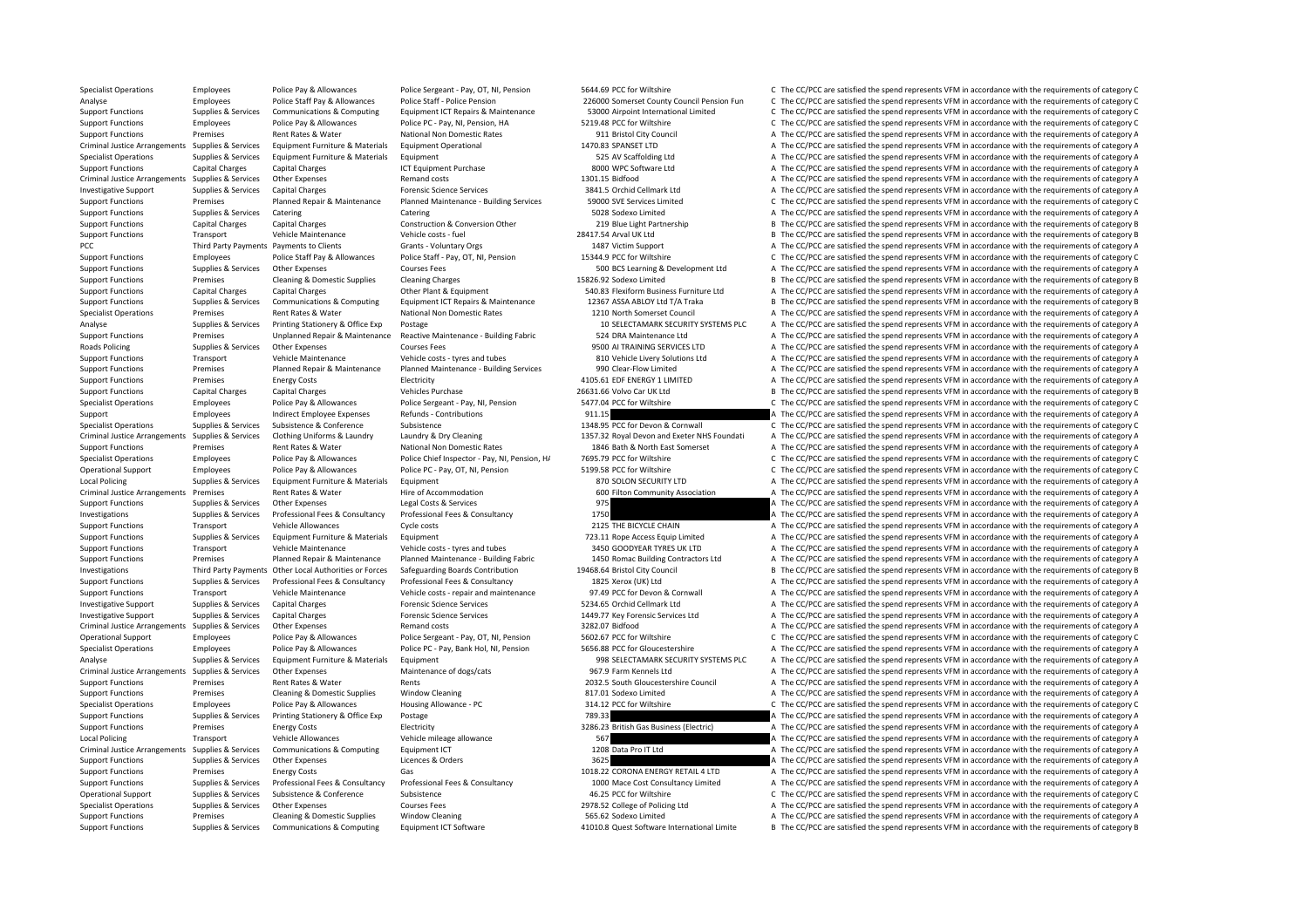Support Functions Supplies & Services Contractors/ Fees & Hired Services Fees & Hired 810.83 My Staff Shop Limited A The CC/PCC are satisfied the spend represents VFM in accordance with the requirements of category A Investigative Support Supplies & Services Capital Charges Forensic Science Services 3237.85 Orchid Cellmark Ltd A The CC/PCC are satisfied the spend represents VFM in accordance with the requirements of category A Support Functions Supplies & Services Other Expenses Legal Costs & Services Legal Costs & Services Legal Costs & Services 1016 A The CC/PCC are satisfied the spend represents VFM in accordance with the requirements of cate Criminal Justice Arrangements Supplies & Services Other Expenses Remand costs Remand costs 750.86 Bidfood A The CC/PCC are satisfied the spend represents VFM in accordance with the requirements of category A Operational Support Supplies & Services Clothing Uniforms & Laundry Clothing & Uniforms - non-stock 643.87 Deenside Limited and Collect A The CC/PCC are satisfied the spend represents VFM in accordance with the requirement Supplies & Services Equipment Furniture & Materials Equipment Operational 19279.8 Mayor's Office for Policing & Crime B The CC/PCC are satisfied the spend represents VFM in accordance with the requirements of category B Investigations Supplies & Services Professional Fees & Consultancy Professional Fees & Consultancy Supplies & Consultancy 532.6 A The CC/PCC are satisfied the spend represents VFM in accordance with the requirements of cat Support Functions Premises Planned Repair & Maintenance Plant Maintenance Plant Maintenance Plant Maintenance<br>A The CC/PCC are satisfied the spend represents VFM in accordance with the requirements of category A The Crimes Investigative Support Supplies & Services Capital Charges Forensic Science Services 3316 Orchid Cellmark Ltd A The CC/PCC are satisfied the spend represents VFM in accordance with the requirements of category A Roads Policing Supplies & Services Printing Stationery & Office Exp Postage 2922.25 2022.25 A The CC/PCC are satisfied the spend represents VFM in accordance with the requirements of category A Support Functions Supplies & Services Clothing Uniforms & Laundry Clothing & Uniforms - non‐stock 781.75 Tactical Kit A The CC/PCC are satisfied the spend represents VFM in accordance with the requirements of category A Th Transport Vehicle Maintenance Vehicle costs ‐ fuel 22432.47 Arval UK Ltd B The CC/PCC are satisfied the spend represents VFM in accordance with the requirements of category B Support Functions Transport Vehicle Maintenance Vehicle costs ‐ repair and maintenance 595 Volvo Car UK Ltd A The CC/PCC are satisfied the spend represents VFM in accordance with the requirements of category A The CAL The A The CC/PCC are satisfied the spend represents VFM in accordance with the requirements of category A Local Policing Supplies & Services Equipment Furniture & Materials Equipment Supplies and the Services Equipment Furniture & Materials Equipment Supplies and the Service of A The CC/PCC are satisfied the spend represents V Specialist Operations Transport Vehicle Allowances Travel fares Travel fares and the COLOGIC for Devon & Cornwall C The CC/PCC are satisfied the spend represents VFM in accordance with the requirements of category C Suppor A The CC/PCC are satisfied the spend represents VFM in accordance with the requirements of category A Specialist Operations Supplies & Services Other Expenses Courses Fees Courses Fees 1895 Serco A The CC/PCC are satisfied the spend represents VFM in accordance with the requirements of category A Support Functions Premises Rent Rates Rulater National Non Domestic Rates 3866 Reistol City Council A The CC/PCC are satisfied the spend represents VFM in accordance with the requirements of category A Analyse Supplies & Services Other Expenses Financial Adjustments Financial Adjustments –0.01 DRA Maintenance Ltd A The CC/PCC are satisfied the spend represents VFM in accordance with the requirements of category A Support Functions Supplies & Services Other Expenses Publicity & Promotions Publicity & Promotions and the COLU<br>Support Functions Capital Charges Capital Charges Contruction & Conversion Works 1024 Tecalemit Garage Funinme Support Functions Capital Charges Capital Charges Construction & Conversion Works 1024 Tecalemit Garage Foundment A The CC/PCC are satisfied the spend represents VFM in accordance with the requirements of category A Support Functions Premises Energy Costs Electricity Electricity 763.22 British Gas Business (Electricity A The CC/PCC are satisfied the spend represents VFM in accordance with the requirements of category A Operational Support Supplies & Services Subsistence Subsistence Subsistence Subsistence Subsistence Subsistence Subsistence Subsistence Subsistence Subsistence 912.24 Hot Pack International A The CC/PCC are satisfied the s Suppliers & Services Foundations Suppliers Suppliers Consumables Foundations Foundation of Consumer Consumables Consumed Consumables 1065.6 WA Products (UK) Itd t/a Scene Safe A The CC/PCC are satisfied the spend represent Specialist Operations Supplies & Services Subsistence Subsistence Subsistence Subsistence Subsistence Subsistence Subsistence Subsistence Subsistence Subsistence Subsistence Subsistence Subsistence Subsistence Subsistence Premises Energy Costs Electricity Support Costs and the COSTS Constant Constant Costs Energy Costs Electricity 3012.59 COSTS 2012.59 EDF ENERGY 1 LIMITED A The CC/PCC are satisfied the spend represents VFM in accordance wi Specialist Operations Employees Police Pay & Allowances Police Chief Inspector - Pay, NI, Pension, H/ 7529.86 PCC for Gloucestershire A The CC/PCC are satisfied the spend represents VFM in accordance with the requirements Analyse Supplies & Services Contractors/ Fees & Hired Services Fees & Hired 2960 Sodexo Limited A The CC/PCC are satisfied the spend represents VFM in accordance with the requirements of category A Suppliers & Suppliers Suppliers Clothing Uniforms & Laundry Clothing & Uniforms & Uniforms & Laundry Clothing & Uniforms & Uniforms & Uniforms & Uniforms & Uniforms & Uniforms & Uniforms & Uniforms & Uniforms & Uniforms & Support Functions Premises Unplanned Repair & Maintenance Responsive Maint - Ext Works 4233.77 DRA Maintenance Ltd A The CC/PCC are satisfied the spend represents VFM in accordance with the requirements of category A Delic Specialist Operations Employees Police Pay & Allowances Police PC - Pay, NI, Pension 4998.03 PCC for Wiltshire A The CC/PCC are satisfied the spend represents VFM in accordance with the requirements of category A Operational Support Support Support Support Subsistence Subsistence Subsistence Subsistence Subsistence of Support of Cornwall B The CC/PCC are satisfied the spend represents VFM in accordance with the requirements of cate Specialist Operations Transport Vehicle Allowances Travel fares Travel fares and the Contemporary of the CC/PCC are satisfied the spend represents VFM in accordance with the requirements of category A The CC/PCC are satisf Support Functions Premises Rent Rates & Water National Non Domestic Rates 586 South Somerset District Council A The CC/PCC are satisfied the spend represents VFM in accordance with the requirements of category A Specialist Operations Employees Police Pay & Allowances Police Sergeant - Pay, NI, Pension 19046.76 PCC for Devon & Commull C The CC/PCC are satisfied the spend represents VFM in accordance with the requirements of categor Support Functions Premises Energy Costs Electricity Electricity S63.07 EDF ENERGY 1 LIMITED A The CC/PCC are satisfied the spend represents VFM in accordance with the requirements of category A Third Party Payments Other Local Authorities or Forces Charges - Financial Services 2016 13673.25 South West Audit Partnership Ltd B The CC/PCC are satisfied the spend represents VFM in accordance with the requirements of Support Functions Supplies & Services Professional Fees & Consultancy Professional Fees & Consultancy Professional Fees & Consultancy 3942.5 Aristi Limited A The CC/PCC are satisfied the spend represents VFM in accordance Supplies & Services Communications & Computing Equipment ICT Repairs & Maintenance 618.95 Iron Mountain UK Plc A The CC/PCC are satisfied the spend represents VFM in accordance with the requirements of category A Support Functions Premises Rent Rates & Water Water Charges/Sewerages 2141.66 Water 2Business A The CC/PCC are satisfied the spend represents VFM in accordance with the requirements of category Premises Rent Rates & Water Support Functions Premises Rent Rates & Water National Non Domestic Rates 2816 North Somerset Council A The CC/PCC are satisfied the spend represents VFM in accordance with the requirements of category P Analyse Employees Police Staff Pay & Allowances Staffing Agency 6056.41 Matrix SCM Ltd A The CC/PCC are satisfied the spend represents VFM in accordance with the requirements of category A Specialist Operations Employees Police Pay & Allowances Police PC - Pay, OT, NI, Pension 20998.91 PCC for Gloucestershire C The CC/PCC are satisfied the spend represents VFM in accordance with the requirements of category Support Functions Transport Vehicle Maintenance Vehicle costs ‐ repair and maintenance 517.45 Bristol PartsPlus A The CC/PCC are satisfied the spend represents VFM in accordance with the requirements of category A Specialist Operations Employees Police Pay & Allowances Police PC - Pay, OT, NI, Pension 16383.5 PCC for Devon & Cornwall B The CC/PCC are satisfied the spend represents VFM in accordance with the requirements of category Support Functions Premises Premises Premises Seneral Waste Costs SE S26.07 SUEZ Recycling and Recovery UK Ltd A The CC/PCC are satisfied the spend represents VFM in accordance with the requirements of category A Analyse Supplies & Services Equipment Furniture & Materials Equipment Supplies Equipment Supplies & Services Conference Supplies Supplies Supplies and the Services Supplies Supplies Supplies Supplies Supplies Supplies Supp Specialist Operations Supplies & Services Subsistence Subsistence Subsistence Subsistence Subsistence Subsistence Subsistence Consultancy Subsistence Subsistence Subsistence Subsistence Subsistence Subsistence Subsistence B The CC/PCC are satisfied the spend represents VFM in accordance with the requirements of category B Local Policing Transport Vehicle Allowances Vehicle mileage allowance 423.9 A The CC/PCC are satisfied the spend represents VFM in accordance with the requirements of category A Support Functions Supplies & Services Other Expenses Legal Costs & Services 1687.5 A The CC/PCC are satisfied the spend represents VFM in accordance with the requirements of category A Support Functions Supplies & Services Equipment Furniture & Materials Equipment 644.33 POSTURITE (UK) LTD A The CC/PCC are satisfied the spend represents VFM in accordance with the requirements of category A Support Functions Transport Vehicle Maintenance Vehicle costs ‐ repair and maintenance 615.15 Bristol PartsPlus A The CC/PCC are satisfied the spend represents VFM in accordance with the requirements of category A The Crit Disused Supplies & Services Printing Stationery & Office Exp Printing Printing A The CONSULT A The CC/PCC are satisfied the spend represents VFM in accordance with the requirements of category A Support Functions Premises Unplanned Repair & Maintenance Reactive Maintenance - Building Fabric 6607.43 DRA Maintenance Ltd A The CC/PCC are satisfied the spend represents VFM in accordance with the requirements of catego Support Functions Premises Energy Costs Electricity Electricity Electricity 648 Western Power Distribution (SW) A The CC/PCC are satisfied the spend represents VFM in accordance with the requirements of category A Investigative Support Supplies & Services Medical Fees Pathologists reports 2704 Dr A J Jeffery A The CC/PCC are satisfied the spend represents VFM in accordance with the requirements of category A Supplies & Services Professional Fees & Consultancy Professional Fees & Consultancy Consultancy Consultancy 693 Collaborative Ventures Limited A The CC/PCC are satisfied the spend represents VFM in accordance with the requ B The CC/PCC are satisfied the spend represents VFM in accordance with the requirements of category B Support Functions Premises Rent Rates & Water National Non Domestic Rates 1185 Bath & North East Somerset A The CC/PCC are satisfied the spend represents VFM in accordance with the requirements of category B<br>Support Functi Support Functions Transport Vehicle Maintenance Vehicle costs - fuel Vehicle costs -fuel 12676.51 Certas Energy UK Ltd B The CC/PCC are satisfied the spend represents VFM in accordance with the requirements of category B S A The CC/PCC are satisfied the spend represents VFM in accordance with the requirements of category A Supplies & Services Equipment Furniture & Materials Equipment Operational 750.46 WA Products (UK) Ltd t/a SceneSafe A The CC/PCC are satisfied the spend represents VFM in accordance with the requirements of category A Support Functions Supplies & Services Communications & Computing Equipment ICT 3875.94 Telefonica UK Ltd A The CC/PCC are satisfied the spend represents VFM in accordance with the requirements of category A Investigations Supplies & Services Other Expenses Courses Fees Courses Fees 1692.5 College of Policing Ltd A The CC/PCC are satisfied the spend represents VFM in accordance with the requirements of category A Specialist Operations Premises Cleaning & Domestic Supplies Cleaning Charges 1535 Sodexo Limited B The CC/PCC are satisfied the spend represents VFM in accordance with the requirements of category B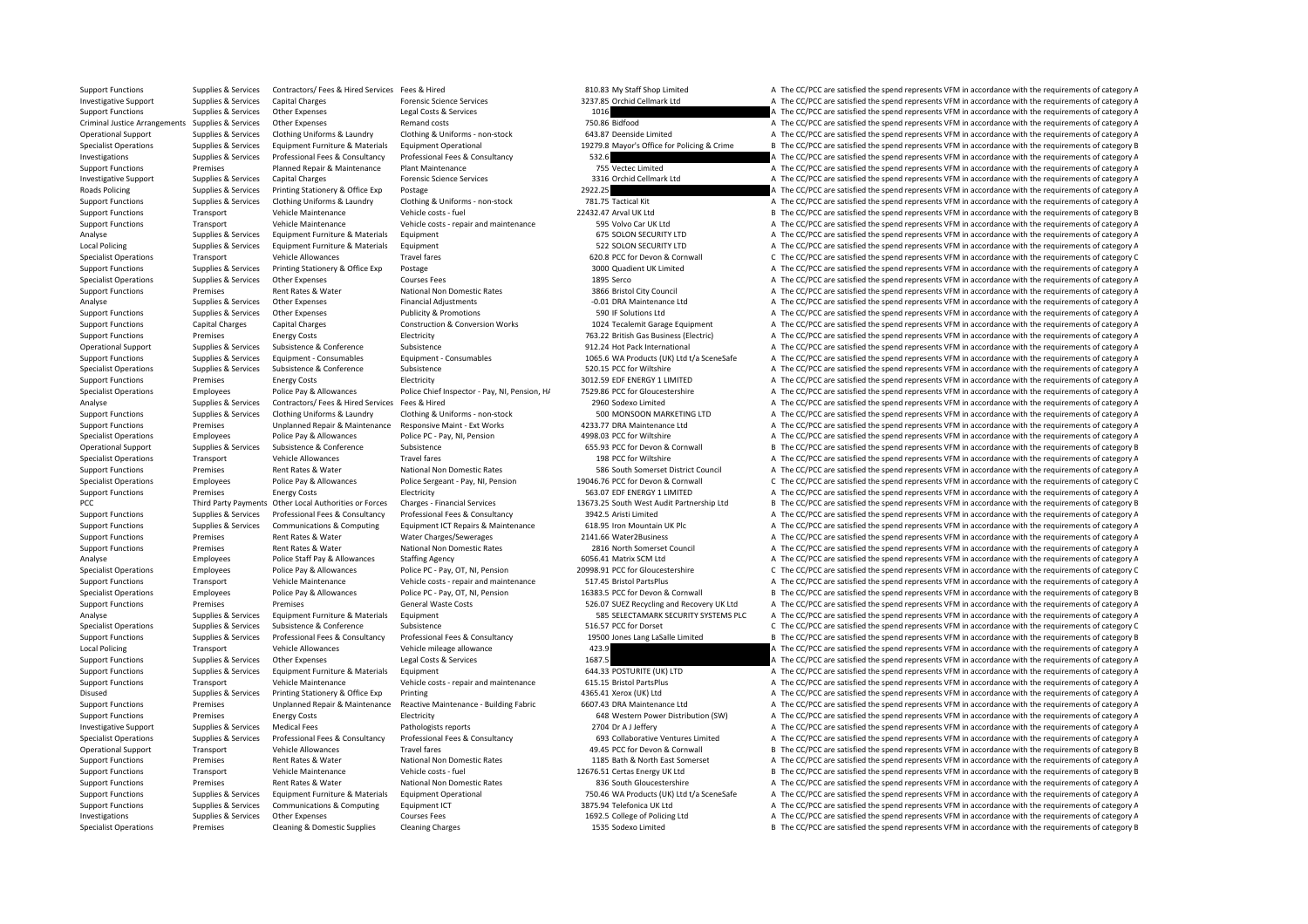Analyse Supplies & Services Communications & Computing Equipment ICT 570 A The CC/PCC are satisfied the spend represents VFM in accordance with the requirements of category A Analyse Supplies & Services Equipment Furniture & Materials Equipment Operational 1393 SELECTAMARK SECURITY SYSTEMS PLC A The CC/PCC are satisfied the spend represents VFM in accordance with the requirements of category A Support Functions Premises Energy Costs Electricity Electricity Electricity Business Electricity Business (Electricity A The CC/PCC are satisfied the spend represents VFM in accordance with the requirements of category A T Other Expenses Vet Fees & Supplies 760.81 Quantock Veterinary Hospital Ltd A The CC/PCC are satisfied the spend represents VFM in accordance with the requirements of category A Disused Supplies & Services Printing Stationery & Office Exp Printing Printing 953.46 Xerox (UK) Ltd A The CC/PCC are satisfied the spend represents VFM in accordance with the requirements of category A Support Functions Premises Energy Costs Gas Gas 1292.59 CORONA ENERGY RETAIL 4 LTD A The CC/PCC are satisfied the spend represents VFM in accordance with the requirements of category A Disused Premises Rent Rates & Water Rents Rents Rents Alter Rents 3288 Robin Neville Phillips and Helen Ph A The CC/PCC are satisfied the spend represents VFM in accordance with the requirements of category A Local Policing Supplies & Services Other Expenses Publicity & Promotions Publicity & Promotions 1904 Voice News & Media Ltd A The CC/PCC are satisfied the spend represents VFM in accordance with the requirements of categor Support Functions Supplies & Services Other Expenses Courses Fees 600 Zoe Lodrick Ltd A The CC/PCC are satisfied the spend represents VFM in accordance with the requirements of category A The CC/PCC are satisfied the spend Specialist Operations Employees Police Pay & Allowances Police Inspector - Pay, NI, Pension 6796.54 PCC for Wiltshire A The CC/PCC are satisfied the spend represents VFM in accordance with the requirements of category A Th Roads Policing Supplies & Services Equipment Furniture & Materials Equipment A Traditions Equipment 1942 SOMERSET COUNTY COUNCIL A The CC/PCC are satisfied the spend represents VFM in accordance with the requirements of ca Support Functions Third Party Payments Other Local Authorities or Forces Contributions to Other Forces states and the COMING ALLY AND THE CC/PCC are satisfied the spend represents VFM in accordance with the requirements of Support Functions Capital Charges Capital Charges Capital Charges ICT Equipment Purchase ICT Equipment Purchase 592 Centiel UK Ltd A The CC/PCC are satisfied the spend represents VFM in accordance with the requirements of Support Functions Planned Repair Functions Planned Maintenance A The CC/PCC are satisfied the spend represents VFM in accordance with the requirements of category A Support Functions Supplies & Services Printing Stationery & Office Exp Postage 1335.49 PURCHASE POWER A The CC/PCC are satisfied the spend represents VFM in accordance with the requirements of category A Support Functions Supplies & Services Communications & Computing Equipment ICT Repairs & Maintenance 76323.32 Vysiion Ltd C The CC/PCC are satisfied the spend represents VFM in accordance with the requirements of category A The CC/PCC are satisfied the spend represents VFM in accordance with the requirements of category A Support Functions Supplies & Services Communications & Computing Equipment ICT Hardware Purch 2880 Data Pro IT Ltd A The CC/PCC are satisfied the spend represents VFM in accordance with the requirements of category A Specialist Operations Supplies & Services Subsistence Subsistence Subsistence 230.46 PCC for Wiltshire A The CC/PCC are satisfied the spend represents VFM in accordance with the requirements of category A Support Functions Supplies & Services Communications & Computing Equipment ICT 6294.25 Vodafone 6294.25 Vodafone A The CC/PCC are satisfied the spend represents VFM in accordance with the requirements of category A Supplies & Services Contractors/Fees & Hired Services Fees & Hired - Cleaning Cells/Vehs and A.99 Corporate Support HQ Imprest B The CC/PCC are satisfied the spend represents VFM in accordance with the requirements of cate Analyse Supplies & Services Printing Stationery & Office Exp Postage 10 SELECTAMARK SECURITY SYSTEMS PLC A The CC/PCC are satisfied the spend represents VFM in accordance with the requirements of category A Criminal Justice Arrangements Supplies & Services Medical Fees **Supplies and Criminal Supplies Arrangements** Supplies & Services Medical Fees **Doctors** - call out fees 158974.44 G45 Health Services (UK) Ltd C The CC/PCC ar Criminal Justice Arrangements Supplies & Services Equipment Furniture & Materials Equipment Operational experiment of criminal Criminal Criminal Criminal Criminal Arrangements of category A Dealing with the Public Supplies & Services Equipment - Consumables Equipment - Consumables 3054.4 Bechtle Direct Ltd A The CC/PCC are satisfied the spend represents VFM in accordance with the requirements of category A Local Policing Supplies & Services Equipment Furniture & Materials Equipment Cleaning & Materials 4513.6 Arco South West A The CC/PCC are satisfied the spend represents VFM in accordance with the requirements of category A Support Functions Supplies & Services Communications & Computing Telephone Calls 4866.7 BRITISH TELECOMMUNICATIONS PLC A The CC/PCC are satisfied the spend represents VFM in accordance with the requirements of category A Support Functions Transport Vehicle Maintenance Vehicle costs - tyres and tubes 901.92 GOODYEAR TYRES UK LTD A The CC/PCC are satisfied the spend represents VFM in accordance with the requirements of category A Supplies & Services Professional Fees & Consultancy Professional Fees & Consultancy Consultancy and T13.9 Omega Communicatuions Limited A The CC/PCC are satisfied the spend represents VFM in accordance with the requirement Criminal Justice Arrangements Supplies Remandes Contrasts Curios Chemical A Criminal Justice Arrangements Of the Services Curios A The CC/PC are satisfied the spend represents VFM in accordance with the requirements of cat Roads Policing Supplies & Services Equipment Furniture & Materials Equipment Supplies A Stategory A The CC/PCC are satisfied the spend represents VFM in accordance with the requirements of category A Support Functions Supplies & Services Faujoment Furniture & Materials Faujoment 993.1 CPC 993.1 CPC A The CC/PCC are satisfied the spend represents VFM in accordance with the requirements of category A Operational Support Supplies & Services Other Expenses Dogs ‐ Fquipment 3860 Timberbuild Dog Kennels A The CC/PCC are satisfied the spend represents VFM in accordance with the requirements of category A Operational Support Supplies & Services Other Expenses Vet Fees & Supplies Vet Fees & Supplies 2014.35 A NICHOLS (COW MILLS) LTD A The CC/PCC are satisfied the spend represents VFM in accordance with the requirements of ca Operational Support Employees Police Pay & Allowances Police Sergeant - Pay, NI, Pension 5518.31 PCC for Wiltshire C The CC/PCC are satisfied the spend represents VFM in accordance with the requirements of category C Support Functions Supplies & Services Other Expenses Legal Costs & Services Expenses Concultance Legal Costs & Services 687.5 A The CC/PCC are satisfied the spend represents VFM in accordance with the requirements of categ Investigations Supplies & Services Professional Fees & Consultancy Professional Fees & Consultancy Professional Fees & Consultancy 687.68 A The CC/PCC are satisfied the spend represents VFM in accordance with the requireme Specialist Operations Transport Vehicle Hire Hired Vehicle Costs 567.67 Scot Group Ltd A The CC/PCC are satisfied the spend represents VFM in accordance with the requirements of category A Supplies & Services Contractors/ Fees & Hired Services Fees & Hired Services Fees & Hired Services Fees & Hired 1924.42 Bristol Diocesan Board of Finance L A The CC/PCC are satisfied the spend represents VFM in accordance Criminal Justice Arrangements Supplies & Services Equipment Furniture & Materials Equipment Furniture & Materials Equipment 673.35 Regton 673.35 Regton A The CC/PCC are satisfied the spend represents VFM in accordance with Support Functions Third Party Payments Other Local Authorities or Forces Contributions to Other Forces states and the CONCICE are satisfied the spend represents VFM in accordance with the requirements of category A Support Functions Premises Rent Rates & Water National Non Domestic Rates 1534 South Gloucestershire A The CC/PCC are satisfied the spend represents VFM in accordance with the requirements of category P Local Policing Supplies & Services Catering Catering Catering Catering Supplies and the Supplies of Category A The CC/PCC are satisfied the spend represents VFM in accordance with the requirements of category A Support Functions Premises Planned Repair & Maintenance Repairs & Maint General 1274.9 Boing Rapid Secure Ltd A The CC/PCC are satisfied the spend represents VFM in accordance with the requirements of category A Support Functions Employees Indirect Employee Expenses Direct Medical Intervention 2540 A The CC/PCC are satisfied the spend represents VFM in accordance with the requirements of category A Support Functions Supplies & Services Other Expenses Legal Costs & Services Support Costs are and the Costs are satisfied the spend represents VFM in accordance with the requirements of category A The CC/PCC are satisfied Supplies & Services Clothing Uniforms & Laundry Clothing & Uniforms - Issues -768.32 United Tooling Solutions Ltd A The CC/PCC are satisfied the spend represents VFM in accordance with the requirements of category A Support Functions Transport Vehicle Maintenance Vehicle costs ‐ repair and maintenance 628.38 SAFETY KLEEN UK LTD A The CC/PCC are satisfied the spend represents VFM in accordance with the requirements of category A The Co Support Functions Premises Rent Rates & Water National Non Domestic Rates 73216 North Somerset Council C The CC/PCC are satisfied the spend represents VFM in accordance with the requirements of category C Vehicle costs - r Transport Vehicle Maintenance Vehicle costs ‐ repair and maintenance 708.29 Westerly Bridgwater A The CC/PCC are satisfied the spend represents VFM in accordance with the requirements of category A Supplies & Services Communications & Computing Equipment ICT Software and a computing content communications are computing to the computing computing and the CO/PCC are satisfied the spend represents VFM in accordance with Support Functions Supplies & Services Other Expenses Legal Costs & Services 600 600 A The CC/PCC are satisfied the spend represents VFM in accordance with the requirements of category A Support Functions Premises Rent Rates & Water Rents Rents Rents Rents Rents 10607 Summervale Surgery B The CC/PCC are satisfied the spend represents VFM in accordance with the requirements of category B Support Functions Supplies & Services Subsistence Subsistence Subsistence  $443.68$  PCC for Devon & Cornwall C The CC/PCC are satisfied the spend represents VFM in accordance with the requirements of category C Support Functions Transport Vehicle Allowances Travel fares 15.5 PCC for Devon & Cornwall C The CC/PCC are satisfied the spend represents VFM in accordance with the requirements of category C Supplies & Services Clothing Uniforms & Laundry Laundry & Dry Cleaning Containg the Support Europe of the CC/PCC are satisfied the spend represents VFM in accordance with the requirements of category A The Contact Contact Support Functions Premises Energy Costs Functions Electricity Premises Energy Costs Electricity Premises Energy Costs Electricity Premises Energy Costs Electricity Premises Energy Costs Electricity 2845.07 EDF ENERGY 1 LIM Support Functions Premises Unplanned Repair & Maintenance Reactive Maintenance - Building Services 1226.8 Sovereign Fire & Security I td A The CC/PCC are satisfied the spend represents VFM in accordance with the requiremen Roads Policing Supplies & Services Printing Stationery & Office Exp Postage 1996 Printing Stationery & Office Exp Postage 4469.6 A The CC/PCC are satisfied the spend represents VFM in accordance with the requirements of ca Support Functions Supplies a Supplies Costs A The CC/PCC are satisfied the services of Costs and Services 2013 A The CC/PCC are satisfied the spend represents VFM in accordance with the requirements of category A Local Policing Third Party Payments Payments to Clients Grants - Voluntary Orgs 23170 South Gloucestershire Council B The CC/PCC are satisfied the spend represents VFM in accordance with the requirements of category B Support Functions Premises Premises Premises Rent Rates & Water Landlords Service Charge 1963 North Bristol NHS Trust A The CC/PCC are satisfied the spend represents VFM in accordance with the requirements of category A Th A The CC/PCC are satisfied the spend represents VFM in accordance with the requirements of category A Criminal Justice Arrangements Supplies & Services Professional Fees & Consultancy Professional Fees & Consultancy Professional Fees & Consultancy Consultancy 33250 University Of Bristol Birls Birle CC/PCC are satisfied the Support Functions Capital Charges Capital Charges Capital Charges Construction & Conversion Fees 3540 Ridge & Partners LLP A The CC/PCC are satisfied the spend represents VFM in accordance with the requirements of category Specialist Operations Premises Energy Costs Electricity Electricity S17.86 Knight Frank Client Account A The CC/PCC are satisfied the spend represents VFM in accordance with the requirements of category P Support Functions Premises Planned Repair & Maintenance Planned Maint ‐ Electrical 4958 Avon Armour Limited A The CC/PCC are satisfied the spend represents VFM in accordance with the requirements of category A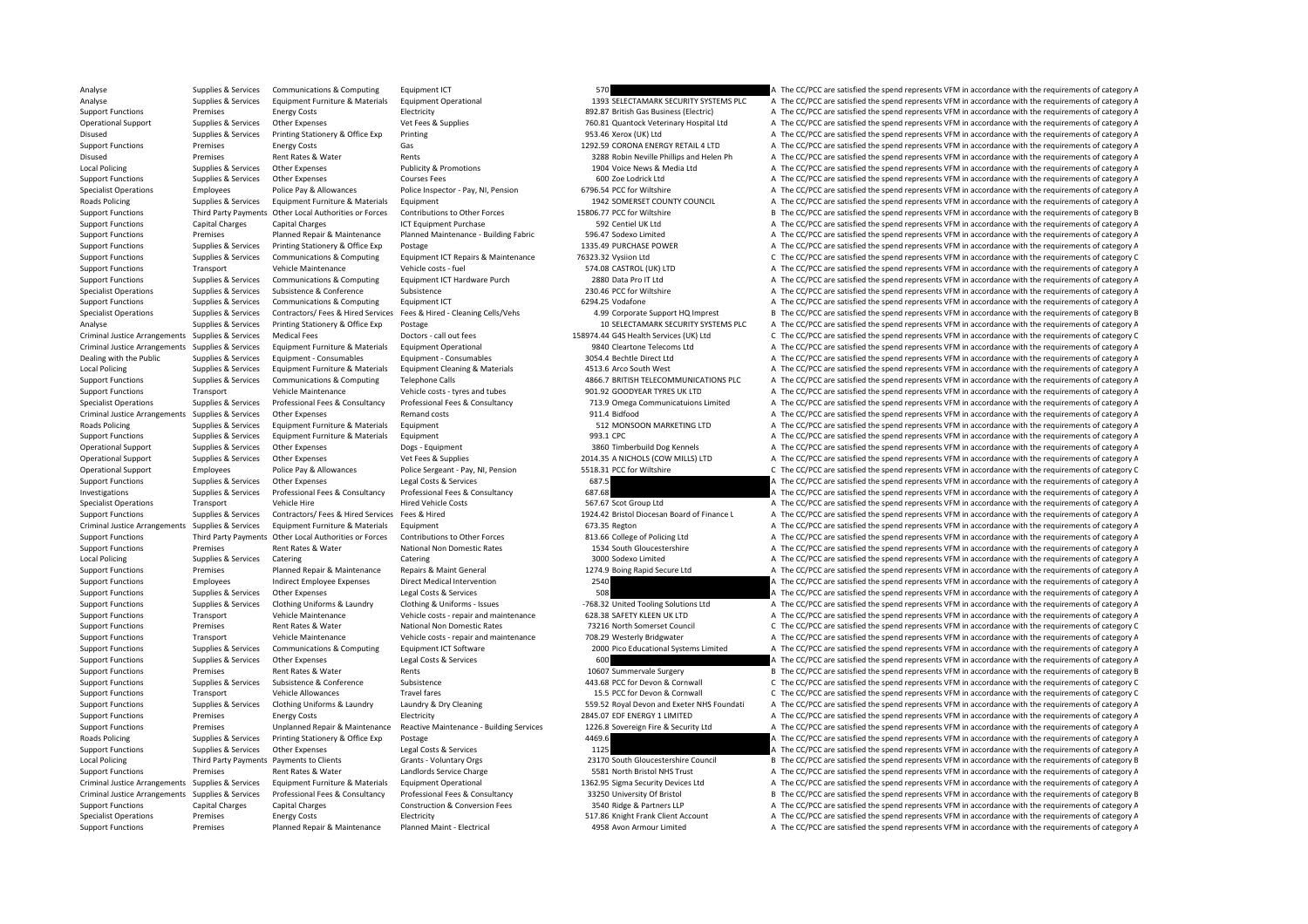Local Policing Supplies & Services Other Expenses Publicity & Promotions 2500 Global Outdoor Media Limited A The CC/PCC are satisfied the spend represents VFM in accordance with the requirements of category A

Local Policing Supplies & Services Clothing Uniforms & Laundry Clothing & Uniforms - Issues 2006 Citron Hygiene UK Limited A The CC/PCC are satisfied the spend represents VFM in accordance with the requirements of category Support Functions Supplies & Services Other Expenses 2000 Courses Fees 2500 Dave Marshall Consultancy Ltd A The CC/PCC are satisfied the spend represents VFM in accordance with the requirements of category A Local Policing Supplies Supplies & Services Catering Catering Catering Catering Catering Catering Catering Catering Catering Supplies and the Supplies of the Supplies Supplies Supplies A The CC/PCC are satisfied the spend Support Functions Supplies & Services Other Expenses External Audit Fee 3609.5 GRANT THORNTON UK LLP A The CC/PCC are satisfied the spend represents VFM in accordance with the requirements of category A Specialist Operations Supplies & Services Other Expenses Licences & Orders 574.38 Experian Ltd A The CC/PCC are satisfied the spend represents VFM in accordance with the requirements of category A Support Functions Premises Planned Repair & Maintenance Planned Maint - Floor or Stairs 3306.25 N & S Flooring (Bristol) Ltd A The CC/PCC are satisfied the spend represents VFM in accordance with the requirements of catego Support Functions Transport Vehicle Maintenance Vehicle costs ‐ repair and maintenance 2631.88 BMW (UK) Ltd A The CC/PCC are satisfied the spend represents VFM in accordance with the requirements of category A Support Functions Employees Police Staff Pay & Allowances Police Staff - Pay, OT, NI, Pension 13891.06 PCC for Wiltshire C The CC/PCC are satisfied the spend represents VFM in accordance with the requirements of category C on the state of the state of the state of the state of the state of the state of the state of the state of the state of the state of the state of the state of the state of the state of the state of the state of the state o PCC PCC are satisfied the spend represents VFM in accordance with the requirements of category A The CC/PCC are satisfied the spend represents VFM in accordance with the requirements of category A Specialist Operations Employees Police Pay & Allowances Housing Allowance - PC 314.12 PCC for Wiltshire C The CC/PCC are satisfied the spend represents VFM in accordance with the requirements of category C vehicle Conversi Support Functions Capital Charges Capital Charges Capital Charges Vehicle Conversions Capital Charges Vehicle Conversions 32940 B The CC/PCC are satisfied the spend represents VFM in accordance with the requirements of cat Support Functions Transport Vehicle Maintenance Vehicle costs - tyres and tubes 690 GOODYEAR TYRES UK LTD A The CC/PCC are satisfied the spend represents VFM in accordance with the requirements of category A The Content of Premises Rent Rates & Water National Non Domestic Rates 27904 Bristol City Council B The CC/PCC are satisfied the spend represents VFM in accordance with the requirements of category B Support Functions Supplies & Services Contractors/ Fees & Hired Services Fees & Hired 960 Health Work Ltd A The CC/PCC are satisfied the spend represents VFM in accordance with the requirements of category A Support Functions Premises Premises Planned Repair & Maintenance Planned Maint - Internal Decoration 1965 Romac Building Contractors Ltd A The CC/PCC are satisfied the spend represents VFM in accordance with the requiremen A The CC/PCC are satisfied the spend represents VFM in accordance with the requirements of category A Support Functions Supplies & Services Other Expenses Legal Costs & Services Creations and the COST Costs and the COST COST COST A The CC/PCC are satisfied the spend represents VFM in accordance with the requirements of cat Specialist Operations Employees Police Pay & Allowances Police PC - Pay, NI, Pension 18497.04 PCC for Wiltshire C The CC/PCC are satisfied the spend represents VFM in accordance with the requirements of category C Supplies & Services Communications & Computing Equipment ICT Repairs & Maintenance 71849.53 IBM (United Kingdom) Ltd C The CC/PCC are satisfied the spend represents VFM in accordance with the requirements of category C Support Functions Supplies & Services Other Expenses Courses Fees Courses Fees 3300 Mental Health First Aid England A The CC/PCC are satisfied the spend represents VFM in accordance with the requirements of category A The Analyse Supplies & Services Contractors/ Fees & Hired Services Fees & Hired 2231.25 Sodexo Limited A The CC/PCC are satisfied the spend represents VFM in accordance with the requirements of category A Support Functions Transport Vehicle Maintenance Vehicle costs - repair and maintenance 918.24 Westerly Bridgwater A The CC/PCC are satisfied the spend represents VFM in accordance with the requirements of category A The CC Support Functions Premises Energy Costs Electricity Electricity **Electricity** Function and the COVEC are satisfied the spend represents VFM in accordance with the requirements of category A Support Functions Premises Planned Repair & Maintenance Repairs & Maint General 907.5 Boing Rapid Secure Ltd A The CC/PCC are satisfied the spend represents VFM in accordance with the requirements of category A Analyse Supplies & Services Other Expenses Financial Adjustments Financial Adjustments 14000 Corporate Support HQ Imprest B The CC/PCC are satisfied the spend represents VFM in accordance with the requirements of category Criminal Justice Arrangements of category of dogs/cats 824.9 A The CC/PCC are satisfied the spend represents VFM in accordance with the requirements of category A Supplies & Services Communications & Computing Equip ICT - Telephones/pagers 540.01 PCC for Devon & Cornwall A The CC/PCC are satisfied the spend represents VFM in accordance with the requirements of category A Roads Policing Supplies & Services Other Expenses Courses Fees Courses Fees 1840 Redflex Traffic Systems Ltd A The CC/PCC are satisfied the spend represents VFM in accordance with the requirements of category A Support Functions Supplies & Services Communications & Computing Faultoment ICT 16890.69 Telefonica UK Limited B The CC/PCC are satisfied the spend represents VFM in accordance with the requirements of category B Specialist Operations Transport Vehicle Maintenance Vehicle costs - repair and maintenance 582.15 PCC for Devon & Cornwall A The CC/PCC are satisfied the spend represents VFM in accordance with the requirements of category Specialist Operations Employees Police Overtime Police PC - Overtime 511.24 PCC for Gloucestershire A The CC/PCC are satisfied the spend represents VFM in accordance with the requirements of category A Support Functions Premises Unplanned Repair & Maintenance Reactive Maintenance - Building Fabric 5485 STQ Vantage Limited A The CC/PCC are satisfied the spend represents VFM in accordance with the requirements of category Support Functions Third Party Payments Payments to Clients Grants - Voluntary Orgs 30000 North Somerset Council B The CC/PCC are satisfied the spend represents VFM in accordance with the requirements of category B The Crie Support Functions Premises Energy Costs Flectricity Functions Electricity 12450.68 EDF ENERGY 1 LIMITED B The CC/PCC are satisfied the spend represents VFM in accordance with the requirements of category B Support Functions Transport Vehicle Maintenance Vehicle costs ‐ tyres and tubes 1134.5 GOODYEAR TYRES UK LTD A The CC/PCC are satisfied the spend represents VFM in accordance with the requirements of category A Support Functions Premises Unplanned Repair & Maintenance - Beactive Maintenance - Building Fabric 1980 DRA Maintenance Ltd A The CC/PCC are satisfied the spend represents VFM in accordance with the requirements of categor Support Functions Premises Rent Rates Rulater Mater Charges/Sewerages 653.86 Water Rulater A The CC/PCC are satisfied the spend represents VFM in accordance with the requirements of category A Support Functions Transport Vehicle Maintenance Vehicle costs • repair and maintenance 697.03 Trek Bicycle Corporation Ltd A The CC/PCC are satisfied the spend represents VFM in accordance with the requirements of category Support Functions Capital Charges Capital Charges Vehicles Purchase 26631.66 Volvo Car UK Ltd B The CC/PCC are satisfied the spend represents VFM in accordance with the requirements of category B Support Functions Transport Vehicle Maintenance Vehicle costs ‐ tyres and tubes 662.55 GOODYEAR TYRES UK LTD A The CC/PCC are satisfied the spend represents VFM in accordance with the requirements of category A Support Functions Supplies & Services Communications & Computing Equipment ICT Repairs & Maintenance 3500 SAADIAN TECHNOLOGIES LTD A The CC/PCC are satisfied the spend represents VFM in accordance with the requirements of Operational Support Supplies & Services Clothing Uniforms & Laundry Clothing & Uniforms - non-stock 6705 MONSOON MARKETING LTD A The CC/PCC are satisfied the spend represents VFM in accordance with the requirements of cate Support Functions Premises Planned Repair & Maintenance Planned Maintenance - Building Fabric 287.95 Sodexo Limited A The CC/PCC are satisfied the spend represents VFM in accordance with the requirements of category A Support Functions Supplies & Services Contractors/ Fees & Hired Services Fees & Hired Services Fees & Hired 625 My Staff Shop Limited A The CC/PCC are satisfied the spend represents VFM in accordance with the requirements Specialist Operations Employees Police Staff Pay & Allowances Police Staff - Pay, NI, Pension 6093.99 PCC for Wiltshire A The CC/PCC are satisfied the spend represents VFM in accordance with the requirements of category A Support Functions Transport Vehicle Maintenance Vehicle costs - fuel 10689.6 Certas Energy UK Ltd B The CC/PCC are satisfied the spend represents VFM in accordance with the requirements of category B Support Functions Premises Rent Rates & Water National Non Domestic Rates 1747 North Somerset Council A The CC/PCC are satisfied the spend represents VFM in accordance with the requirements of category A Support Functions Supplies & Services Contractors/ Fees & Hired Services Fees & Hired Services Fees & Hired Services Fees & Consultancy 7199.17 My Staff Shop Limited A The CC/PCC are satisfied the spend represents VFM in a A The CC/PCC are satisfied the spend represents VFM in accordance with the requirements of category A Support Functions Transport Vehicle Maintenance Vehicle costs ‐ tyres and tubes 863.6 CABOT TYRE SERVICE LTD A The CC/PCC are satisfied the spend represents VFM in accordance with the requirements of category A Support Functions Transport Vehicle Workshops/Maintenance Vehicle Workshop 1560 GLASSS INFORMATION SERVICES LTD A The CC/PCC are satisfied the spend represents VFM in accordance with the requirements of category A Support Functions Supplies & Services Equipment Furniture & Materials Equipment 671.56 CPC 671.56 CPC 671.56 CPC A The CC/PCC are satisfied the spend represents VFM in accordance with the requirements of category A Support Employees Indirect Employee Expenses Refunds - Contributions 1152.18 A The CC/PCC are satisfied the spend represents VFM in accordance with the requirements of category A The Departments of category A The Contribut Support Functions Employees Police Staff Pay & Allowances Police Staff - Pay, NI, Pension 15014.5 PCC for Wiltshire C The CC/PCC are satisfied the spend represents VFM in accordance with the requirements of category C Support Functions Transport Vehicle Maintenance Vehicle costs - tyres and tubes 1783 GOODYEAR TYRES UK LTD A The CC/PCC are satisfied the spend represents VFM in accordance with the requirements of category A Support Functions Supplies & Services Equipment Furniture & Materials Equipment 634 Data Pro IT Ltd A The CC/PCC are satisfied the spend represents VFM in accordance with the requirements of category A Support Functions Supplies & Services Capital Charges Forensic Science Services 795.6 Abbott Toxicology Itd A The CC/PCC are satisfied the spend represents VFM in accordance with the requirements of category A Support Functions Premises Planned Repair & Maintenance Planned Maintenance - Building Fabric 287.95 Sodexo Limited A The CC/PCC are satisfied the spend represents VFM in accordance with the requirements of category A The A The CC/PCC are satisfied the spend represents VFM in accordance with the requirements of category A Support Functions Supplies & Services Equipment Furniture & Materials Equipment 90.6 Corporate Support HQ Imprest B The CC/PCC are satisfied the spend represents VFM in accordance with the requirements of category B Support Functions Supplies & Services Professional Fees & Consultancy Professional Fees & Consultancy 2350 RICS LTD. 2008 2350 RICS LTD. A The CC/PCC are satisfied the spend represents VFM in accordance with the requiremen B The CC/PCC are satisfied the spend represents VFM in accordance with the requirements of category B Support Functions Capital Charges Capital Charges Vehicles Purchase Vehicles Purchase 21401.8 Ford Motor Company Limited B The CC/PCC are satisfied the spend represents VFM in accordance with the requirements of category B Support Functions Premises Cleaning & Domestic Supplies Window Cleaning 729.02 Sodexo Limited A The CC/PCC are satisfied the spend represents VFM in accordance with the requirements of category A Disused Third Party Payments Payments to Clients Grants - Voluntary Orgs 9960 Somerset Activity & Sports Partners A The CC/PCC are satisfied the spend represents VFM in accordance with the requirements of category A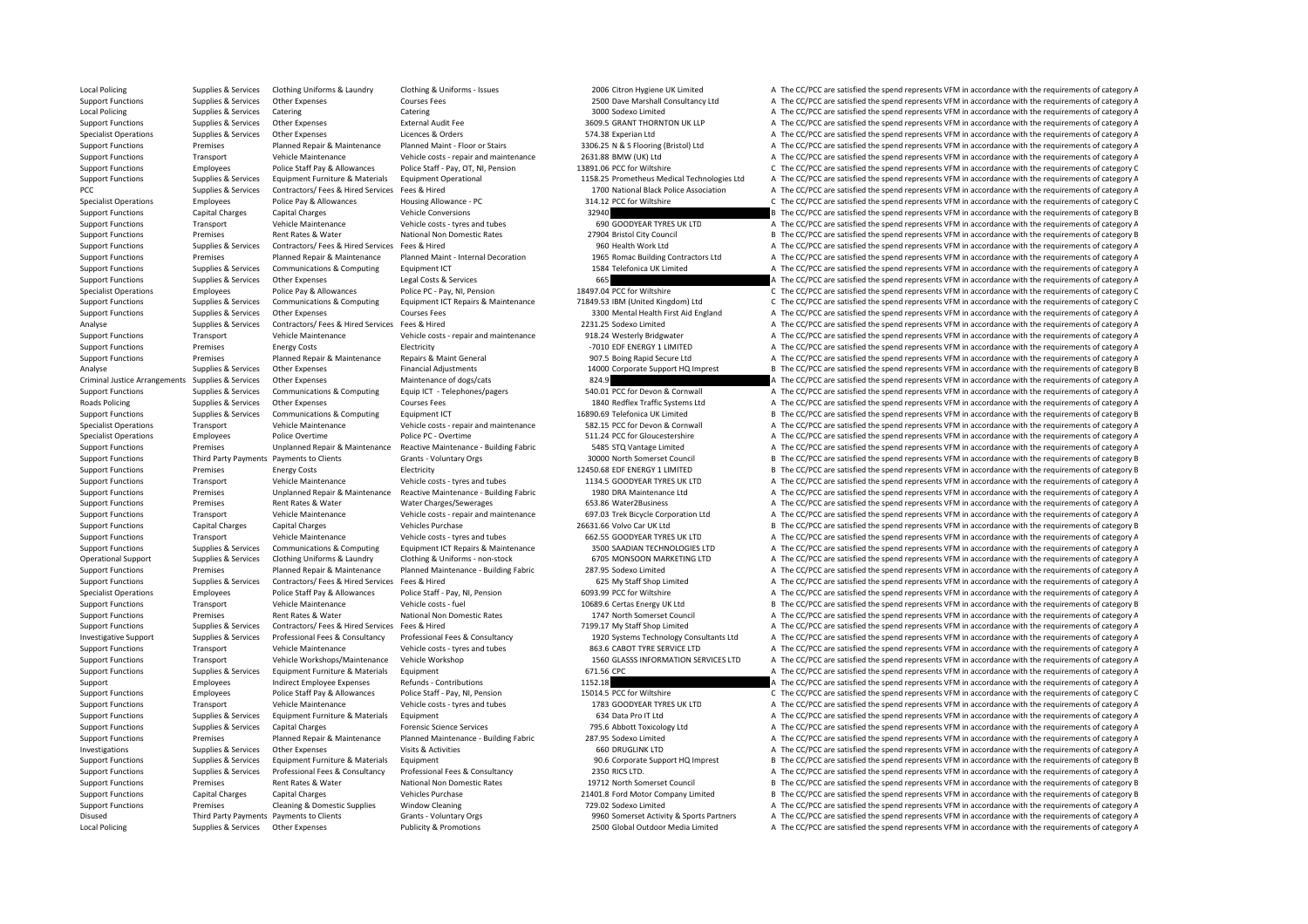Analyse Supplies & Services Other Expenses Courses Fees 3750 GMCA - GMP A The CC/PCC are satisfied the spend represents VFM in accordance with the requirements of category A Analyse Supplies & Services Equipment Furniture & Materials Equipment Equipment Equipment Equipment Equipment Supplies A The CC/PCC are satisfied the spend represents VFM in accordance with the requirements of category A T Support Functions Premises Planned Repair & Maintenance Planned Maintenance - Building Fabric 308.52 Sodexo Limited A The CC/PCC are satisfied the spend represents VFM in accordance with the requirements of category A The PCC Third Party Payments Payments to Clients Grants - Voluntary Orgs 32513 The Southmead Project B The CC/PCC are satisfied the spend represents VFM in accordance with the requirements of category B Operational Support Supplies & Services Other Expenses Vet Fees & Supplies Vet Fees & Supplies 612.99 Quantock Veterinary Hospital Ltd A The CC/PCC are satisfied the spend represents VFM in accordance with the requirements Support Functions Supplies & Services Printing Stationery & Office Exp Postage 1750 PURCHASE POWER 1750 PURCHASE POWER A The CC/PCC are satisfied the spend represents VFM in accordance with the requirements of category A Support Functions Supplies & Services Other Expenses Legal Costs & Services 1485 A The CC/PCC are satisfied the spend represents VFM in accordance with the requirements of category A Support Functions Premises Rent Rates & Water Landlords Service Charge 1465.23 Matthews & Goodman LLP A The CC/PCC are satisfied the spend represents VFM in accordance with the requirements of category A The reduce the spe Support Functions Supplies & Services Other Expenses Legal Fees 3rd Party – 334274 C The CC/PCC are satisfied the spend represents VFM in accordance with the requirements of category C Support Functions Premises Rent Rates & Water National Non Domestic Rates 1160 North Somerset Council A The CC/PCC are satisfied the spend represents VFM in accordance with the requirements of category A Investigative Support Supplies & Services Other Expenses Courses Fees Courses Fees 1674 PCC for Durham A The CC/PCC are satisfied the spend represents VFM in accordance with the requirements of category A The Criteria Thir Analyse Third Party Payments Payments to Clients Grants - Voluntary Orgs 1226 Escapeline 1226 Escapeline A The CC/PCC are satisfied the spend represents VFM in accordance with the requirements of category A Criminal Justice Arrangements Employees Police Pay & Allowances Police Sergeant - Pay, OT, NI, Pension 16340.49 PCC for Devon & Cornwall Barrangements of category B The CC/PCC are satisfied the spend represents VFM in acco A The CC/PCC are satisfied the spend represents VFM in accordance with the requirements of category A Support Functions Supplies & Services Professional Fees & Consultancy Professional Fees & Consultancy 1825 Xerox (UK) Ltd A The CC/PCC are satisfied the spend represents VFM in accordance with the requirements of category Roads Policing Supplies & Services Printing Stationery & Office Exp Postage Printing Stationery & Office Exp Postage 1087.38 A The CC/PCC are satisfied the spend represents VFM in accordance with the requirements of catego B The CC/PCC are satisfied the spend represents VFM in accordance with the requirements of category B Support Functions Premises Planned Repair & Maintenance Planned Maintenance - Building Fabric 569.5 DRA Maintenance Ltd A The CC/PCC are satisfied the spend represents VFM in accordance with the requirements of category A Support Functions Supplies & Services Communications & Computing Equipment ICT 5962.39 Vodafone 5962.39 Vodafone A The CC/PCC are satisfied the spend represents VFM in accordance with the requirements of category A Support Functions Premises Energy Costs Gas Gas 1102.65 CORONA ENERGY RETAIL 4 LTD A The CC/PCC are satisfied the spend represents VFM in accordance with the requirements of category A Support Functions Premises Premises Premises Premises General Waste Costs General Waste Costs 719.74 SUEZ Recycling and Recovery UK Ltd A The CC/PCC are satisfied the spend represents VFM in accordance with the requirement Criminal Justice Arrangements Transport Vehicle Allowances Travel fares 57 PCC for Devon & Cornwall C The CC/PCC are satisfied the spend represents VFM in accordance with the requirements of category C Support Functions Employees Police Staff Pay & Allowances Staffing Agency 1810.29 Hays Specialist Recruitment Ltd A The CC/PCC are satisfied the spend represents VFM in accordance with the requirements of category A Support Functions Supplies & Services Communications & Computing Equipment ICT Hardware Purch 750 SVE Services Limited A The CC/PCC are satisfied the spend represents VFM in accordance with the requirements of category A Specialist Operations Franchopes Police Pay & Allowances Police Inspector - Pay LIL Pension Police Inspector - Pay LIL Pension 20398.34 PCC for Devon & Commall C. The CC/PCC are satisfied the spend represents VEM in accord Support Functions Supplies & Services Subsistence Subsistence Subsistence Subsistence Subsistence Subsistence Subsistence and the Subsistence and the Conference of the CC/PCC are satisfied the spend represents VFM in accor C. The CC/PCC are satisfied the spend represents VEM in accordance with the requirements of category C. Investigative Support Supplies & Services Professional Fees & Consultancy Professional Fees & Consultancy Consultancy 2000 Systems Technology Consultants Ltd A The CC/PCC are satisfied the spend represents VFM in accordanc Support Functions Premises Energy Costs Electricity Electricity 3515.12 EDF ENERGY 1 LIMITED A The CC/PCC are satisfied the spend represents VFM in accordance with the requirements of category A Investigative Support Supplies & Services Capital Charges Forensic Science Services 5139.85 Key Forensic Services 1td A The CC/PCC are satisfied the spend represents VFM in accordance with the requirements of category A Support Functions Supplies & Services Equipment Furniture & Materials Equipment A Equipment 4159.35 Weston Garden Machinery A The CC/PCC are satisfied the spend represents VFM in accordance with the requirements of categor Investigative Supplies Receipes Services Professional Fees & Consultancy Professional Fees & Consultancy Professional Fees & Consultancy Professional Fees & Consultancy 20156 Systems Technology Consultants Itd B The CC/PCC Dealing with the Public Suppliers Suppliers Communications & Computing Faujument ICT Hardware Purch 2870.25 Tangible Benefit Limited A The CC/PCC are satisfied the spend represents VFM in accordance with the requirements o Operational Support Supplies & Services Equipment Furniture & Materials Equipment Operational 900 CLIFTON CANVAS DEVELOPMENTS LTD A The CC/PCC are satisfied the spend represents VFM in accordance with the requirements of c Support Functions Premises Cleaning & Domestic Supplies Cleaning Charges 1149.86 Sodexo Limited A The CC/PCC are satisfied the spend represents VFM in accordance with the requirements of category A Analyse Employees Police Staff Pay & Allowances Police Staff - Police Pension 226000 Somerset County Council Pension Fun C The CC/PCC are satisfied the spend represents VFM in accordance with the requirements of category C Support Functions Supplies & Services Other Expenses Courses Fees Courses Fees 7875 Berkshire Consultancy Ltd A The CC/PCC are satisfied the spend represents VFM in accordance with the requirements of category A Support Functions Third Party Payments Other Local Authorities or Forces Contributions to Other Forces of the Contributions to Other Forces 15055.43 PCC for Wiltshire B The CC/PCC are satisfied the spend represents VFM in Support Functions Premises Planned Repair & Maintenance Planned Maint ‐ Electrical 1395 SVE Services Limited A The CC/PCC are satisfied the spend represents VFM in accordance with the requirements of category A Support Functions Supplies & Services Other Expenses Legal Costs & Services 500 A The CC/PCC are satisfied the spend represents VFM in accordance with the requirements of category A Support Functions Employees Police Staff Pay & Allowances Staffing Agency 1830.99 Hays Specialist Recruitment Ltd A The CC/PCC are satisfied the spend represents VFM in accordance with the requirements of category A Support Functions Premises Energy Costs Electricity Electricity T286.5 EDF ENERGY 1 LIMITED A The CC/PCC are satisfied the spend represents VFM in accordance with the requirements of category P Specialist Operations Employees Police Overtime Police PC - OT, Rest Day 1745.1 PCC for Wiltshire A The CC/PCC are satisfied the spend represents VFM in accordance with the requirements of category P Criminal Justice Arrangements Supplies & Services Other Expenses Remand costs Remand costs 2037 Charles Fellows Supplies Ltd A The CC/PCC are satisfied the spend represents VFM in accordance with the requirements of catego Support Functions Capital Charges Capital Charges 1604 CT Equipment Purchase 1604 Vodafone 1604 Vodafone A The CC/PCC are satisfied the spend represents VFM in accordance with the requirements of category A The CC/PCC are Support Functions Premises Energy Costs Gas Gas Sas Support Costs (Gas 3100.78 CORONA ENERGY RETAIL 4 LTD A The CC/PCC are satisfied the spend represents VFM in accordance with the requirements of category A Analyse Third Party Payments Payments to Clients Grants - Voluntary Orgs 114920 South Gloucestershire Council C The CC/PCC are satisfied the spend represents VFM in accordance with the requirements of category C Supplies & Services Contractors/ Fees & Hired Services Fees & Hired Services Fees & Hired Services Fees & Hired Services Fees & Hired Services Fees & Hired Services Fees & Hired Services Fees & Hired Services Services Fees Support Functions Supplies & Services Professional Fees & Consultancy Professional Fees & Consultancy 15000 TLT SOLICITORS B The CC/PCC are satisfied the spend represents VFM in accordance with the requirements of category Premises Rent Rates & Water National Non Domestic Rates 3866 North Somerset Council A The CC/PCC are satisfied the spend represents VFM in accordance with the requirements of category A Operational Support Supplies & Services Other Expenses Vet Fees & Supplies Vet Fees & Supplies 2304.11 B & W Equine Group Ltd A The CC/PCC are satisfied the spend represents VFM in accordance with the requirements of categ Local Policing Supplies & Services Communications & Computing Equipment ICT 4413.6 Tangible Benefit Limited A The CC/PCC are satisfied the spend represents VFM in accordance with the requirements of category A Supplies & Services Communications & Computing Equipment ICT Repairs & Maintenance 24840 EBC Group (UK) Ltd Bile CC/PCC are satisfied the spend represents VFM in accordance with the requirements of category B Support Functions Premises Planned Repair & Maintenance Repairs & Maint General 1011.5 Boing Rapid Secure Ltd A The CC/PCC are satisfied the spend represents VFM in accordance with the requirements of category A The Criter Support Functions Premises Rent Rates & Water National Non Domestic Rates 873 North Somerset Council A The CC/PCC are satisfied the spend represents VFM in accordance with the requirements of category A Investigative Support Supplies & Services Capital Charges Forensic Science Services Forensic Science Services Procensic Science Services 2580 Systems Technology Consultants Ltd A The CC/PCC are satisfied the spend represen Support Functions Supplies & Services Other Expenses Legal Costs & Services 1155 A The CC/PCC are satisfied the spend represents VFM in accordance with the requirements of category A Criminal Justice Arrangements Suppliers & Services Capital Charges Forensic Science Services 276.9 Orchid Cellmark Ltd A The CC/PCC are satisfied the spend represents VFM in accordance with the requirements of category A Operational Support Supplies & Services Other Expenses Helicopter charge Helicopter charge 244396 P & CC for West Yorkshire C The CC/PCC are satisfied the spend represents VFM in accordance with the requirements of categor A The CC/PCC are satisfied the spend represents VFM in accordance with the requirements of category A Support Functions Supplies & Services Other Expenses Legal Costs & Services 4800 A The CC/PCC are satisfied the spend represents VFM in accordance with the requirements of category A Investigations Third Party Payments Other Local Authorities or Forces Safeguarding Boards Contribution 1993.36 Bristol City Council Bureau Bureau Bureau Bureau Bureau Bureau Bureau Bureau Bureau Bureau Bureau Bureau Bureau A The CC/PCC are satisfied the spend represents VFM in accordance with the requirements of category A Local Policing Supplies & Services Catering Catering Catering Catering Catering Catering Catering Catering Catering Catering Catering Catering Catering Catering Category A The CC/PCC are satisfied the spend represents VFM Disused Premises Rent Rates & Water National Non Domestic Rates 1048 Sedgemoor District Council A The CC/PCC are satisfied the spend represents VFM in accordance with the requirements of category A Criminal Justice Arrangements Supplies & Services Communications & Computing Equipment ICT Hardware Purch 925 Data Pro IT Ltd A The CC/PCC are satisfied the spend represents VFM in accordance with the requirements of categ Support Functions Premises Premises Premises Seneral Waste Costs 669.2 Perrys Recycling Ltd A The CC/PCC are satisfied the spend represents VFM in accordance with the requirements of category A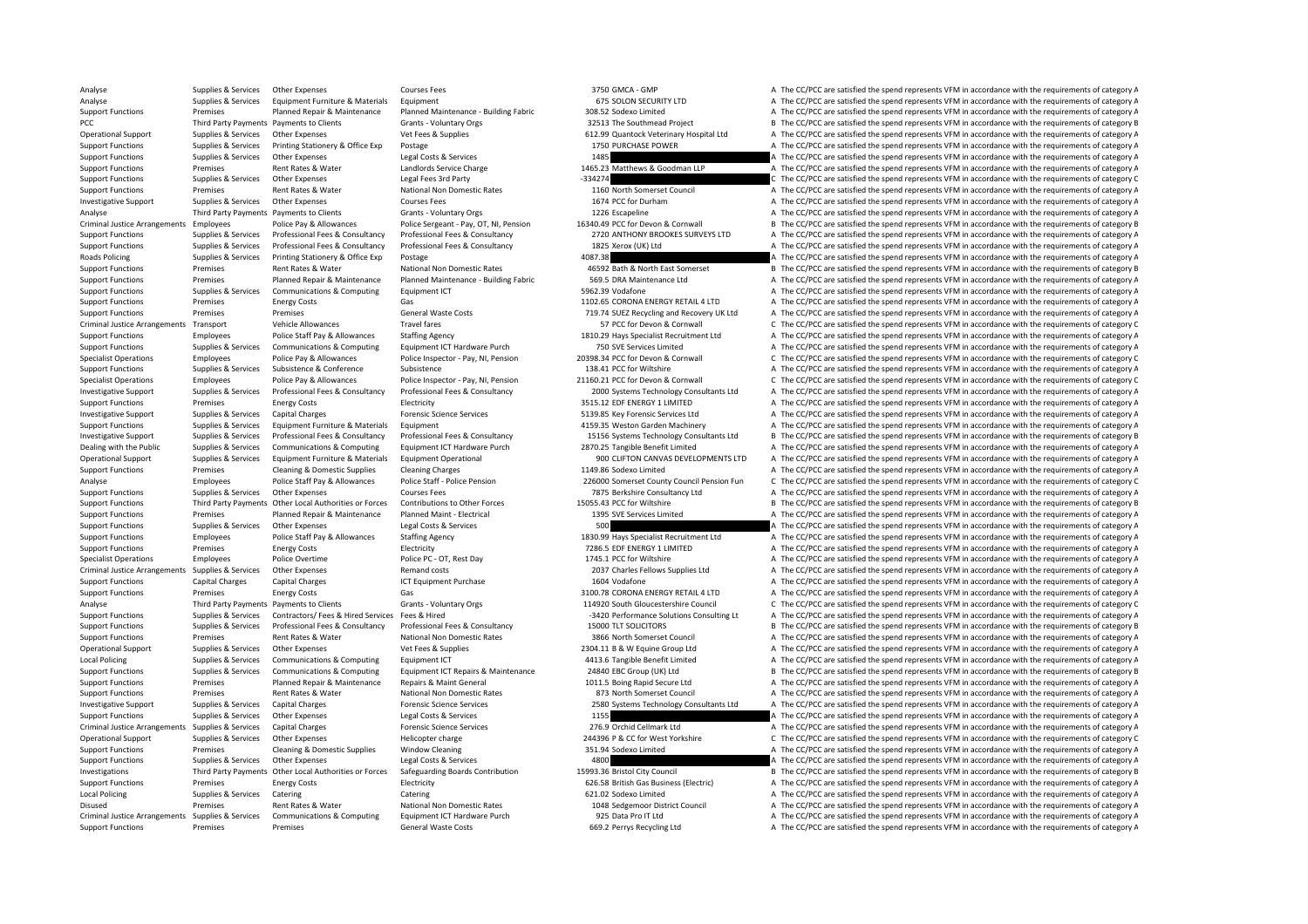Specialist Operations Transport Vehicle Allowances Travel fares Travel fares 16.5 Corporate Support HQ Imprest B The CC/PCC are satisfied the spend represents VFM in accordance with the requirements of category B Specialist Operations Employees Police Staff Pay & Allowances Police Staff - Pay, NI, Pension 3866.33 PCC for Dorset A The CC/PCC are satisfied the spend represents VFM in accordance with the requirements of category A The Local Policing Supplies & Services Equipment Furniture & Materials Equipment A The COLON SECURITY LTD A The CC/PCC are satisfied the spend represents VFM in accordance with the requirements of category A The Colon SCON SEC Support Functions Capital Charges Capital Charges Construction & Conversion Works 68885.76 Abbeymill Homes Ltd C The CC/PCC are satisfied the spend represents VFM in accordance with the requirements of category C Support Functions Premises Planned Repair & Maintenance Planned Maintenance Building Services 1195.66 Jackson Lift Services Ltd A The CC/PCC are satisfied the spend represents VFM in accordance with the requirements of cat Analyse Supplies & Services Equipment Furniture & Materials Publications including books 2897.67 Bishops Printers Limited A The CC/PCC are satisfied the spend represents VFM in accordance with the requirements of category Analyse Third Party Payments Payments to Clients Grants - Voluntary Orgs 35895.5 North Somerset Council B The CC/PCC are satisfied the spend represents VFM in accordance with the requirements of category B Investigative Support Supplies & Services Medical Fees Pathologists reports 2704 Dr R J Delaney 2704 Dr R J Delaney A The CC/PCC are satisfied the spend represents VFM in accordance with the requirements of category A The Support Functions Transport Vehicle Maintenance Vehicle costs - repair and maintenance 1062.38 RSG ENGINEERING LTD A The CC/PCC are satisfied the spend represents VFM in accordance with the requirements of category A Supplies & Services Contractors/ Fees & Hired Services Fees & Hired Services Fees & Hired Services Fees & Hired Services Fees & Hired Services Fees & Hired Services Fees & Hired Services Fees & Hired Services Fees & Hired Specialist Operations Supplies & Services Other Expenses Licences & Orders Licences & Orders Licences Applies and CODIMecanique B The CC/PCC are satisfied the spend represents VFM in accordance with the requirements of cat Premises Planned Repair & Maintenance Repairs & Maint General 1500.5 Boing Rapid Secure Ltd A The CC/PCC are satisfied the spend represents VFM in accordance with the requirements of category A Specialist Operations Supplies & Services Professional Fees & Consultancy Professional Fees & Consultancy Professional Fees & Consultancy 2500 A The CC/PCC are satisfied the spend represents VFM in accordance with the requ Premises Planned Repair & Maintenance Planned Maintenance - Building Fabric 411.36 Sodexo Limited A The CC/PCC are satisfied the spend represents VFM in accordance with the requirements of category A Support Functions Third Party Payments Other Local Authorities or Forces Contributions to Other Forces and the Computer of the Case of Policing Ltd B The CC/PCC are satisfied the spend represents VFM in accordance with the Specialist Operations Employees Police Pay & Allowances Police Chief Inspector - Pay, NI, Pension, H 7529.86 PCC for Gloucestershire A The CC/PCC are satisfied the spend represents VFM in accordance with the requirements o A The CC/PCC are satisfied the spend represents VFM in accordance with the requirements of category A Support Functions Premises Rent Rates & Water Rents Rents Rents 7325 B The CC/PCC are satisfied the spend represents VFM in accordance with the requirements of category B Support Functions Supplies & Services Communications & Computing Equipment ICT 6439.53 Vodafone A The CC/PCC are satisfied the spend represents VFM in accordance with the requirements of category A Support Functions Capital Charges Capital Charges Construction & Conversion Fees 88160.1 Morgan Sindall Construction C The CC/PCC are satisfied the spend represents VFM in accordance with the requirements of category C Support Functions Transport Vehicle Maintenance Vehicle costs ‐ repair and maintenance 1204.58 SJ Cook & Sons Ltd A The CC/PCC are satisfied the spend represents VFM in accordance with the requirements of category A The Cr A The CC/PCC are satisfied the spend represents VEM in accordance with the requirements of category A Specialist Operations Transport Vehicle Allowances Vehicle mileage allowance 371.25 PCC for Wiltshire C The CC/PCC are satisfied the spend represents VFM in accordance with the requirements of category C Support Functions Transport Vehicle Maintenance Vehicle costs - tyres and tubes 739.5 GOODYEAR TYRES UK LTD A The CC/PCC are satisfied the spend represents VFM in accordance with the requirements of category A Specialist Operations Suppliers Supplies & Services Other Expenses Courses Fees 2978.52 College of Policing Ltd A The CC/PCC are satisfied the spend represents VFM in accordance with the requirements of category A Roads Policing Supplies & Services Printing Stationery & Office Exp Postage 2016 and the State 3549.7 A The CC/PCC are satisfied the spend represents VFM in accordance with the requirements of category A The CC/PCC are sat Supplies & Services Equipment Furniture & Materials Equipment 1566 SOLON SECURITY LTD A The CC/PCC are satisfied the spend represents VFM in accordance with the requirements of category A Support Functions Supplies & Services Other Expenses Legal Costs & Services 937.5 A The CC/PCC are satisfied the spend represents VFM in accordance with the requirements of category A Investigative Support Supplies & Services Professional Fees & Consultancy Professional Fees & Consultancy Professional Fees & Consultancy Consultancy 747.54 PCC for West Mercia A The CC/PCC are satisfied the spend represen Specialist Operations Supplies & Services Subsistence Subsistence Subsistence 42.88 PCC for Devon & Cornwall B The CC/PCC are satisfied the spend represents VFM in accordance with the requirements of category B Support Functions Supplies & Services Clothing Uniforms & Laundry Clothing & Uniforms - non-stock 500 MONSOON MARKETING LTD A The CC/PCC are satisfied the spend represents VFM in accordance with the requirements of categor Specialist Operations Employees Police Pay & Allowances Police Inspector - Pay, NI, Pension 6819.22 PCC for Wiltshire C The CC/PCC are satisfied the spend represents VFM in accordance with the requirements of category C Support Functions Premises Rent Rates & Water National Non Domestic Rates 599 Bristol City Council A The CC/PCC are satisfied the spend represents VFM in accordance with the requirements of category A Support Functions Supplies & Services Contractors/ Fees & Hired Services Fees & Hired Services Fees & Hired 600 Team 2030 A The CC/PCC are satisfied the spend represents VFM in accordance with the requirements of category Analyse Supplies & Services Other Expenses Financial Adjustments – 0.01 PCC for Wiltshire A The CC/PCC are satisfied the spend represents VFM in accordance with the requirements of category A Support Functions Supplies & Services Communications & Computing Equipment ICT 756.38 Telefonica UK Limited A The CC/PCC are satisfied the spend represents VFM in accordance with the requirements of category A Investigations Supplies & Services Other Expenses Courses Fees Courses Fees 1100 Rise Mutual CIC A The CC/PCC are satisfied the spend represents VFM in accordance with the requirements of category A Support Functions Supplies & Services Professional Fees & Consultancy Professional Fees & Consultancy 886.12 A The CC/PCC are satisfied the spend represents VFM in accordance with the requirements of category A Support Functions Premises Planned Repair & Maintenance Grounds Maintenance Grounds Maintenance (1890 PLANT CARE INTERIORSCAPES A The CC/PCC are satisfied the spend represents VFM in accordance with the requirements of cat Criminal Justice Arrangements Supplies & Services Other Expenses Maintenance of dogs/cats Maintenance of dogs/cats 1459.66 Rowe Veterinary Group A The CC/PCC are satisfied the spend represents VFM in accordance with the re Operational Support Supplies & Services Other Expenses Dogs - Kennel Purchase & Maint 2000 A The CC/PCC are satisfied the spend represents VFM in accordance with the requirements of category B<br>
Specialist Operations Premis Specialist Operations Premises Rent Rates & Water Rents Rents Rents Rents 12733 Bristol Airport B The CC/PCC are satisfied the spend represents VFM in accordance with the requirements of category B Support Functions Premises Rent Rates & Water Water Charges/Sewerages 2159.93 Water2Business A The CC/PCC are satisfied the spend represents VFM in accordance with the requirements of category A Support Functions Supplies & Services Communications & Computing Equipment ICT 32450.12 BRITISH TELECOMMUNICATIONS PLC B The CC/PCC are satisfied the spend represents VFM in accordance with the requirements of category B<br>S Support Functions Premises Cleaning & Domestic Supplies Window Cleaning 351.94 Sodexo Limited A The CC/PCC are satisfied the spend represents VFM in accordance with the requirements of category A Specialist Operations Employees Police Pay & Allowances Police PC - Pay, OT, NI, Pension 4882.65 PCC for Gloucestershire A The CC/PCC are satisfied the spend represents VFM in accordance with the requirements of category A Supplies & Services Communications & Computing Equipment ICT Repairs & Maintenance 35469.9 PHOENIX SOFTWARE LTD B The CC/PCC are satisfied the spend represents VFM in accordance with the requirements of category B Support Functions Supplies & Services Communications & Computing Equipment ICT 39517.63 BRITISH TELECOMMUNICATIONS PLC B The CC/PCC are satisfied the spend represents VFM in accordance with the requirements of category B<br>D Dealing with the Public Supplies & Services Supplies & Services Airwave Airwave Airwave 93936.13 AIRWAVE SOLUTIONS LTD C The CC/PCC are satisfied the spend represents VFM in accordance with the requirements of category C<br>S Premises Unplanned Repair & Maintenance Responsive Maint - Ext Works 860 Swindon Electrical Contractors Ltd A The CC/PCC are satisfied the spend represents VFM in accordance with the requirements of category A Support Functions Supplies & Services Professional Fees & Consultancy Professional Fees & Consultancy Professional Fees & Consultancy 1825 Xerox (UK) Ltd A The CC/PCC are satisfied the spend represents VFM in accordance wi Criminal Justice Arrangements Supplies & Services Clothing Uniforms & Laundry Laundry Laundry & Dry Cleaning Mater NHS Found and Exeter NHS Foundati A The CC/PCC are satisfied the spend represents VFM in accordance with th Support Functions Premises Energy Costs Electricity Electricity SUS.39 British Gas Business (Electric) A The CC/PCC are satisfied the spend represents VFM in accordance with the requirements of category A Local Policing Supplies & Services Equipment Furniture & Materials Equipment Equipment 1392 SOLON SECURITY LTD A The CC/PCC are satisfied the spend represents VFM in accordance with the requirements of category A The Crite PCC Third Party Payments Payments to Clients Grants - Voluntary Orgs 6553 Swan Advocacy Network A The CC/PCC are satisfied the spend represents VFM in accordance with the requirements of category A Specialist Operations Employees Police Pay & Allowances Police PC - Pay, NI, Pension 4862.98 PCC for Gloucestershire A The CC/PCC are satisfied the spend represents VFM in accordance with the requirements of category A Support Employees Indirect Employee Expenses Refunds - Contributions 2040.21 2040.21 A The CC/PCC are satisfied the spend represents VFM in accordance with the requirements of category A Support Functions Premises Functions Energy Costs Functions Electricity entergy and the Electricity of the Spend represents VFM in accordance with the requirements of category A The COVEC are satisfied the spend represents Investigative Support Supplies & Services Capital Charges Capital Charges Forensic Science Services Forensic Science Services and the Services of the CONSTAGE of the CONSTAGE of the Service of the equirements of category A Specialist Operations Supplies A The CC/PCC are satisfied the spend represents VFM in accordance with the requirements of category A Specialist Operations Transport Vehicle Allowances Travel fares Travel fares 23.4 PCC for Devon & Cornwall B The CC/PCC are satisfied the spend represents VFM in accordance with the requirements of category B Support Functions Employees Police Pay & Allowances Police PC - Pay, NI, Pension, HA 5219.48 PCC for Wiltshire C The CC/PCC are satisfied the spend represents VFM in accordance with the requirements of category C Specialis Specialist Operations Supplies A The CC/PCC are satisfied the spend represents VFM in accordance with the requirements of category A Support Functions Transport Vehicle Allowances Vehicle mileage allowance 261.38 PCC for Wiltshire A The CC/PCC are satisfied the spend represents VFM in accordance with the requirements of category A Investigative Support Supplies & Services Capital Charges Forensic Science Services 15278.63 Key Forensic Services Ltd B The CC/PCC are satisfied the spend represents VFM in accordance with the requirements of category B Support Functions Premises Energy Costs Gas Gas Function Casts Category A The CC/PCC are satisfied the spend represents VFM in accordance with the requirements of category A Analyse Employees Police Staff Pay & Allowances Staffing Agency 4546.72 Matrix SCM Ltd A The CC/PCC are satisfied the spend represents VFM in accordance with the requirements of category A